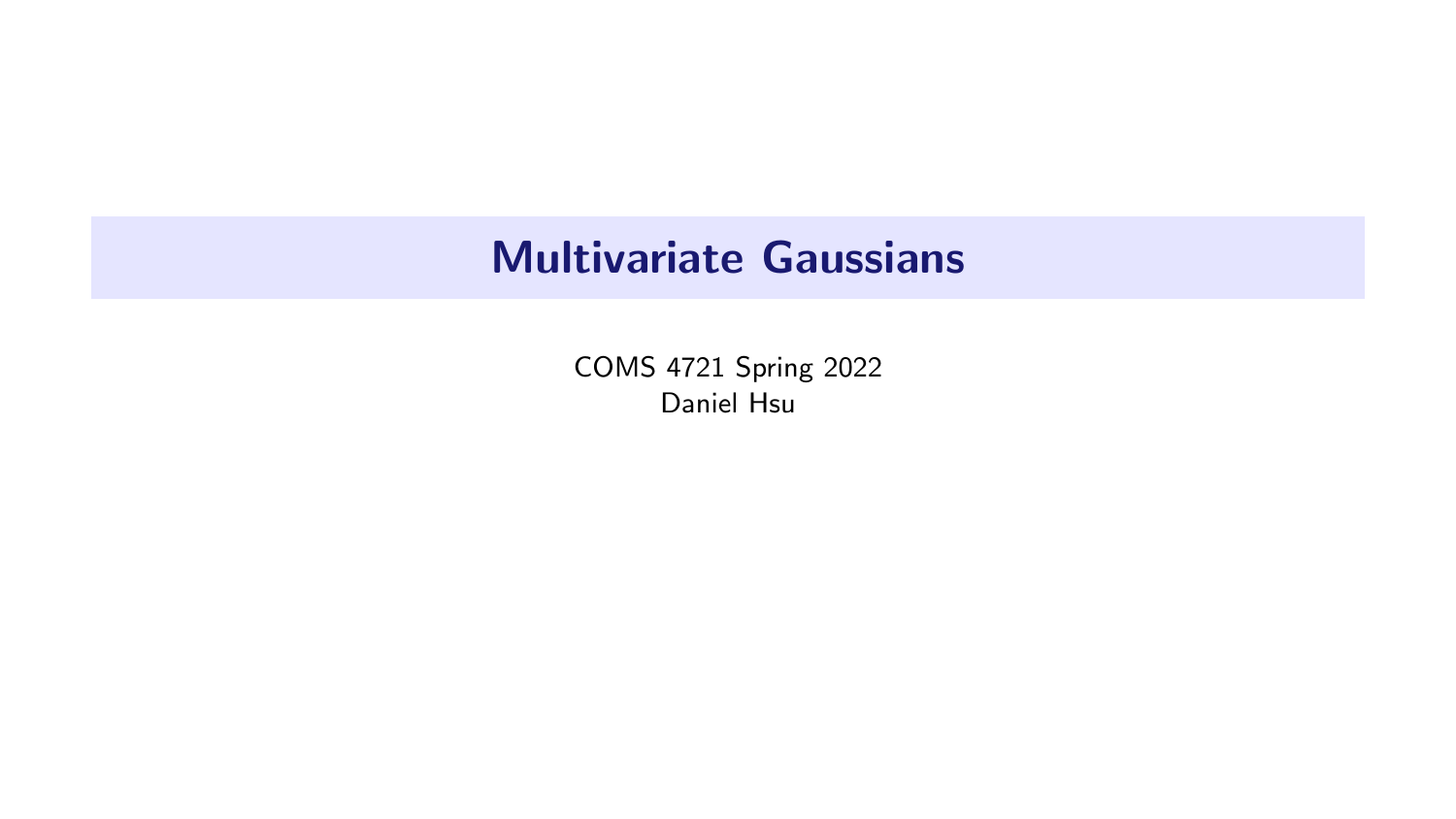#### Multivariate Gaussian (normal) distributions:

- $\triangleright$  One of the most basic statistical models for multivariate data
	- $\triangleright$  Gaussian distributions are plausible for variables that arise from an averaging process
	- $\triangleright$  With several such variables, it's natural to ask how they are statistically related
- $\blacktriangleright$  Connections to linear regression
- $\blacktriangleright$  Entry-point to broader world of graphical models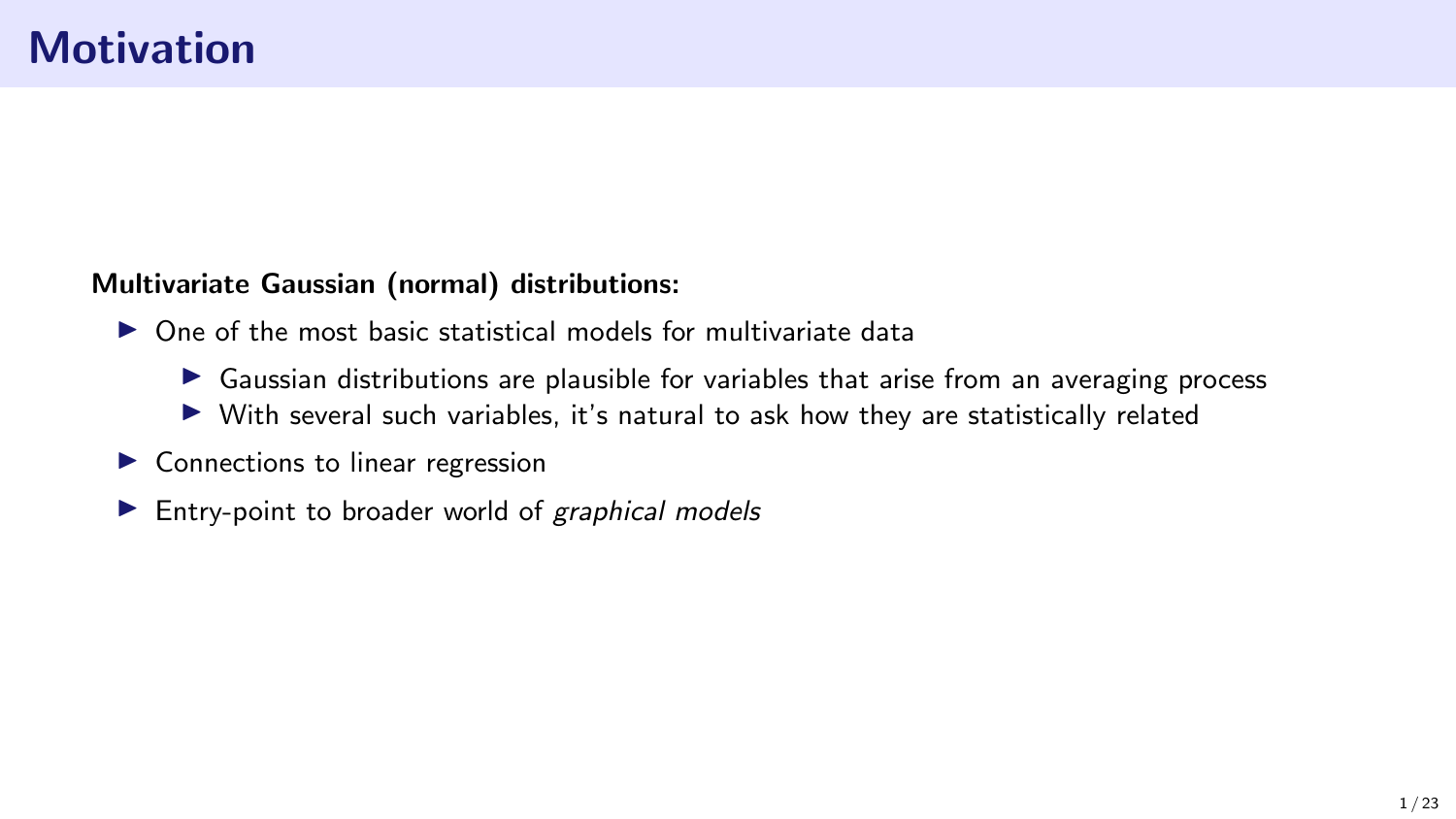Basic multivariate statistics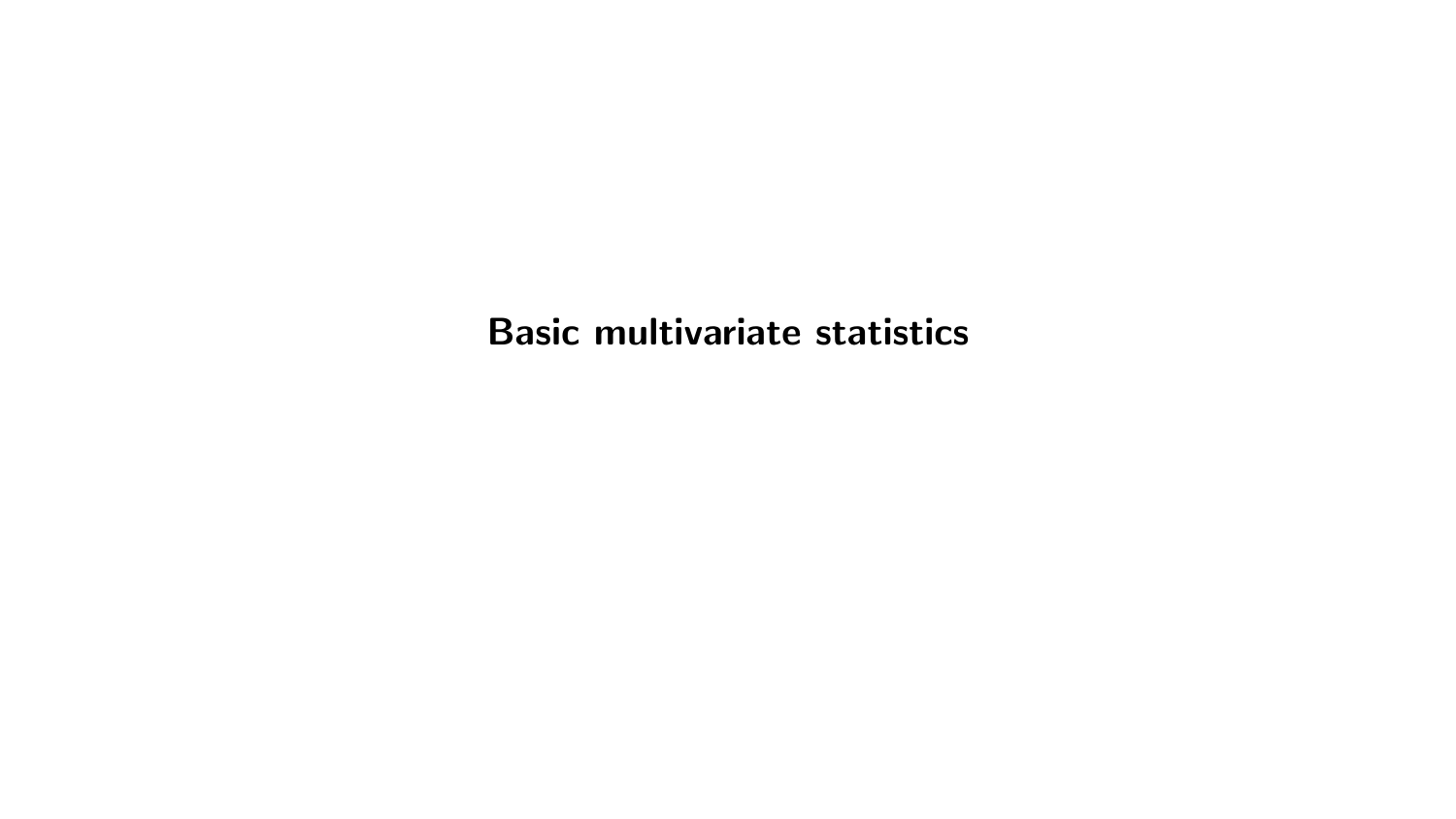### Review: Variance and covariance

Let X and Y be random variables, and let  $a, b \in \mathbb{R}$  be fixed scalars

- $\blacktriangleright$  var $(aX + b) =$
- $\blacktriangleright$  cov $(X + a, Y + b) =$
- $\blacktriangleright$  cov $(aX, bY) =$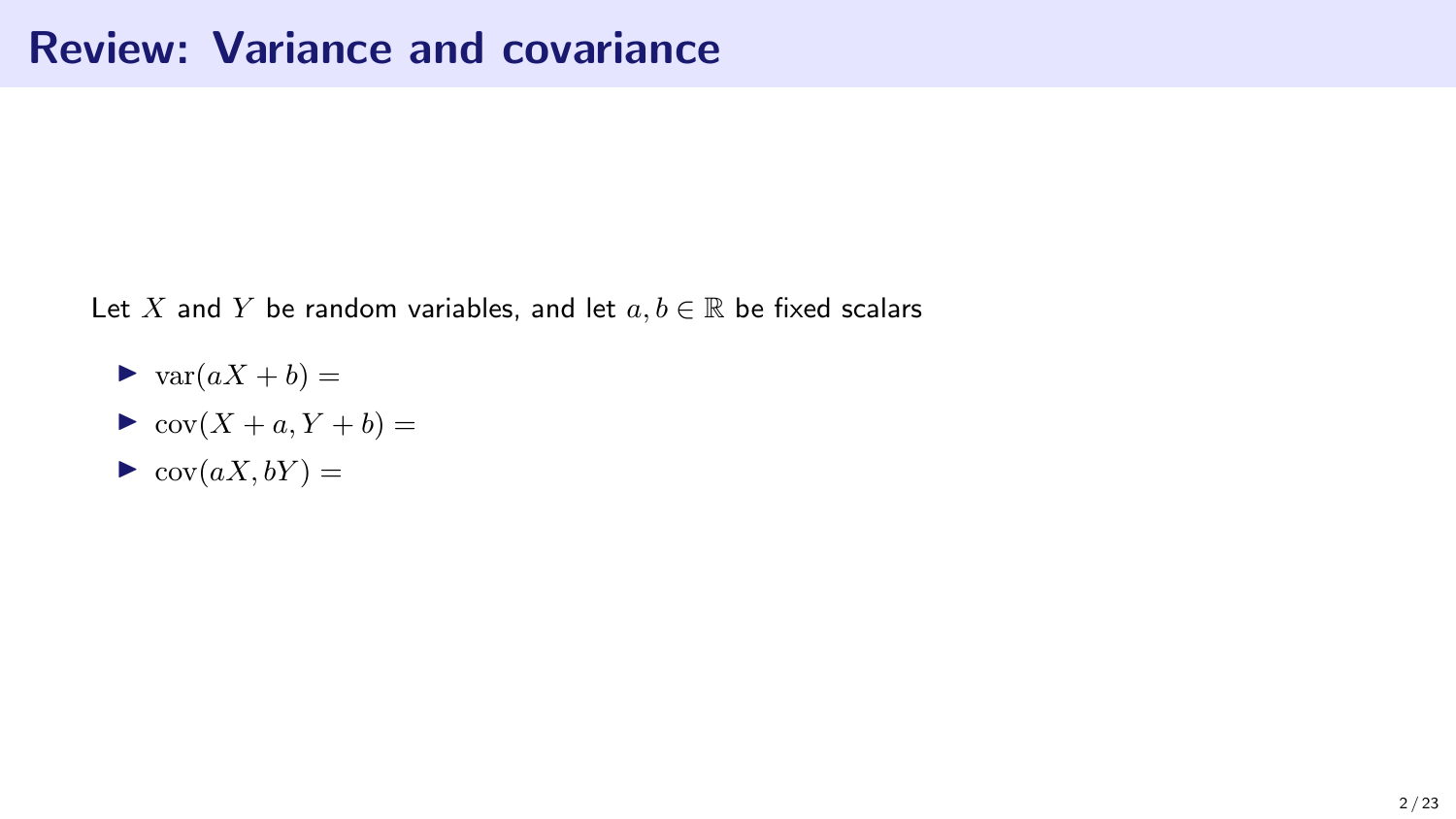For a random vector  $\vec{X} = (X_1, \ldots, X_d)$ , its covariance matrix is

 $cov(\vec{X})$ 

|      | $var(X_1)$<br>$\text{Cov}(X_2,X_1)$ | $cov(X_1, X_2)$<br>$var(X_2)$ | $\ldots$ .<br>$\cdots$ | $\left\lceil \frac{\text{cov}(X_1, X_d)}{\text{cov}(X_2, X_d)} \right\rceil$ |
|------|-------------------------------------|-------------------------------|------------------------|------------------------------------------------------------------------------|
| $:=$ | $\vert \text{cov}(X_d, X_1) \vert$  | $cov(X_d, X_2)$               | $\cdots$               | $var(X_d)$                                                                   |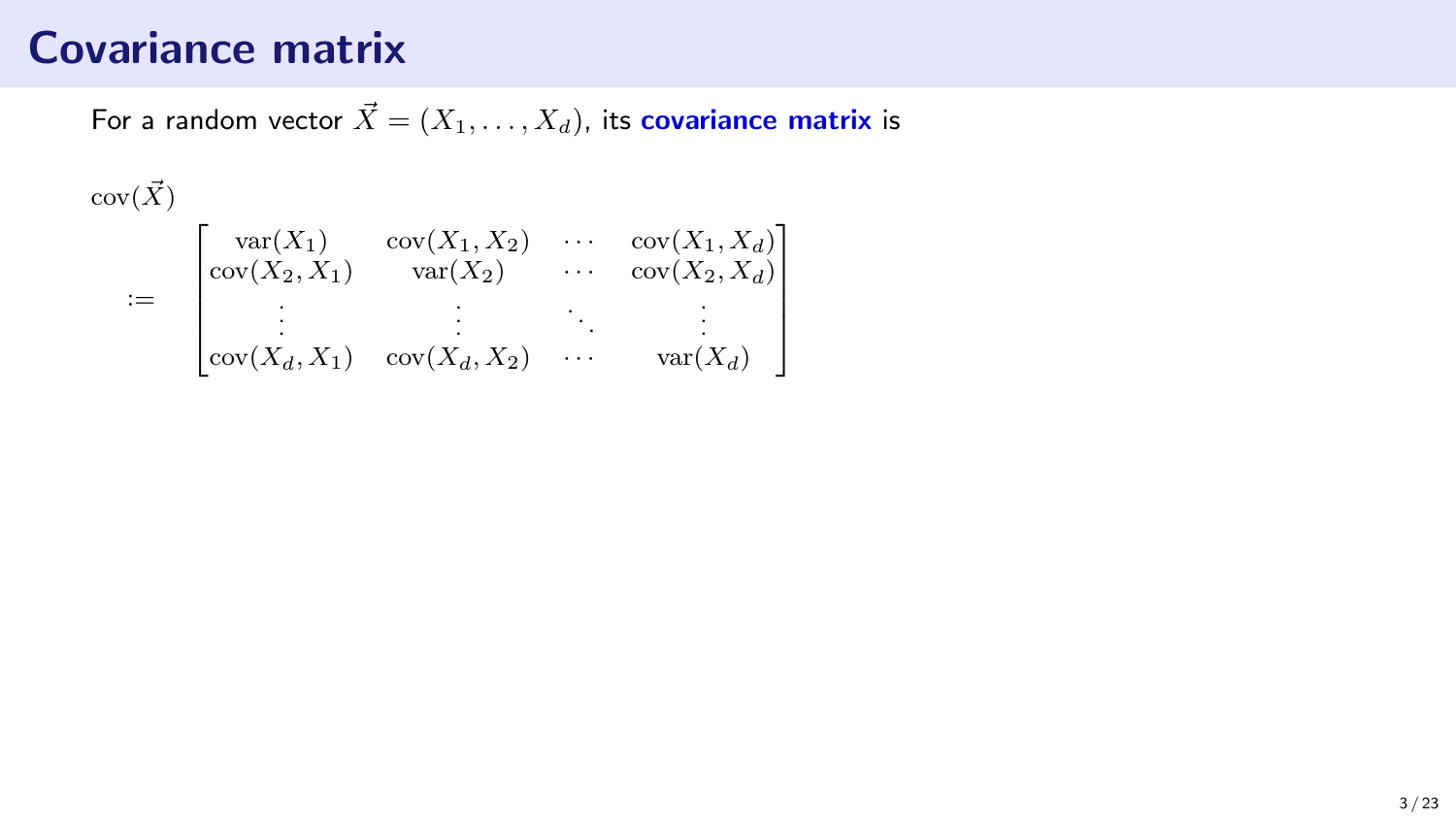For a random vector  $\vec{X} = (X_1, \ldots, X_d)$ , its covariance matrix is

$$
\begin{aligned}\n\text{cov}(\vec{X}) \\
&:= \begin{bmatrix}\n\text{var}(X_1) & \text{cov}(X_1, X_2) & \cdots & \text{cov}(X_1, X_d) \\
\text{cov}(X_2, X_1) & \text{var}(X_2) & \cdots & \text{cov}(X_2, X_d) \\
\vdots & \vdots & \ddots & \vdots \\
\text{cov}(X_d, X_1) & \text{cov}(X_d, X_2) & \cdots & \text{var}(X_d)\n\end{bmatrix} \\
&= \begin{bmatrix}\n\mathbb{E}\left[ (X_1 - \mathbb{E}(X_1))^2 \right] & \mathbb{E}\left[ (X_1 - \mathbb{E}(X_1)) (X_2 - \mathbb{E}(X_2)) \right] & \cdots & \mathbb{E}\left[ (X_1 - \mathbb{E}(X_1)) (X_d - \mathbb{E}(X_d)) \right] \\
\mathbb{E}\left[ (X_2 - \mathbb{E}(X_2)) (X_1 - \mathbb{E}(X_1)) \right] & \mathbb{E}\left[ (X_2 - \mathbb{E}(X_2))^2 \right] & \cdots & \mathbb{E}\left[ (X_2 - \mathbb{E}(X_2)) (X_d - \mathbb{E}(X_d)) \right] \\
\vdots & \vdots & \ddots & \vdots \\
\mathbb{E}\left[ (X_d - \mathbb{E}(X_d)) (X_1 - \mathbb{E}(X_1)) \right] & \mathbb{E}\left[ (X_d - \mathbb{E}(X_d)) (X_2 - \mathbb{E}(X_2)) \right] & \cdots & \mathbb{E}\left[ (X_d - \mathbb{E}(X_d))^2 \right]\n\end{bmatrix}\n\end{aligned}
$$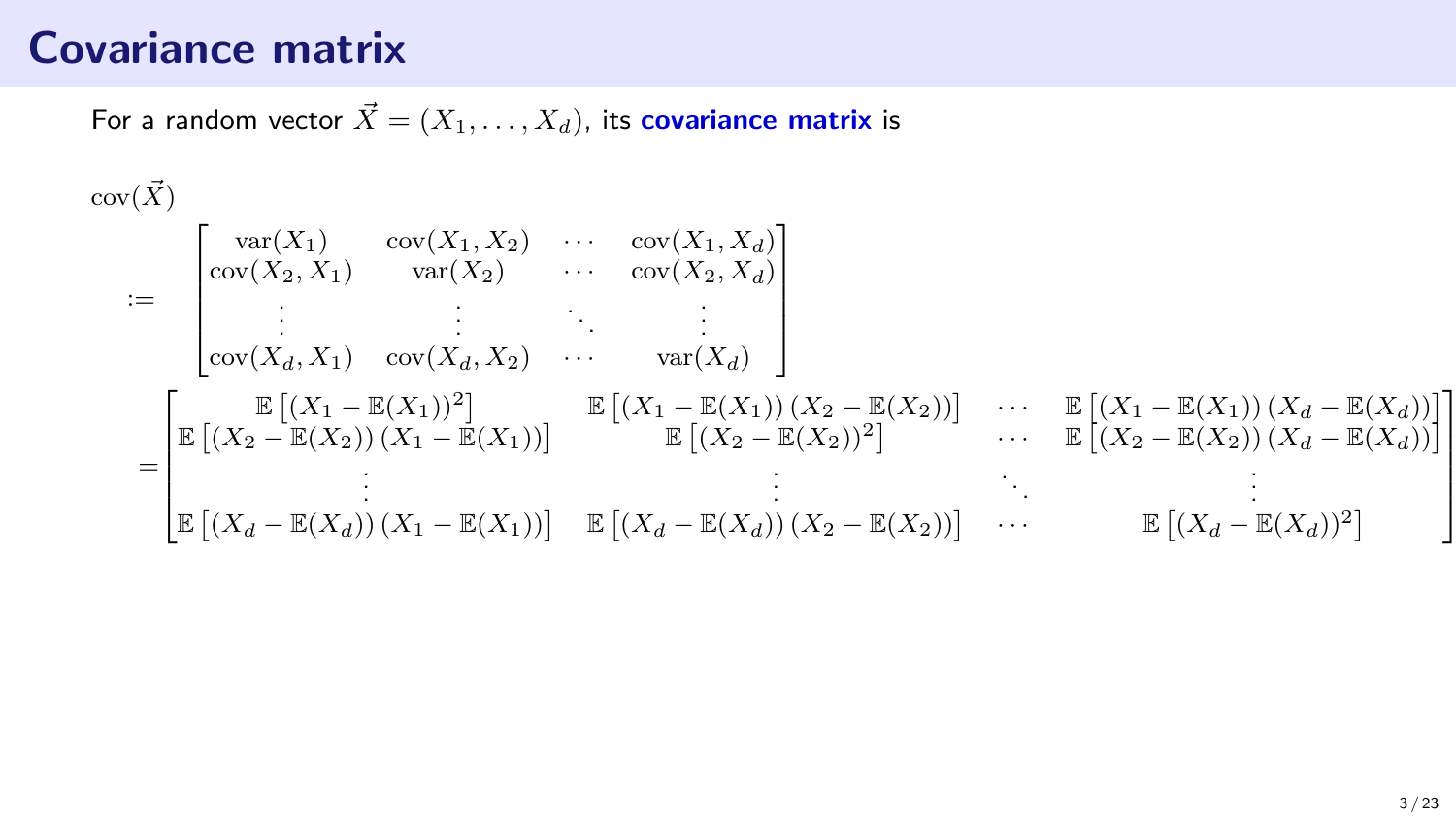For a random vector  $\vec{X} = (X_1, \ldots, X_d)$ , its covariance matrix is

$$
\begin{aligned}\n&\text{cov}(\vec{X}) \\
&:= \begin{bmatrix}\n\text{var}(X_1) & \text{cov}(X_1, X_2) & \cdots & \text{cov}(X_1, X_d) \\
\text{cov}(X_2, X_1) & \text{var}(X_2) & \cdots & \text{cov}(X_2, X_d) \\
\vdots & \vdots & \ddots & \vdots \\
\text{cov}(X_d, X_1) & \text{cov}(X_d, X_2) & \cdots & \text{var}(X_d)\n\end{bmatrix} \\
&= \begin{bmatrix}\n\mathbb{E}\left[(X_1 - \mathbb{E}(X_1))^2\right] & \mathbb{E}\left[(X_1 - \mathbb{E}(X_1))(X_2 - \mathbb{E}(X_2))\right] & \cdots & \mathbb{E}\left[(X_1 - \mathbb{E}(X_1))(X_d - \mathbb{E}(X_d))\right] \\
\vdots & \vdots & \ddots & \vdots \\
\mathbb{E}\left[(X_2 - \mathbb{E}(X_2))(X_1 - \mathbb{E}(X_1))\right] & \mathbb{E}\left[(X_d - \mathbb{E}(X_d))(X_2 - \mathbb{E}(X_2))\right] & \cdots & \mathbb{E}\left[(X_2 - \mathbb{E}(X_2))(X_d - \mathbb{E}(X_d))\right] \\
\vdots & \vdots & \ddots & \vdots \\
\mathbb{E}\left[(X_d - \mathbb{E}(X_d))(X_1 - \mathbb{E}(X_1))\right] & \mathbb{E}\left[(X_d - \mathbb{E}(X_1))(X_2 - \mathbb{E}(X_2))\right] & \cdots & \mathbb{E}\left[(X_d - \mathbb{E}(X_d))^2\right] \\
\begin{bmatrix}\n(X_1 - \mathbb{E}(X_1))^2 & (X_1 - \mathbb{E}(X_1))(X_2 - \mathbb{E}(X_2)) & \cdots & (X_1 - \mathbb{E}(X_1))(X_d - \mathbb{E}(X_d)) \\
\vdots & \vdots & \ddots & \vdots \\
(X_d - \mathbb{E}(X_d))(X_1 - \mathbb{E}(X_1)) & (X_d - \mathbb{E}(X_d))(X_2 - \mathbb{E}(X_2)) & \cdots & (X_d - \mathbb{E}(X_d))^2\n\end{bmatrix}\n\end{aligned}
$$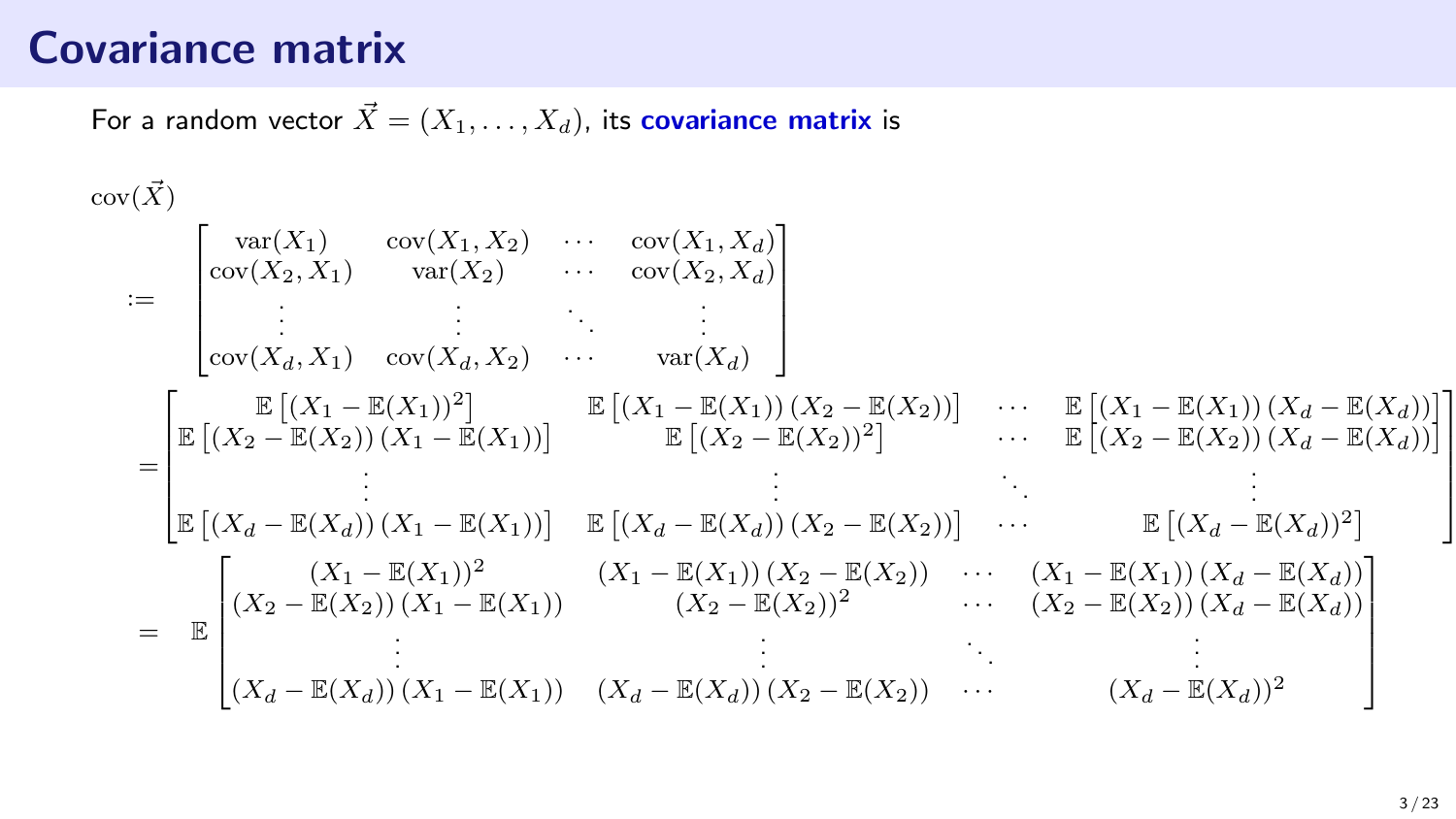For a random vector  $\vec{X} = (X_1, \ldots, X_d)$ , its covariance matrix is

$$
\begin{aligned}\n&\text{cov}(\vec{X}) \\
&:= \begin{bmatrix}\n\text{var}(X_1) & \text{cov}(X_1, X_2) & \cdots & \text{cov}(X_1, X_d) \\
\text{cov}(X_2, X_1) & \text{var}(X_2) & \cdots & \text{cov}(X_2, X_d) \\
\vdots & \vdots & \vdots \\
\text{cov}(X_d, X_1) & \text{cov}(X_d, X_2) & \cdots & \text{var}(X_d)\n\end{bmatrix} \\
&= \begin{bmatrix}\n\mathbb{E}\left[ (X_1 - \mathbb{E}(X_1))^2 \right] & \mathbb{E}\left[ (X_1 - \mathbb{E}(X_1)) (X_2 - \mathbb{E}(X_2)) \right] & \cdots & \mathbb{E}\left[ (X_1 - \mathbb{E}(X_1)) (X_d - \mathbb{E}(X_d)) \right] \\
\vdots & \vdots & \vdots \\
\mathbb{E}\left[ (X_2 - \mathbb{E}(X_2)) (X_1 - \mathbb{E}(X_1)) \right] & \mathbb{E}\left[ (X_2 - \mathbb{E}(X_2))^2 \right] & \cdots & \mathbb{E}\left[ (X_2 - \mathbb{E}(X_2)) (X_d - \mathbb{E}(X_d)) \right] \\
\vdots & \vdots & \vdots \\
\mathbb{E}\left[ (X_d - \mathbb{E}(X_d)) (X_1 - \mathbb{E}(X_1)) \right] & \mathbb{E}\left[ (X_d - \mathbb{E}(X_d)) (X_2 - \mathbb{E}(X_2)) \right] & \cdots & \mathbb{E}\left[ (X_d - \mathbb{E}(X_d))^2 \right] \\
\mathbb{E}\left[ (X_2 - \mathbb{E}(X_2)) (X_1 - \mathbb{E}(X_1)) & (X_2 - \mathbb{E}(X_2))^2 & \cdots & (X_1 - \mathbb{E}(X_1)) (X_d - \mathbb{E}(X_d)) \right] \\
\vdots & \vdots & \vdots \\
\mathbb{E}\left[ (X_d - \mathbb{E}(X_d)) (X_1 - \mathbb{E}(X_1)) & (X_d - \mathbb{E}(X_d)) (X_2 - \mathbb{E}(X_2)) & \cdots & (X_d - \mathbb{E}(X_d))^2 \right]\n\end{bmatrix} \\
&= \begin{bmatrix}\n\mathbb{E}\left[ (X_1 - \
$$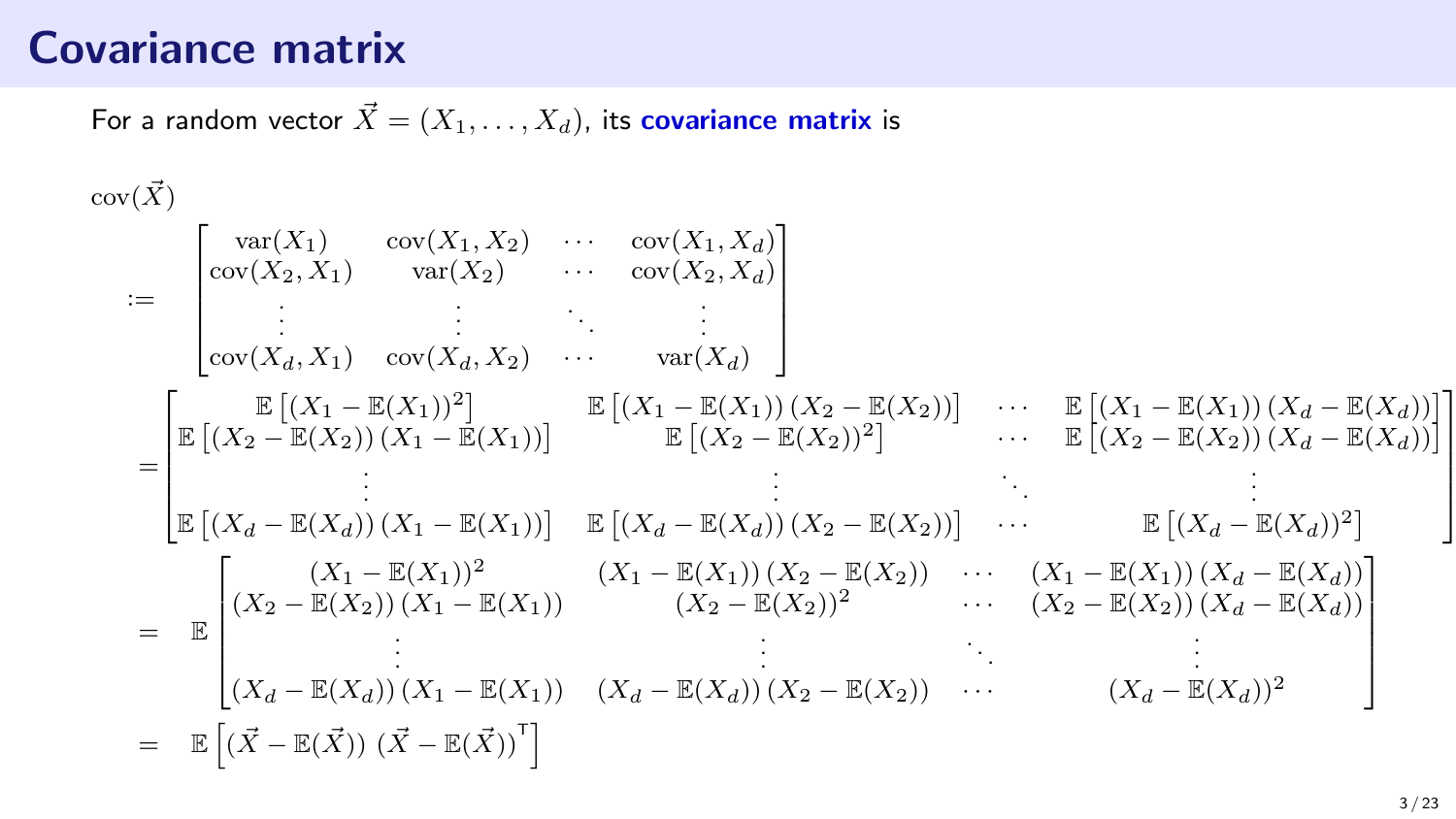Let  $\vec{X} = (X_1, \ldots, X_d)$  be a random vector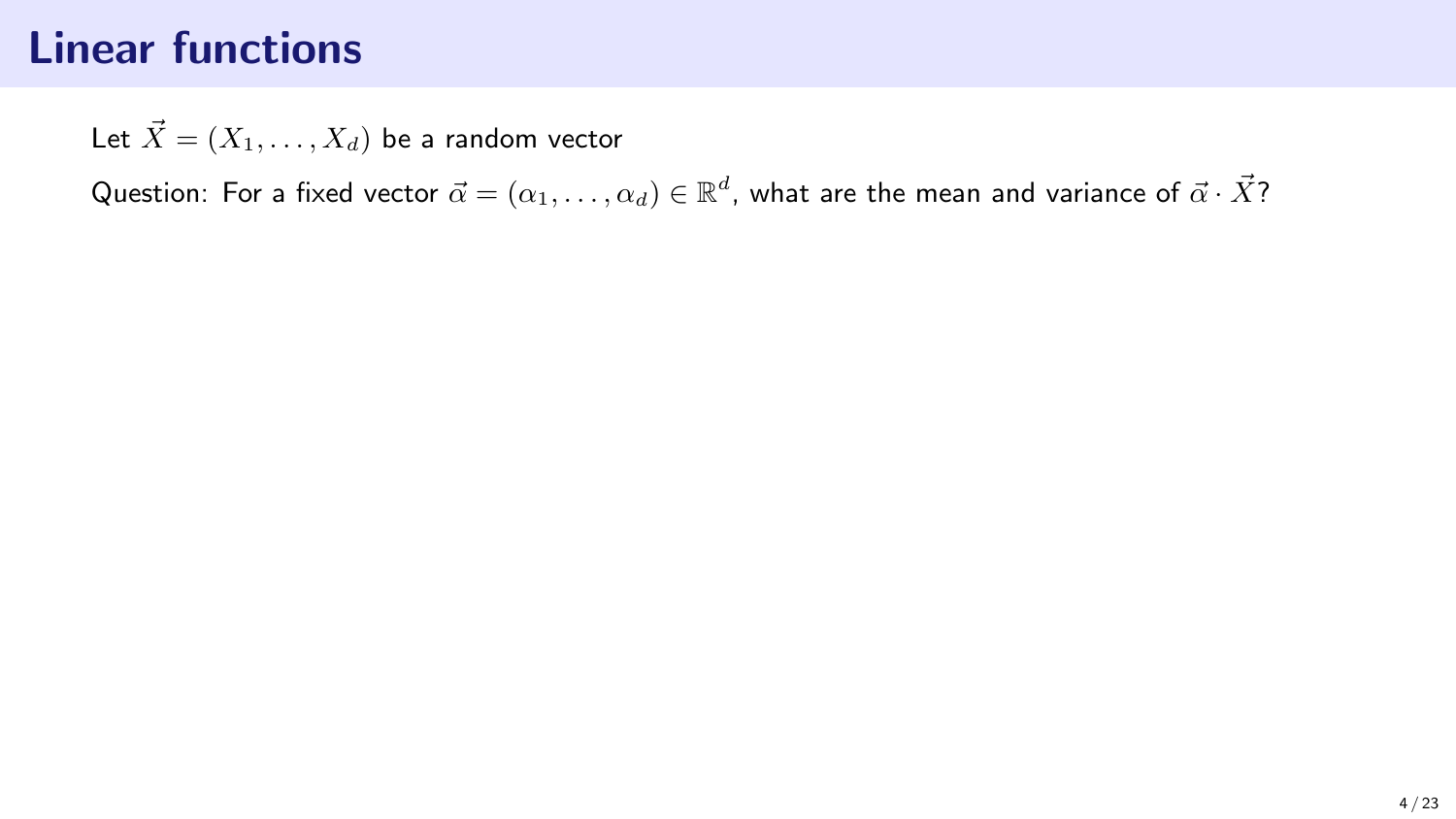Let  $\vec{X} = (X_1, \ldots, X_d)$  be a random vector

$$
\mathbb{E}(\vec{\alpha} \cdot \vec{X}) = \mathbb{E}(\alpha_1 X_1 + \dots + \alpha_d X_d)
$$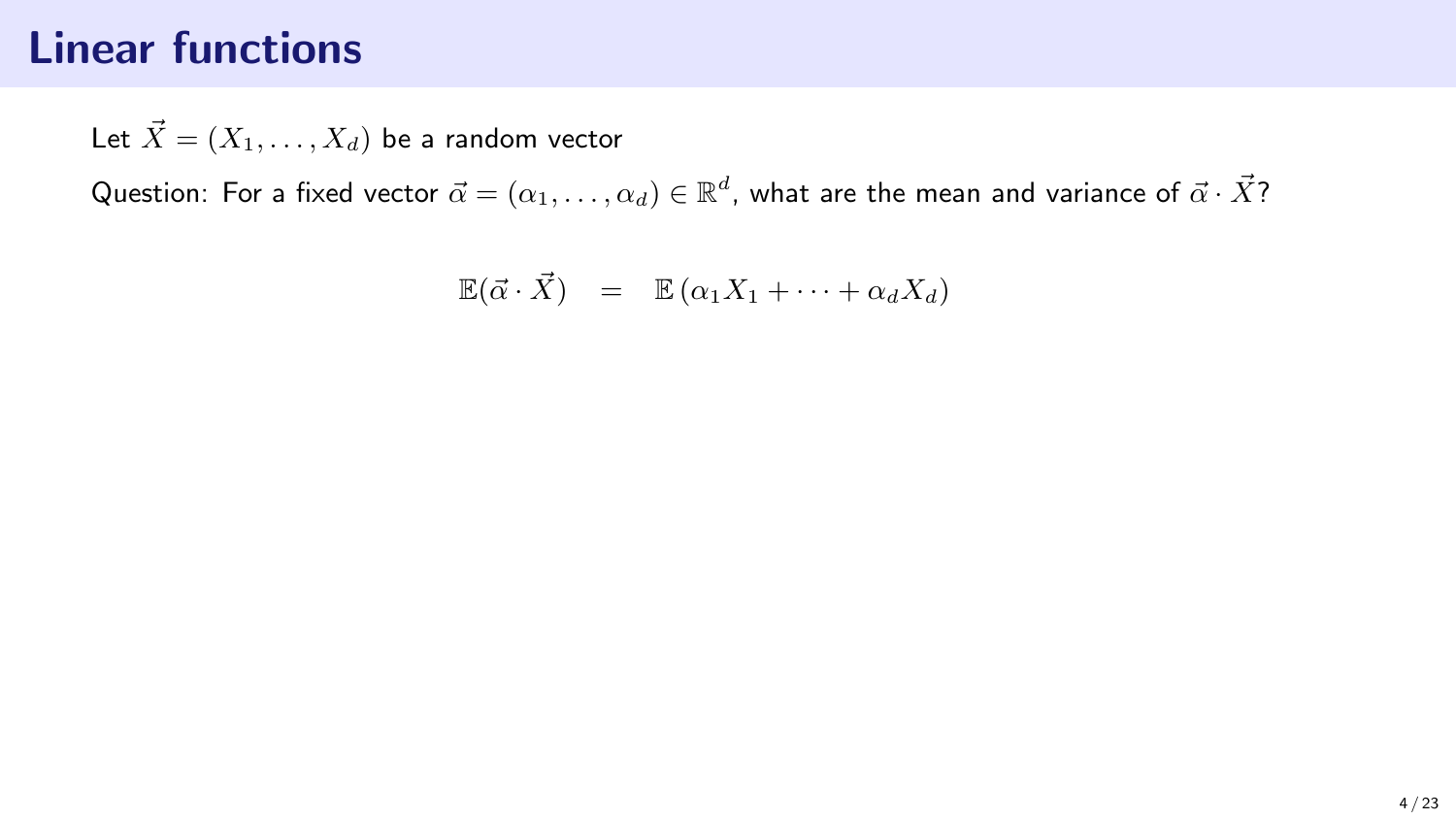Let  $\vec{X} = (X_1, \ldots, X_d)$  be a random vector

$$
\mathbb{E}(\vec{\alpha} \cdot \vec{X}) = \mathbb{E}(\alpha_1 X_1 + \dots + \alpha_d X_d)
$$
  
=  $\alpha_1 \mathbb{E}(X_1) + \dots + \alpha_d \mathbb{E}(X_d)$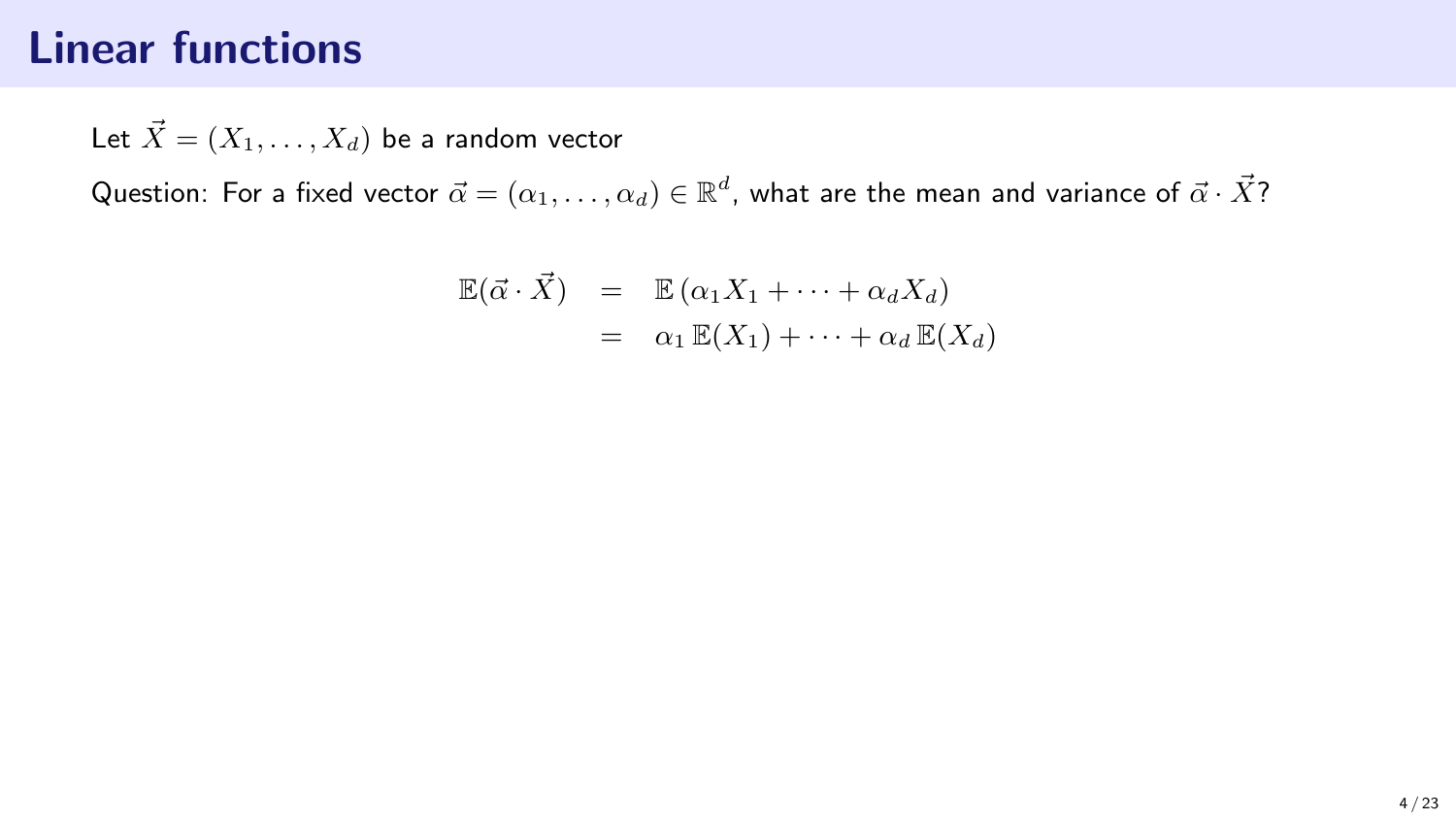Let  $\vec{X} = (X_1, \ldots, X_d)$  be a random vector

$$
\mathbb{E}(\vec{\alpha} \cdot \vec{X}) = \mathbb{E}(\alpha_1 X_1 + \dots + \alpha_d X_d)
$$
  
=  $\alpha_1 \mathbb{E}(X_1) + \dots + \alpha_d \mathbb{E}(X_d)$   
=  $\vec{\alpha} \cdot \mathbb{E}(\vec{X})$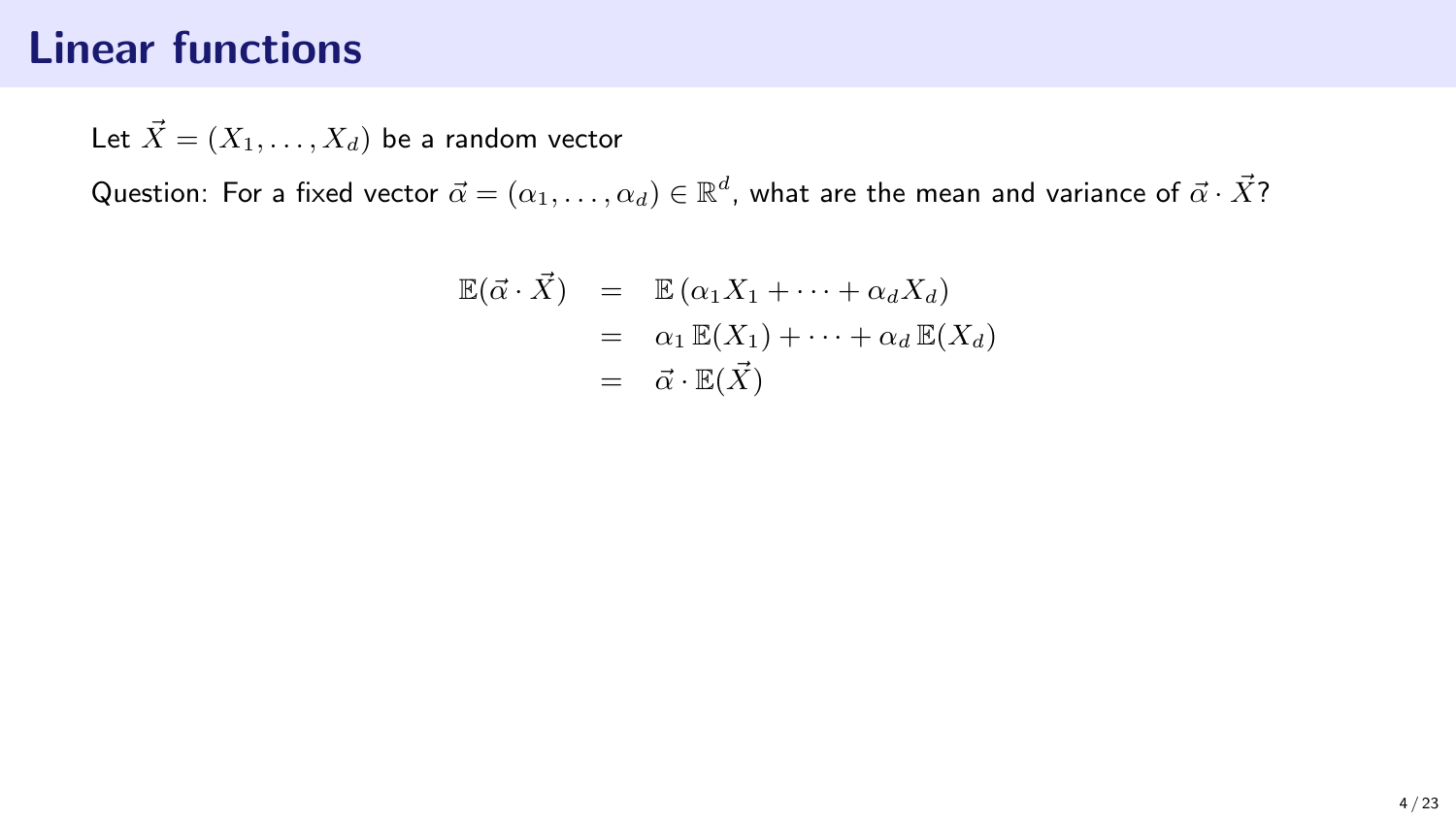Let  $\vec{X} = (X_1, \ldots, X_d)$  be a random vector

$$
\mathbb{E}(\vec{\alpha} \cdot \vec{X}) = \mathbb{E}(\alpha_1 X_1 + \dots + \alpha_d X_d)
$$
  
=  $\alpha_1 \mathbb{E}(X_1) + \dots + \alpha_d \mathbb{E}(X_d)$   
=  $\vec{\alpha} \cdot \mathbb{E}(\vec{X})$ 

$$
\text{var}(\vec{\alpha} \cdot \vec{X}) = \mathbb{E}\left[ (\vec{\alpha} \cdot \vec{X} - \vec{\alpha} \cdot \mathbb{E}(\vec{X}))^2 \right]
$$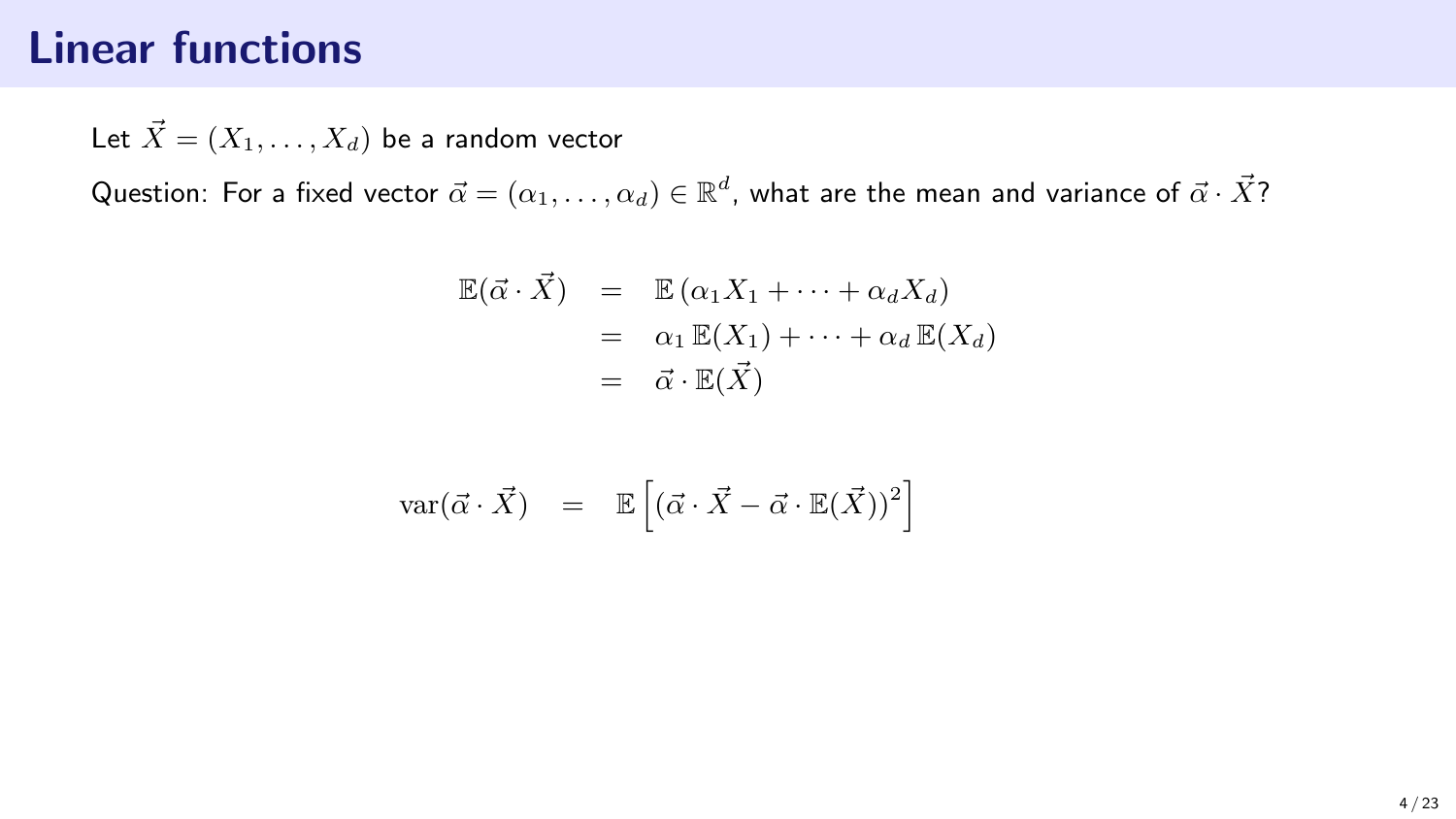Let  $\vec{X} = (X_1, \ldots, X_d)$  be a random vector

$$
\mathbb{E}(\vec{\alpha} \cdot \vec{X}) = \mathbb{E}(\alpha_1 X_1 + \dots + \alpha_d X_d)
$$
  
=  $\alpha_1 \mathbb{E}(X_1) + \dots + \alpha_d \mathbb{E}(X_d)$   
=  $\vec{\alpha} \cdot \mathbb{E}(\vec{X})$ 

$$
\begin{array}{rcl} \text{var}(\vec{\alpha} \cdot \vec{X}) & = & \mathbb{E}\left[ (\vec{\alpha} \cdot \vec{X} - \vec{\alpha} \cdot \mathbb{E}(\vec{X}))^2 \right] \\ & = & \mathbb{E}\left[ \vec{\alpha}^{\mathsf{T}} (\vec{X} - \mathbb{E}(\vec{X})) (\vec{X} - \mathbb{E}(\vec{X}))^{\mathsf{T}} \vec{\alpha} \right] \end{array}
$$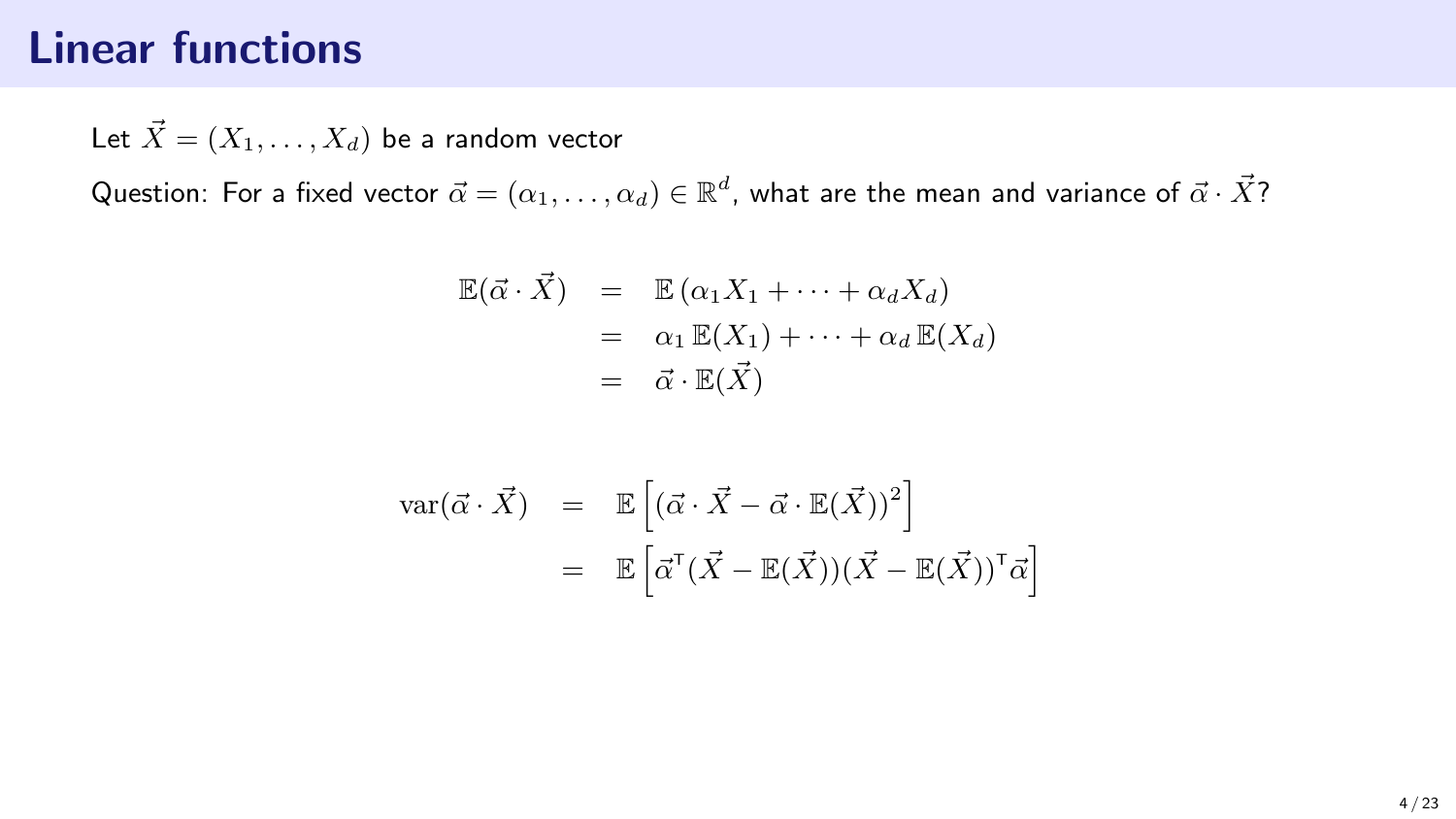Let  $\vec{X} = (X_1, \ldots, X_d)$  be a random vector

$$
\mathbb{E}(\vec{\alpha} \cdot \vec{X}) = \mathbb{E}(\alpha_1 X_1 + \dots + \alpha_d X_d)
$$
  
=  $\alpha_1 \mathbb{E}(X_1) + \dots + \alpha_d \mathbb{E}(X_d)$   
=  $\vec{\alpha} \cdot \mathbb{E}(\vec{X})$ 

$$
\begin{array}{rcl}\n\text{var}(\vec{\alpha} \cdot \vec{X}) & = & \mathbb{E}\left[ (\vec{\alpha} \cdot \vec{X} - \vec{\alpha} \cdot \mathbb{E}(\vec{X}))^2 \right] \\
& = & \mathbb{E}\left[ \vec{\alpha}^{\mathsf{T}} (\vec{X} - \mathbb{E}(\vec{X})) (\vec{X} - \mathbb{E}(\vec{X}))^{\mathsf{T}} \vec{\alpha} \right] \\
& = & \vec{\alpha}^{\mathsf{T}} \mathbb{E}\left[ (\vec{X} - \mathbb{E}(\vec{X})) (\vec{X} - \mathbb{E}(\vec{X}))^{\mathsf{T}} \right] \vec{\alpha}\n\end{array}
$$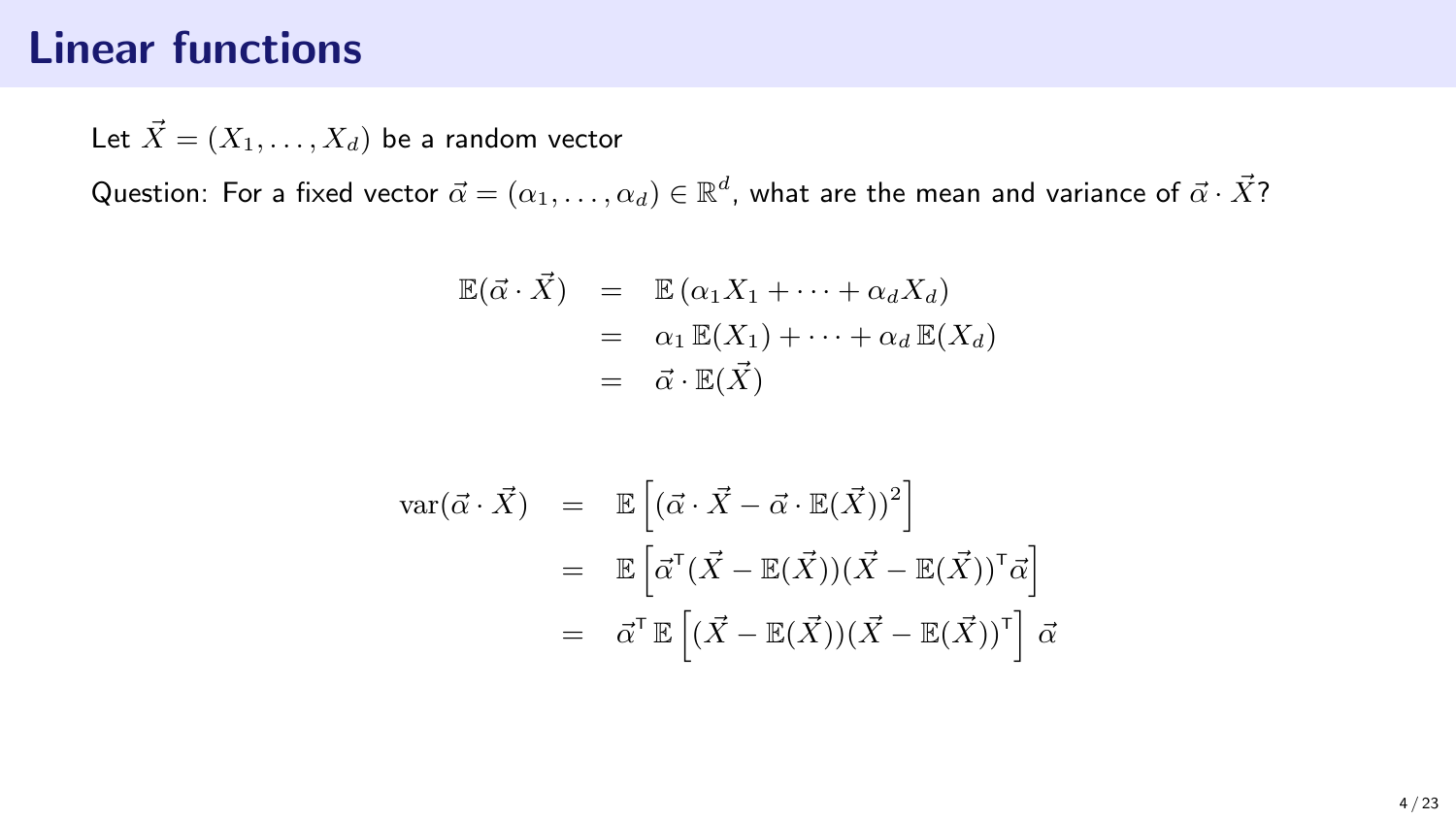Let  $\vec{X} = (X_1, \ldots, X_d)$  be a random vector

$$
\mathbb{E}(\vec{\alpha} \cdot \vec{X}) = \mathbb{E}(\alpha_1 X_1 + \dots + \alpha_d X_d)
$$
  
=  $\alpha_1 \mathbb{E}(X_1) + \dots + \alpha_d \mathbb{E}(X_d)$   
=  $\vec{\alpha} \cdot \mathbb{E}(\vec{X})$ 

$$
\begin{array}{rcl}\n\text{var}(\vec{\alpha} \cdot \vec{X}) & = & \mathbb{E}\left[ (\vec{\alpha} \cdot \vec{X} - \vec{\alpha} \cdot \mathbb{E}(\vec{X}))^2 \right] \\
& = & \mathbb{E}\left[ \vec{\alpha}^{\mathsf{T}} (\vec{X} - \mathbb{E}(\vec{X})) (\vec{X} - \mathbb{E}(\vec{X}))^{\mathsf{T}} \vec{\alpha} \right] \\
& = & \vec{\alpha}^{\mathsf{T}} \mathbb{E}\left[ (\vec{X} - \mathbb{E}(\vec{X})) (\vec{X} - \mathbb{E}(\vec{X}))^{\mathsf{T}} \right] \vec{\alpha} \\
& = & \vec{\alpha}^{\mathsf{T}} \operatorname{cov}(\vec{X}) \vec{\alpha}\n\end{array}
$$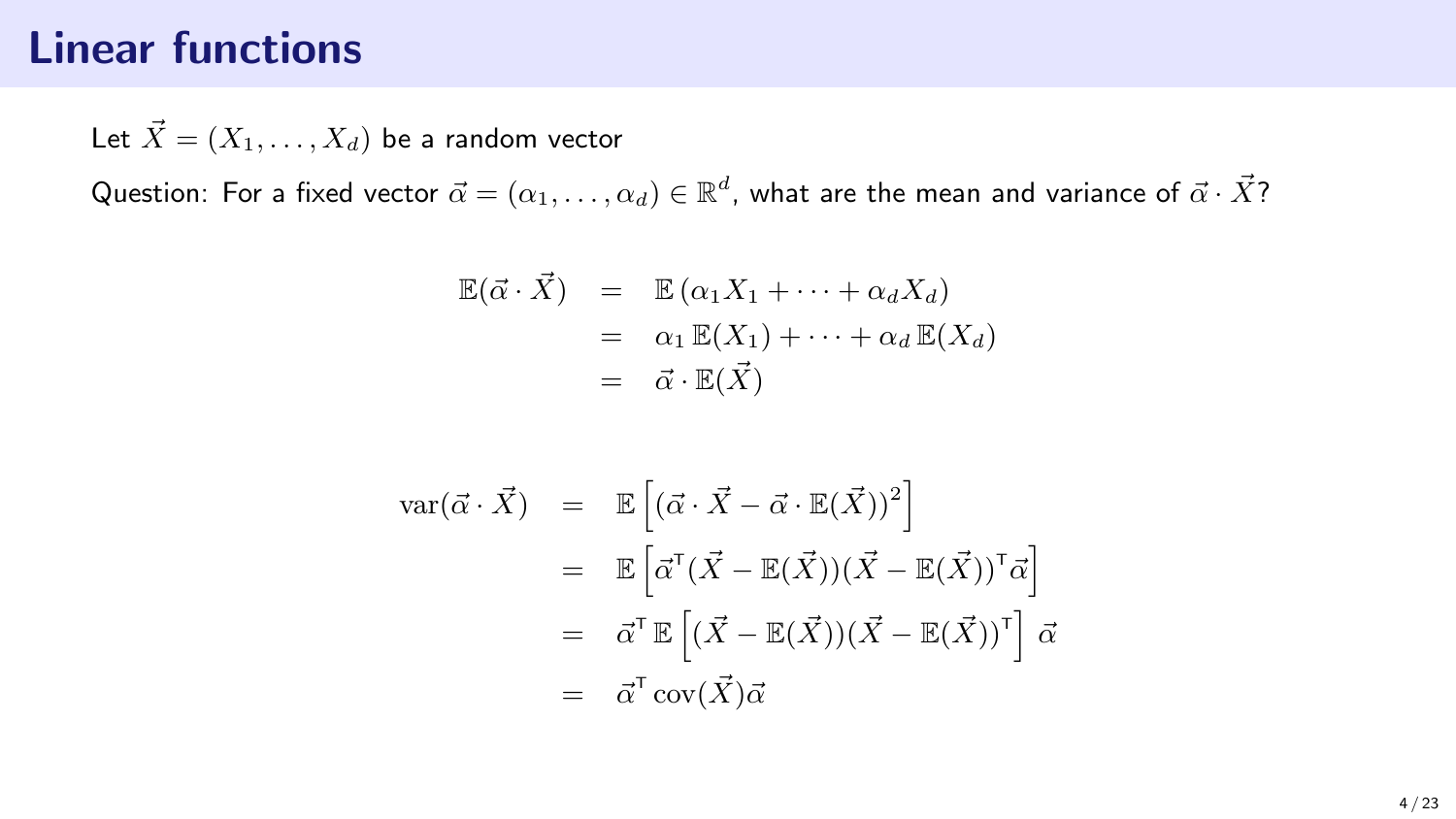Let  $\vec{X} = (X_1, \ldots, X_d)$  be a random vector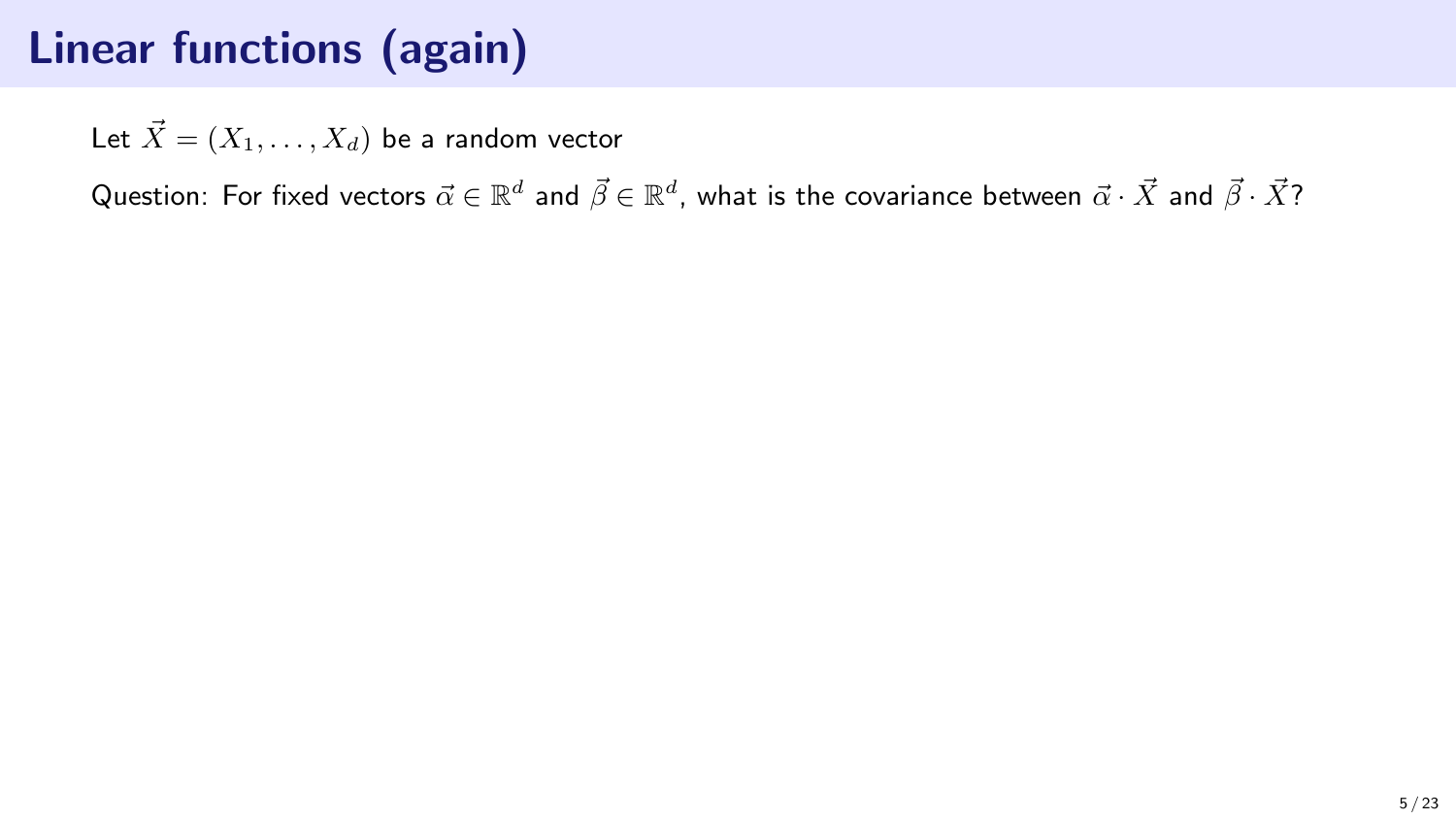Let  $\vec{X} = (X_1, \ldots, X_d)$  be a random vector

$$
cov(\vec{\alpha} \cdot \vec{X}, \vec{\beta} \cdot \vec{X}) = \mathbb{E}\left[ (\vec{\alpha} \cdot \vec{X} - \vec{\alpha} \cdot \mathbb{E}(\vec{X}))(\vec{\beta} \cdot \vec{X} - \vec{\beta} \cdot \mathbb{E}(\vec{X})) \right]
$$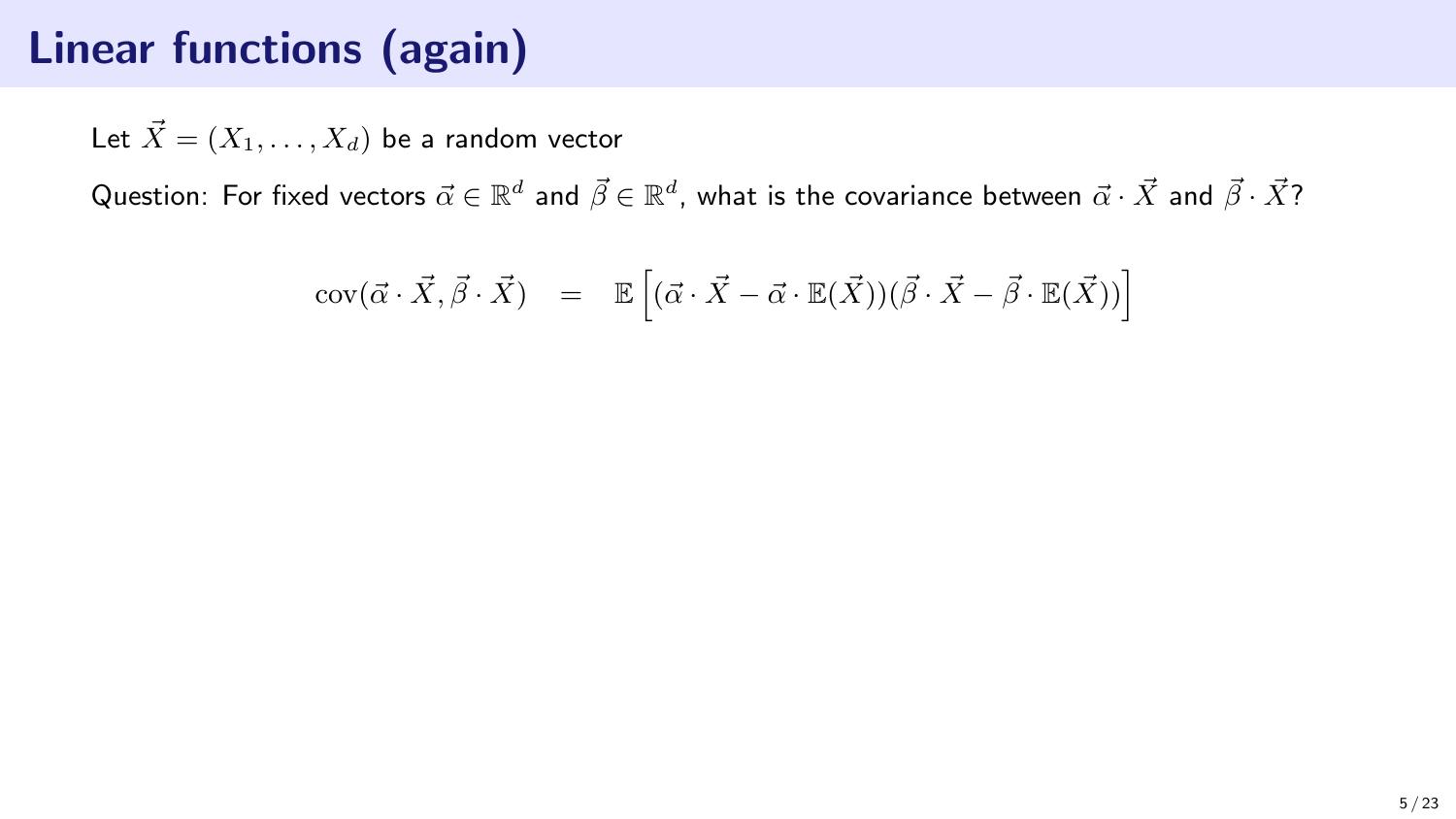Let  $\vec{X} = (X_1, \ldots, X_d)$  be a random vector

$$
cov(\vec{\alpha} \cdot \vec{X}, \vec{\beta} \cdot \vec{X}) = \mathbb{E}\left[ (\vec{\alpha} \cdot \vec{X} - \vec{\alpha} \cdot \mathbb{E}(\vec{X}))(\vec{\beta} \cdot \vec{X} - \vec{\beta} \cdot \mathbb{E}(\vec{X})) \right]
$$
  
=  $\mathbb{E}\left[ \vec{\alpha}^{\mathsf{T}}(\vec{X} - \mathbb{E}(\vec{X}))(\vec{X} - \mathbb{E}(\vec{X}))^{\mathsf{T}} \vec{\beta} \right]$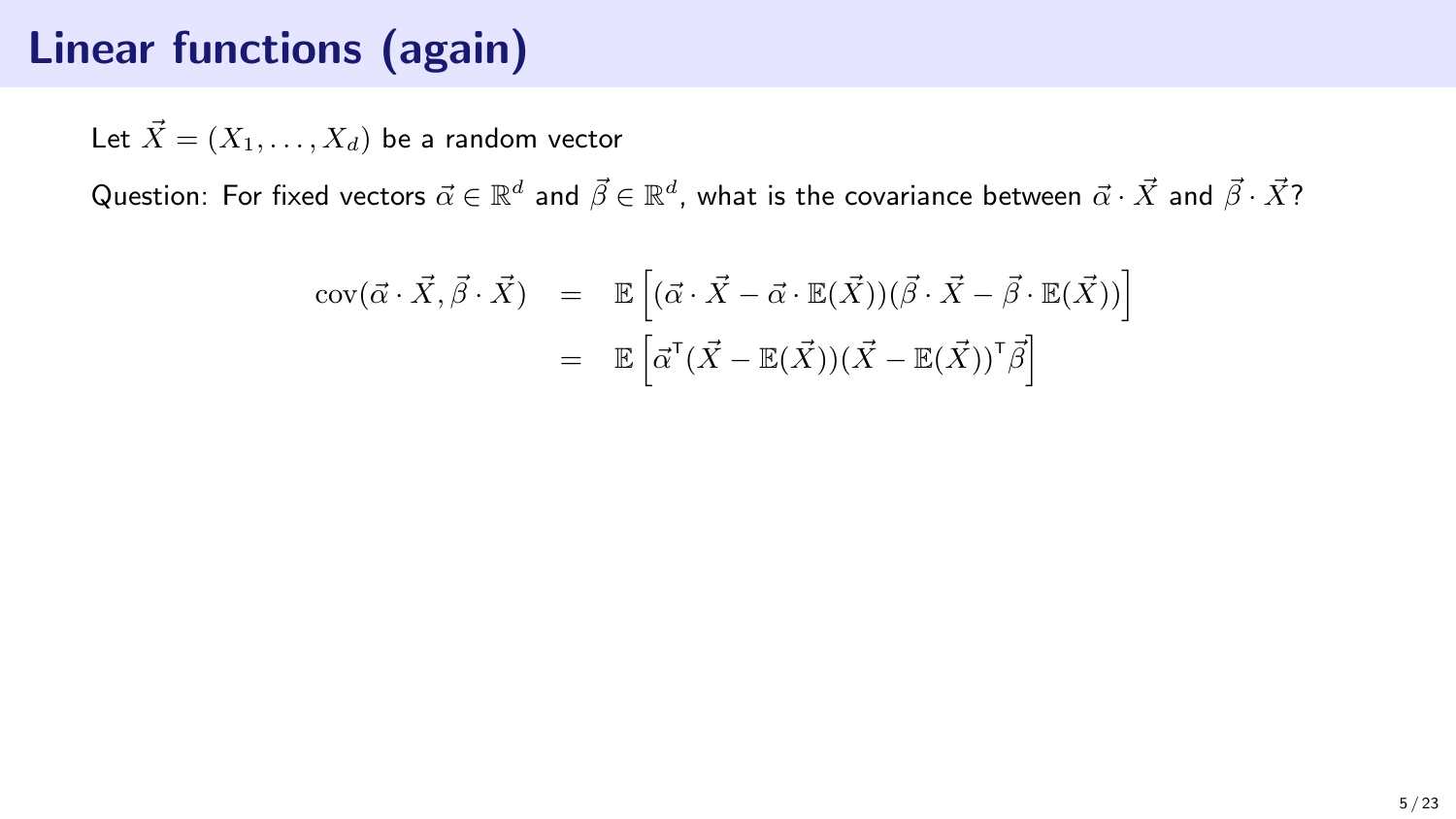Let  $\vec{X} = (X_1, \ldots, X_d)$  be a random vector

$$
\begin{array}{rcl}\n\text{cov}(\vec{\alpha} \cdot \vec{X}, \vec{\beta} \cdot \vec{X}) & = & \mathbb{E}\left[ (\vec{\alpha} \cdot \vec{X} - \vec{\alpha} \cdot \mathbb{E}(\vec{X}))(\vec{\beta} \cdot \vec{X} - \vec{\beta} \cdot \mathbb{E}(\vec{X})) \right] \\
& = & \mathbb{E}\left[ \vec{\alpha}^{\mathsf{T}}(\vec{X} - \mathbb{E}(\vec{X}))(\vec{X} - \mathbb{E}(\vec{X}))^{\mathsf{T}} \vec{\beta} \right] \\
& = & \vec{\alpha}^{\mathsf{T}} \mathbb{E}\left[ (\vec{X} - \mathbb{E}(\vec{X}))(\vec{X} - \mathbb{E}(\vec{X}))^{\mathsf{T}} \right] \vec{\beta}\n\end{array}
$$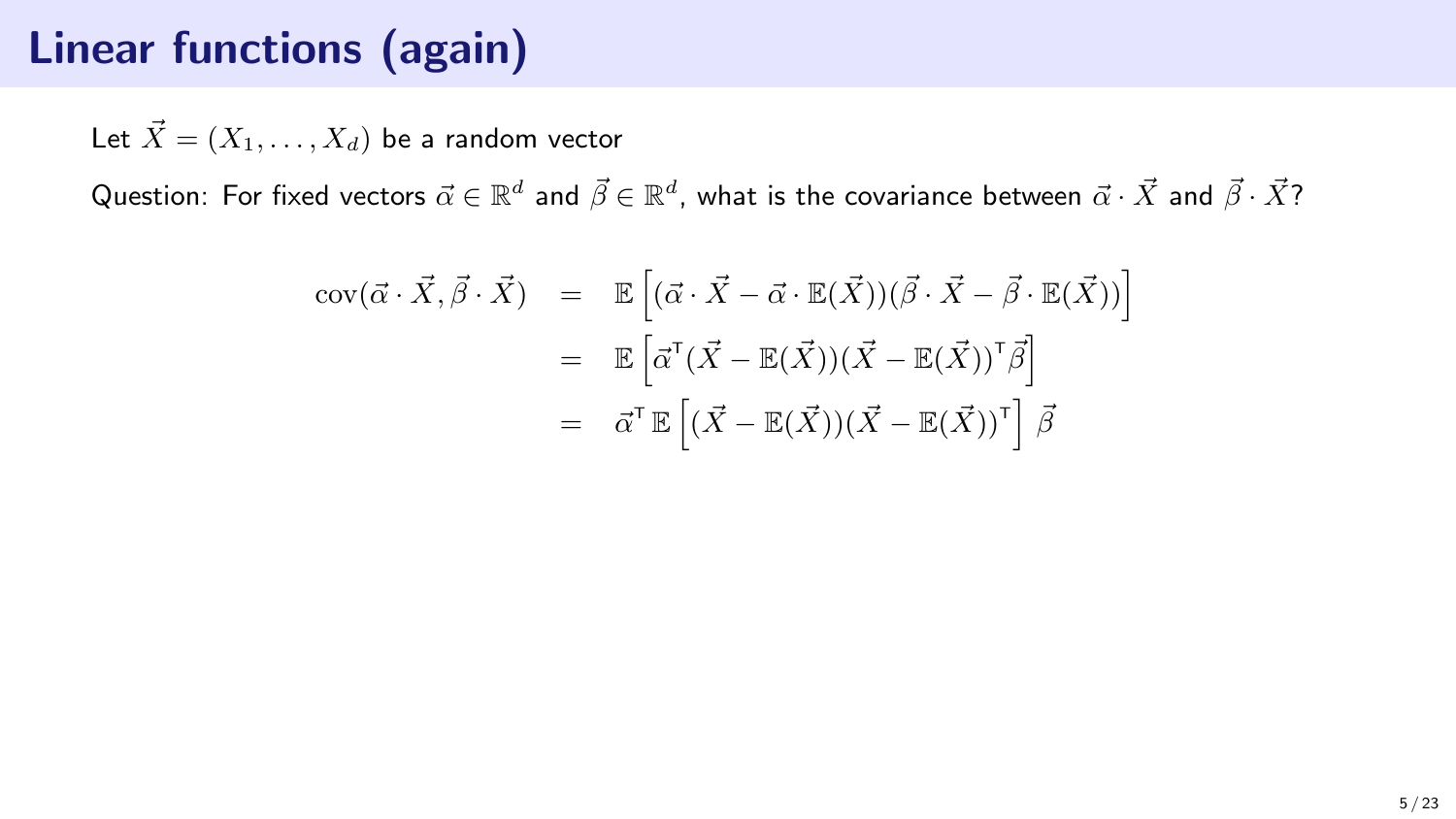Let  $\vec{X} = (X_1, \ldots, X_d)$  be a random vector

$$
\begin{array}{rcl}\n\text{cov}(\vec{\alpha} \cdot \vec{X}, \vec{\beta} \cdot \vec{X}) & = & \mathbb{E}\left[ (\vec{\alpha} \cdot \vec{X} - \vec{\alpha} \cdot \mathbb{E}(\vec{X}))(\vec{\beta} \cdot \vec{X} - \vec{\beta} \cdot \mathbb{E}(\vec{X})) \right] \\
& = & \mathbb{E}\left[ \vec{\alpha}^{\mathsf{T}} (\vec{X} - \mathbb{E}(\vec{X}))(\vec{X} - \mathbb{E}(\vec{X}))^{\mathsf{T}} \vec{\beta} \right] \\
& = & \vec{\alpha}^{\mathsf{T}} \mathbb{E}\left[ (\vec{X} - \mathbb{E}(\vec{X}))(\vec{X} - \mathbb{E}(\vec{X}))^{\mathsf{T}} \right] \vec{\beta} \\
& = & \vec{\alpha}^{\mathsf{T}} \operatorname{cov}(\vec{X}) \vec{\beta}\n\end{array}
$$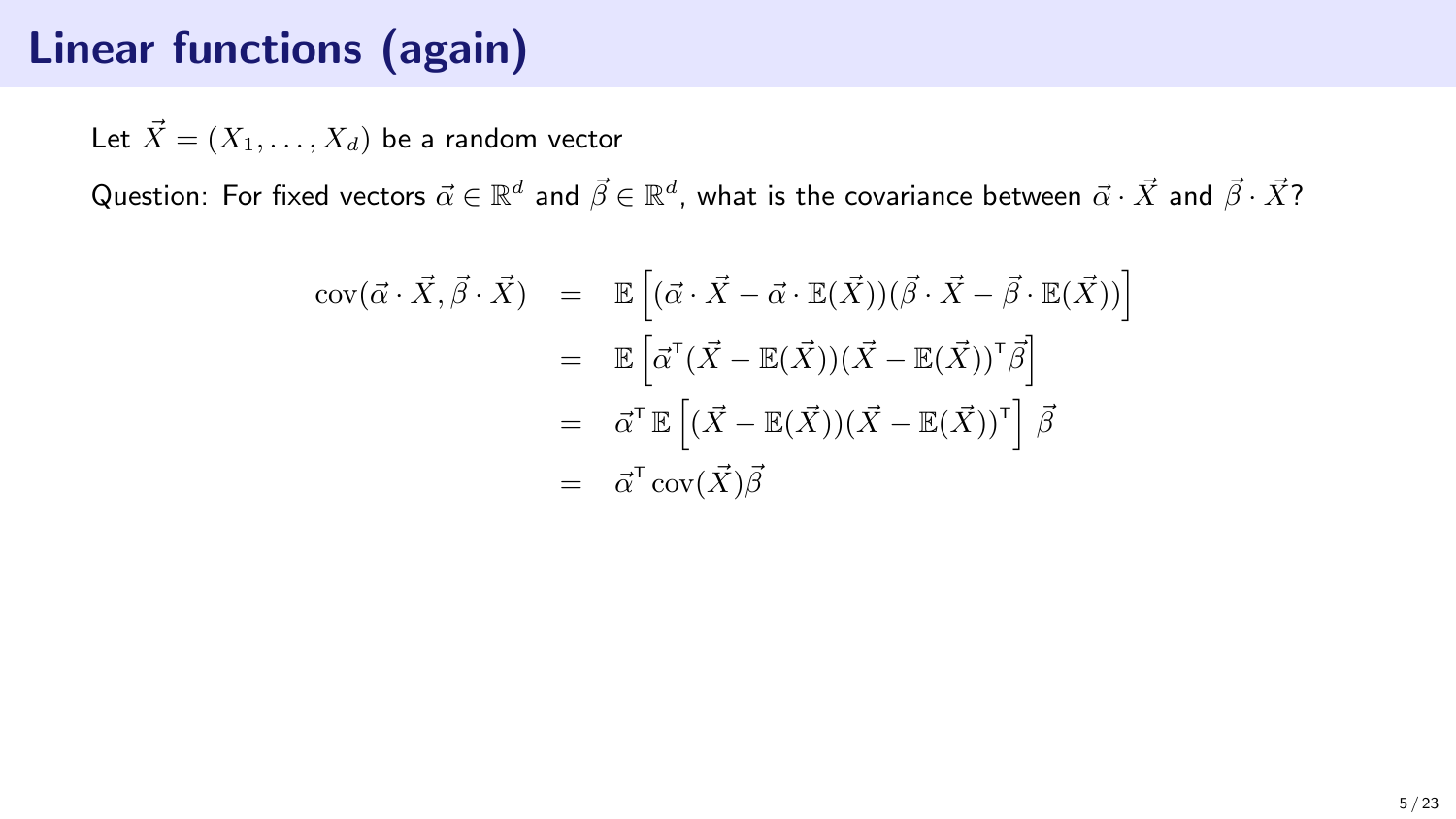# Linear transformations

Let  $\vec{X} = (X_1, \ldots, X_d)$  be a random vector

Question: For a fixed matrix  $A\in\mathbb{R}^{d\times k}$ , what are  $\mathbb{E}(A^\intercal\vec{X})$  and  $\mathrm{cov}(A^\intercal\vec{X})$ ?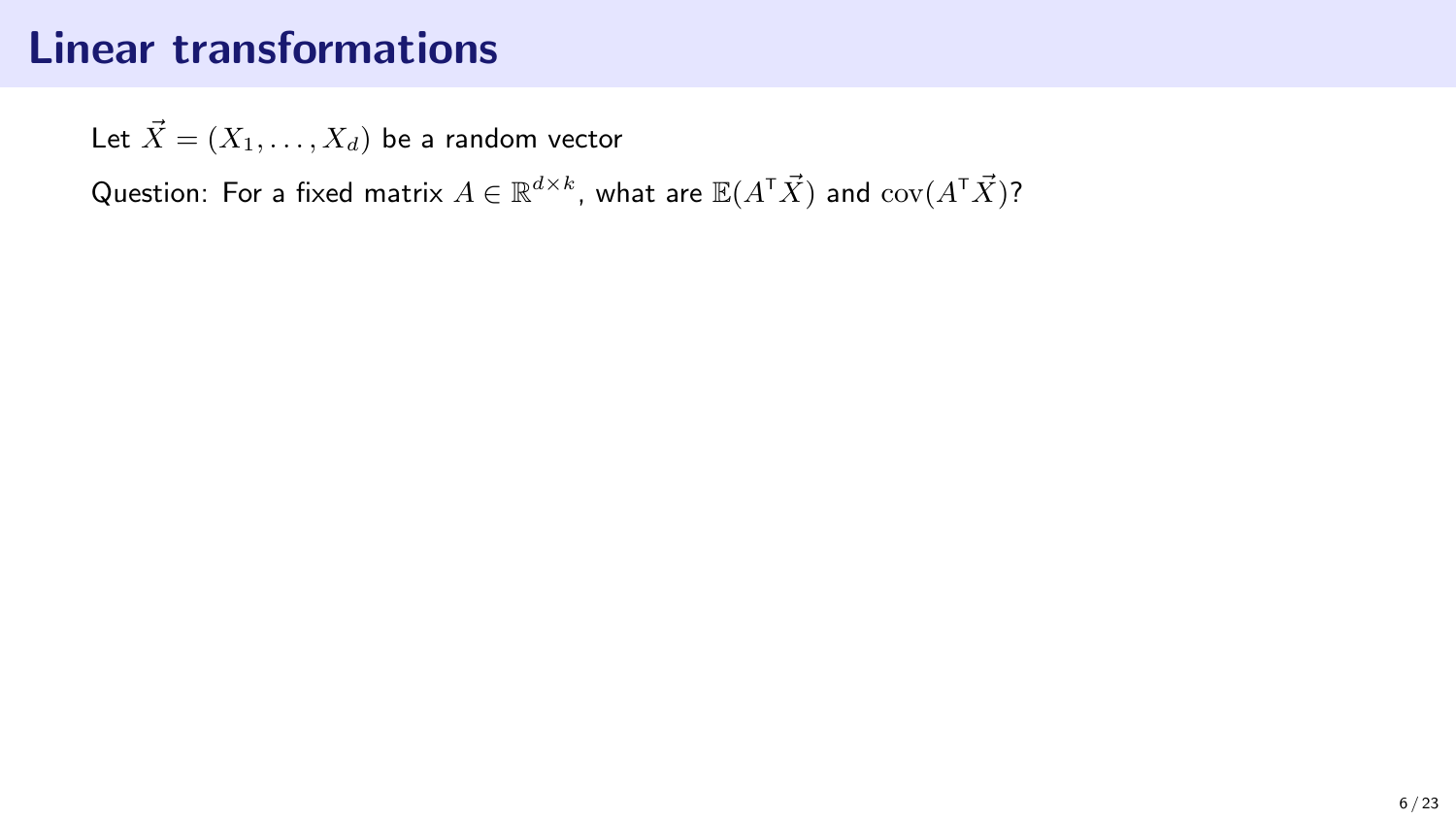### Linear transformations

Let  $\vec{X} = (X_1, \ldots, X_d)$  be a random vector

Question: For a fixed matrix  $A\in\mathbb{R}^{d\times k}$ , what are  $\mathbb{E}(A^\intercal\vec{X})$  and  $\mathrm{cov}(A^\intercal\vec{X})$ ?

$$
\mathbb{E}(A^{\mathsf{T}}\vec{X}) = A^{\mathsf{T}}\mathbb{E}(\vec{X})
$$
  
cov $(A^{\mathsf{T}}\vec{X}) = A^{\mathsf{T}}cov(\vec{X})A$ 

Just think of A as specifying  $k$  linear functions, one per column ...

$$
A = \begin{bmatrix} \uparrow & \uparrow & & \uparrow \\ \vec{\alpha}_1 & \vec{\alpha}_2 & \cdots & \vec{\alpha}_k \\ \downarrow & \downarrow & & \downarrow \end{bmatrix}
$$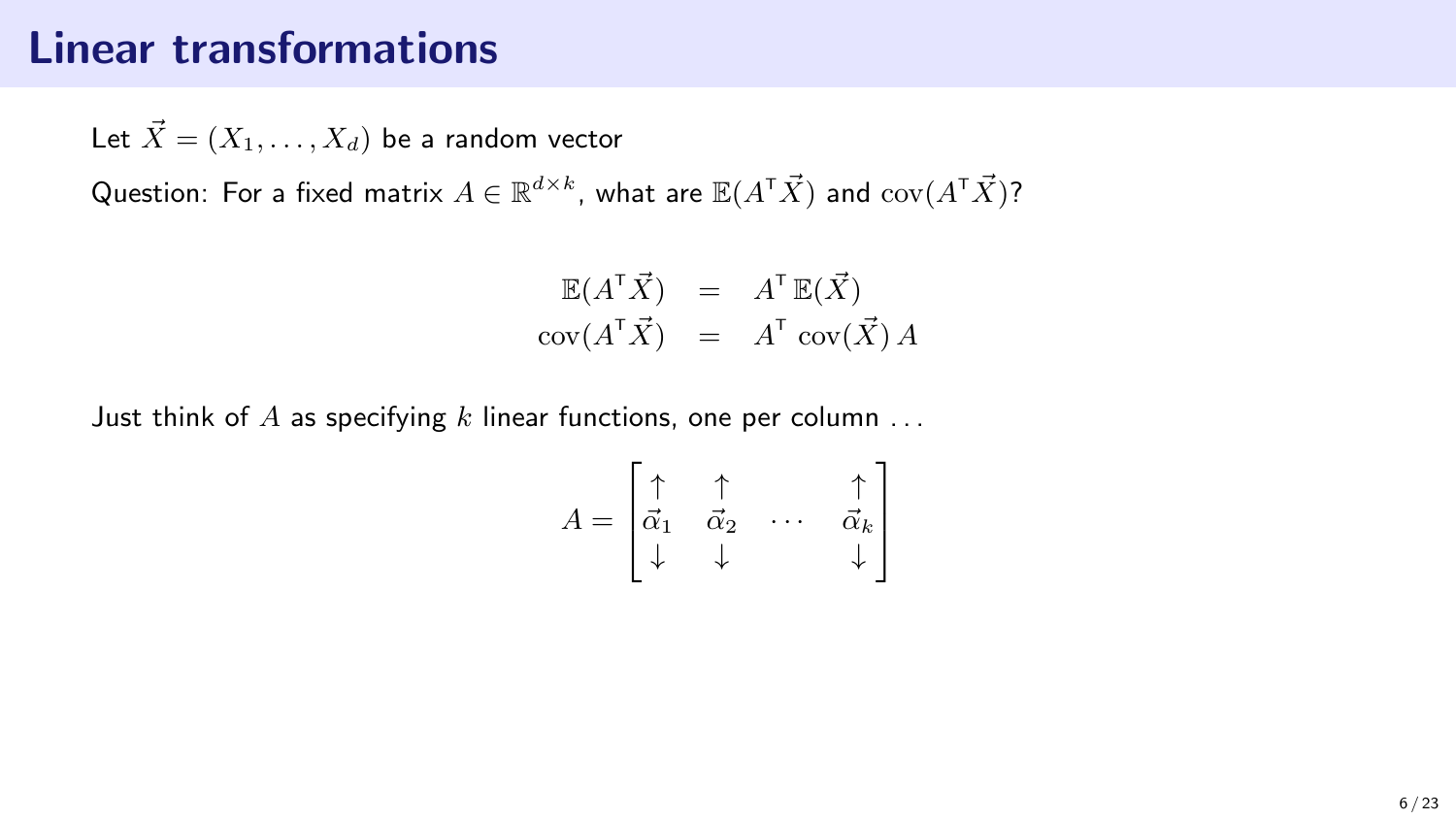$\vec{X} = (X_1, X_2, X_3) = (SAT Score, HS GPA, College GPA)$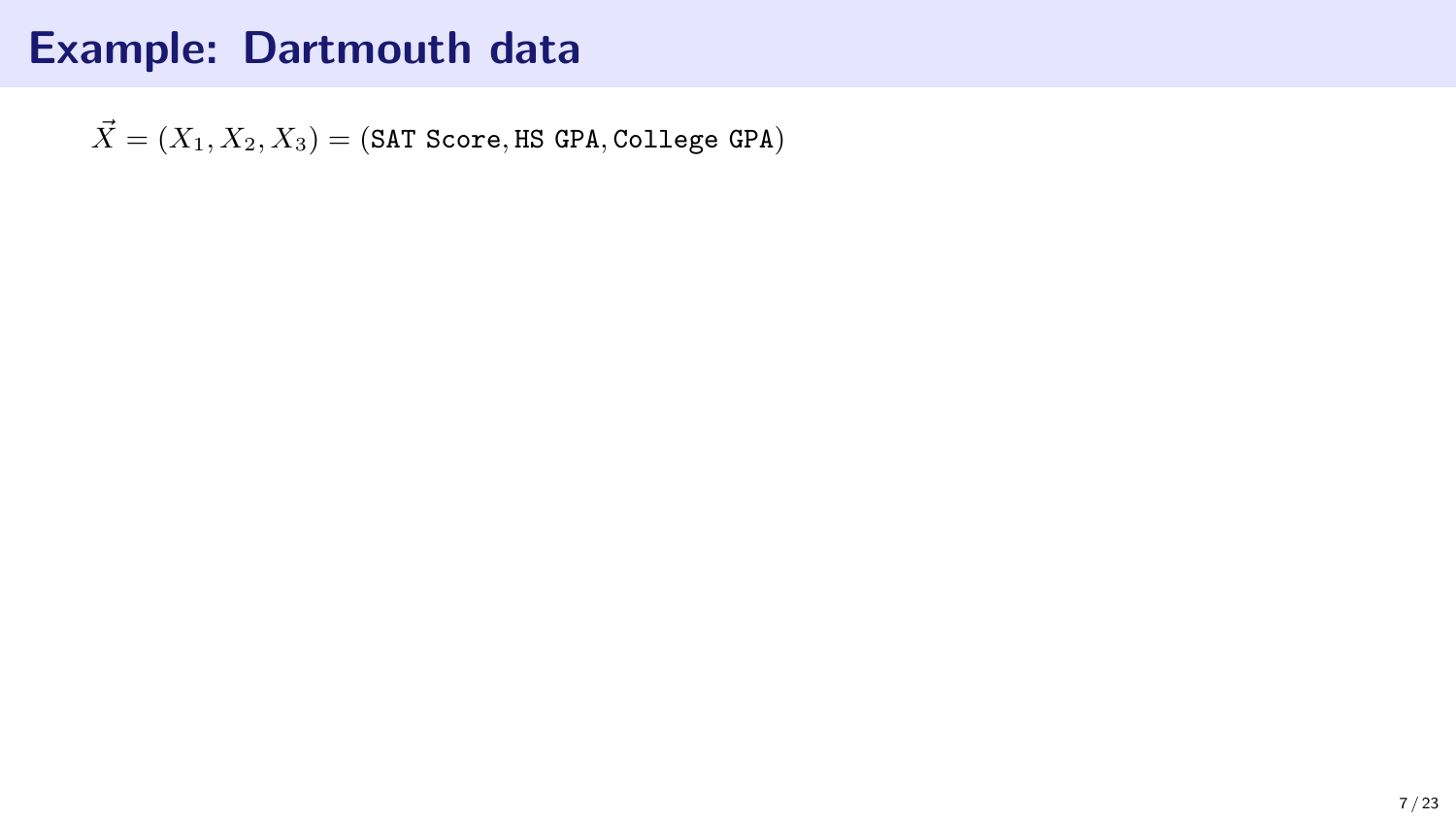$\vec{X} = (X_1, X_2, X_3) = (SAT Score, HS GPA, College GPA)$ 

(Sample) mean and covariance:

$$
\widehat{\mathbb{E}}[\vec{X}] = \begin{bmatrix} 1028.59 \\ 3.18324 \\ 2.46031 \end{bmatrix}, \qquad \widehat{\text{cov}}(\vec{X}) = \begin{bmatrix} 20602.8 & 34.2707 & 51.6484 \\ 34.2707 & 0.30857 & 0.226406 \\ 51.6484 & 0.226406 & 0.556484 \end{bmatrix}
$$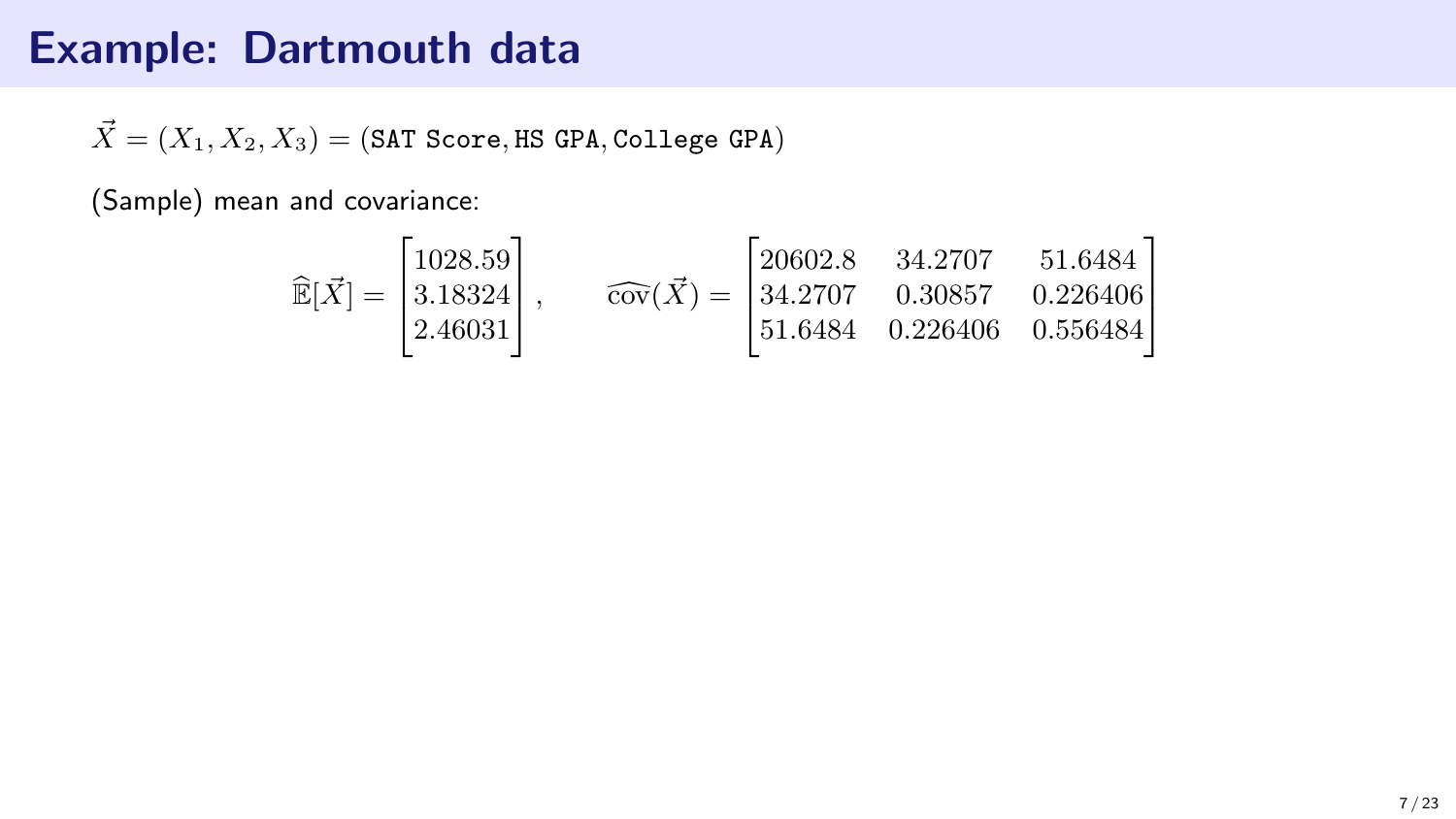$\vec{X} = (X_1, X_2, X_3) = (SAT Score, HS GPA, College GPA)$ 

(Sample) mean and covariance:

$$
\widehat{\mathbb{E}}[\vec{X}] = \begin{bmatrix} 1028.59 \\ 3.18324 \\ 2.46031 \end{bmatrix}, \qquad \widehat{\text{cov}}(\vec{X}) = \begin{bmatrix} 20602.8 & 34.2707 & 51.6484 \\ 34.2707 & 0.30857 & 0.226406 \\ 51.6484 & 0.226406 & 0.556484 \end{bmatrix}
$$

(Sample) correlation matrix

$$
\widehat{\text{cor}}(\vec{X}) = \begin{bmatrix} 1.0000 & 0.4298 & 0.4824 \\ 0.4298 & 1.0000 & 0.5464 \\ 0.4824 & 0.5464 & 1.0000 \end{bmatrix} \quad \text{where} \quad \widehat{\text{cor}}(\vec{X})_{i,j} = \frac{\widehat{\text{cov}}(\vec{X})_{i,j}}{\sqrt{\widehat{\text{cov}}(\vec{X})_{i,i}\,\widehat{\text{cov}}(\vec{X})_{j,j}}
$$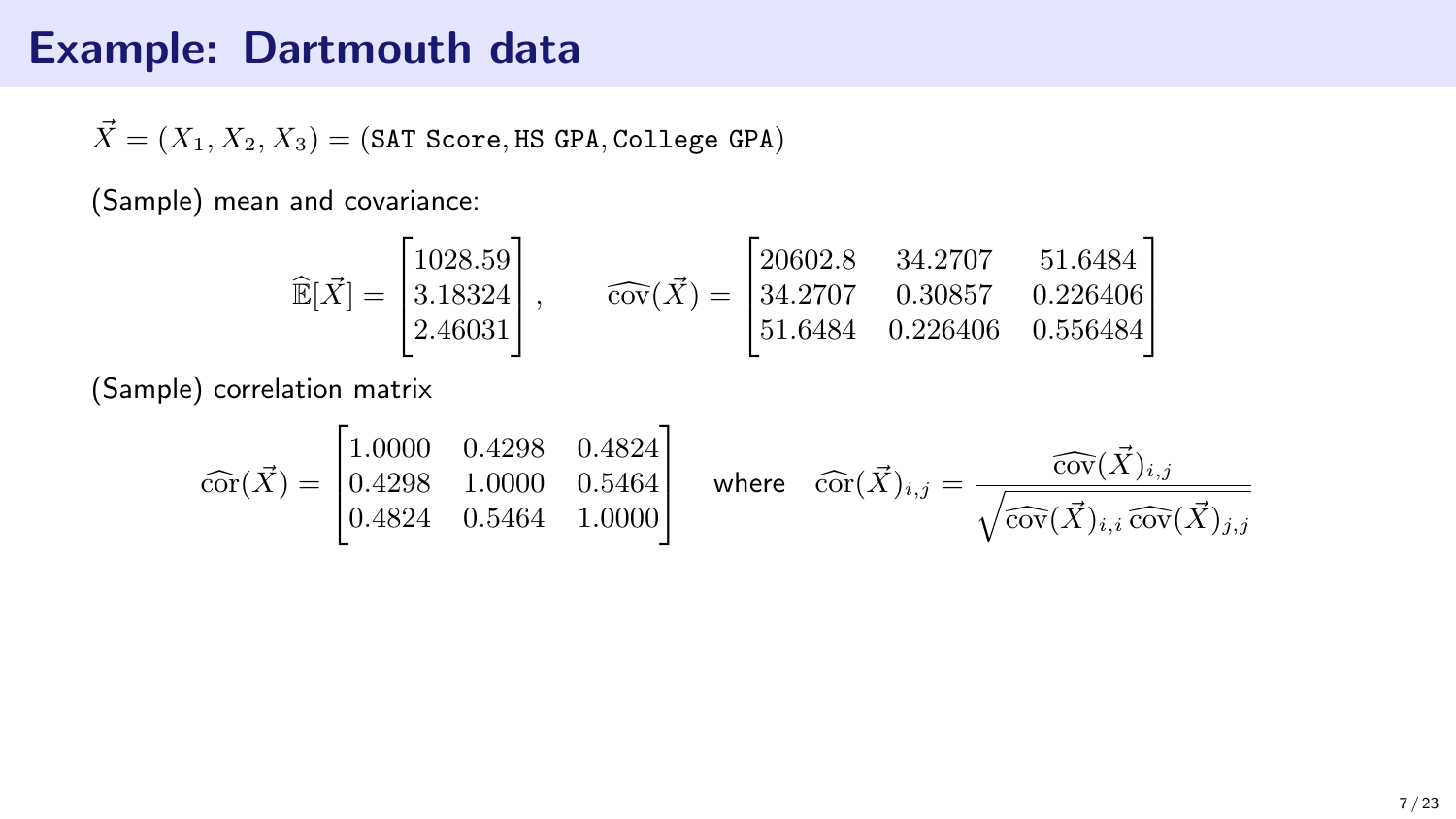$\vec{X} = (X_1, X_2, X_3) = (SAT Score, HS GPA, College GPA)$ 

(Sample) mean and covariance:

$$
\widehat{\mathbb{E}}[\vec{X}] = \begin{bmatrix} 1028.59 \\ 3.18324 \\ 2.46031 \end{bmatrix}, \qquad \widehat{\text{cov}}(\vec{X}) = \begin{bmatrix} 20602.8 & 34.2707 & 51.6484 \\ 34.2707 & 0.30857 & 0.226406 \\ 51.6484 & 0.226406 & 0.556484 \end{bmatrix}
$$

(Sample) correlation matrix

$$
\widehat{\text{cor}}(\vec{X}) = \begin{bmatrix} 1.0000 & 0.4298 & 0.4824 \\ 0.4298 & 1.0000 & 0.5464 \\ 0.4824 & 0.5464 & 1.0000 \end{bmatrix} \quad \text{where} \quad \widehat{\text{cor}}(\vec{X})_{i,j} = \frac{\widehat{\text{cov}}(\vec{X})_{i,j}}{\sqrt{\widehat{\text{cov}}(\vec{X})_{i,i}\,\widehat{\text{cov}}(\vec{X})_{j,j}}}
$$

Question: Let  $Y_1$  be average of SAT Score and HS GPA, and let  $Y_2$  be average of HS GPA and College GPA. What is  $cov(Y_1, Y_2)$ ?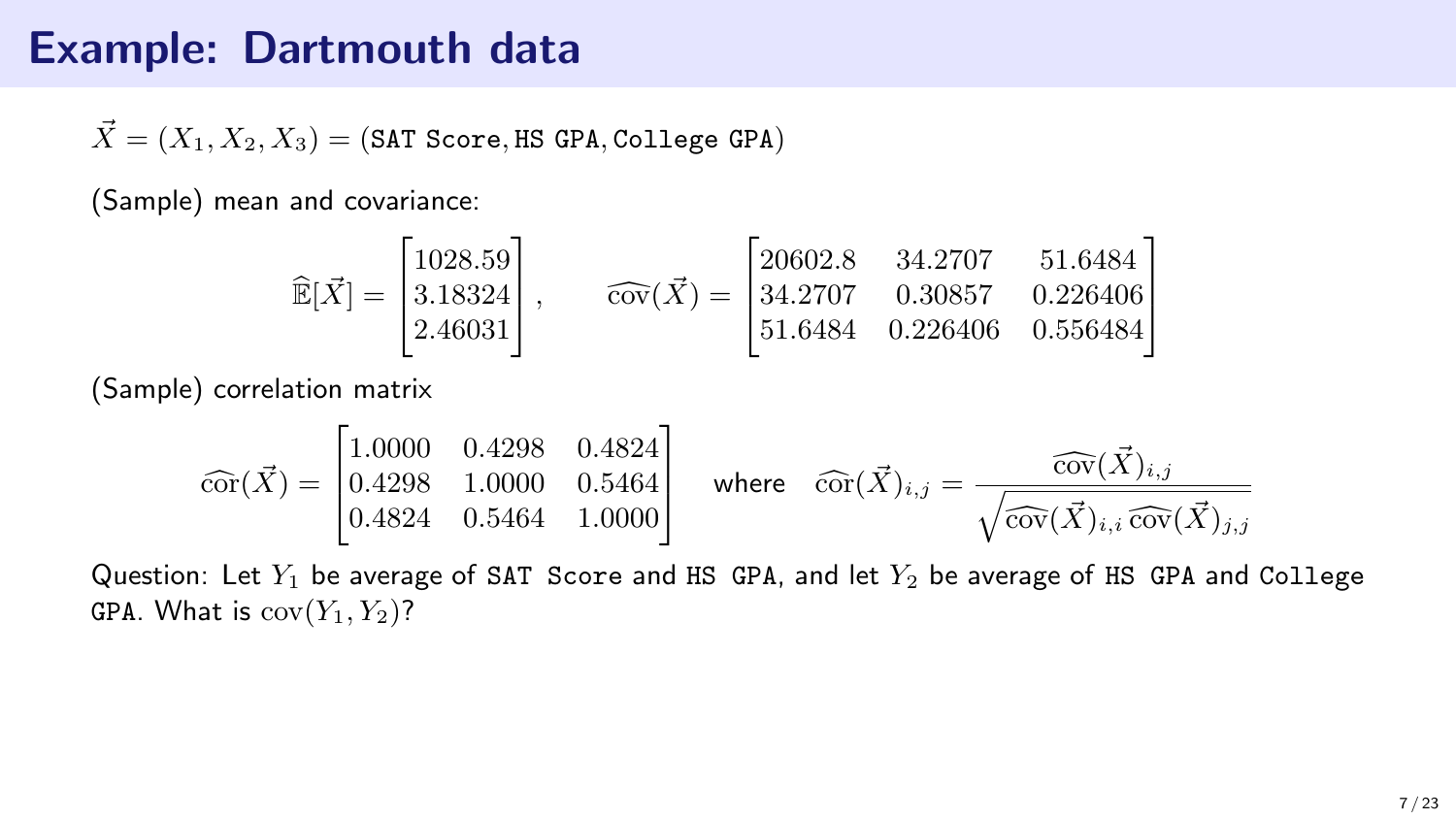$\vec{X} = (X_1, X_2, X_3) = (SAT Score, HS GPA, College GPA)$ 

(Sample) mean and covariance:

$$
\widehat{\mathbb{E}}[\vec{X}] = \begin{bmatrix} 1028.59 \\ 3.18324 \\ 2.46031 \end{bmatrix}, \qquad \widehat{\text{cov}}(\vec{X}) = \begin{bmatrix} 20602.8 & 34.2707 & 51.6484 \\ 34.2707 & 0.30857 & 0.226406 \\ 51.6484 & 0.226406 & 0.556484 \end{bmatrix}
$$

(Sample) correlation matrix

$$
\widehat{\text{cor}}(\vec{X}) = \begin{bmatrix} 1.0000 & 0.4298 & 0.4824 \\ 0.4298 & 1.0000 & 0.5464 \\ 0.4824 & 0.5464 & 1.0000 \end{bmatrix} \text{ where } \widehat{\text{cor}}(\vec{X})_{i,j} = \frac{\widehat{\text{cov}}(\vec{X})_{i,j}}{\sqrt{\widehat{\text{cov}}(\vec{X})_{i,i}\,\widehat{\text{cov}}(\vec{X})_{j,j}}
$$

Question: Let  $Y_1$  be average of SAT Score and HS GPA, and let  $Y_2$  be average of HS GPA and College GPA. What is  $cov(Y_1, Y_2)$ ?

$$
\begin{bmatrix} 1/2 & 1/2 & 0 \end{bmatrix} \widehat{\text{cov}}(\vec{X}) \begin{bmatrix} 0 \\ 1/2 \\ 1/2 \end{bmatrix} = 21.6135
$$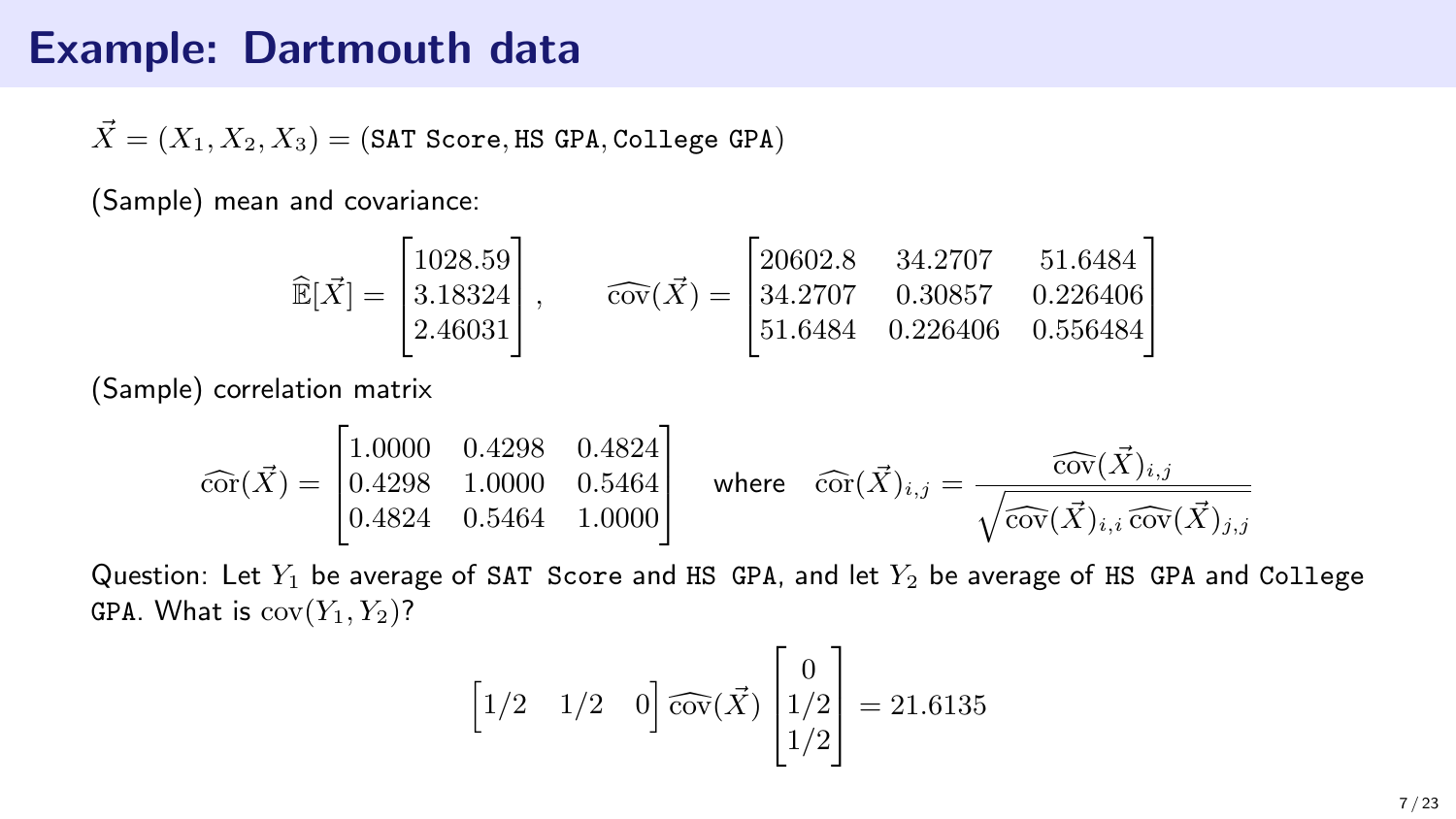A random vector  $\vec{X} = (X_1, \ldots, X_d)$  is **isotropic** if

- $\blacktriangleright$  var $(X_i) = 1$  for all i, and
- $\blacktriangleright$  cov $(X_i, X_j) = 0$  for all  $i \neq j$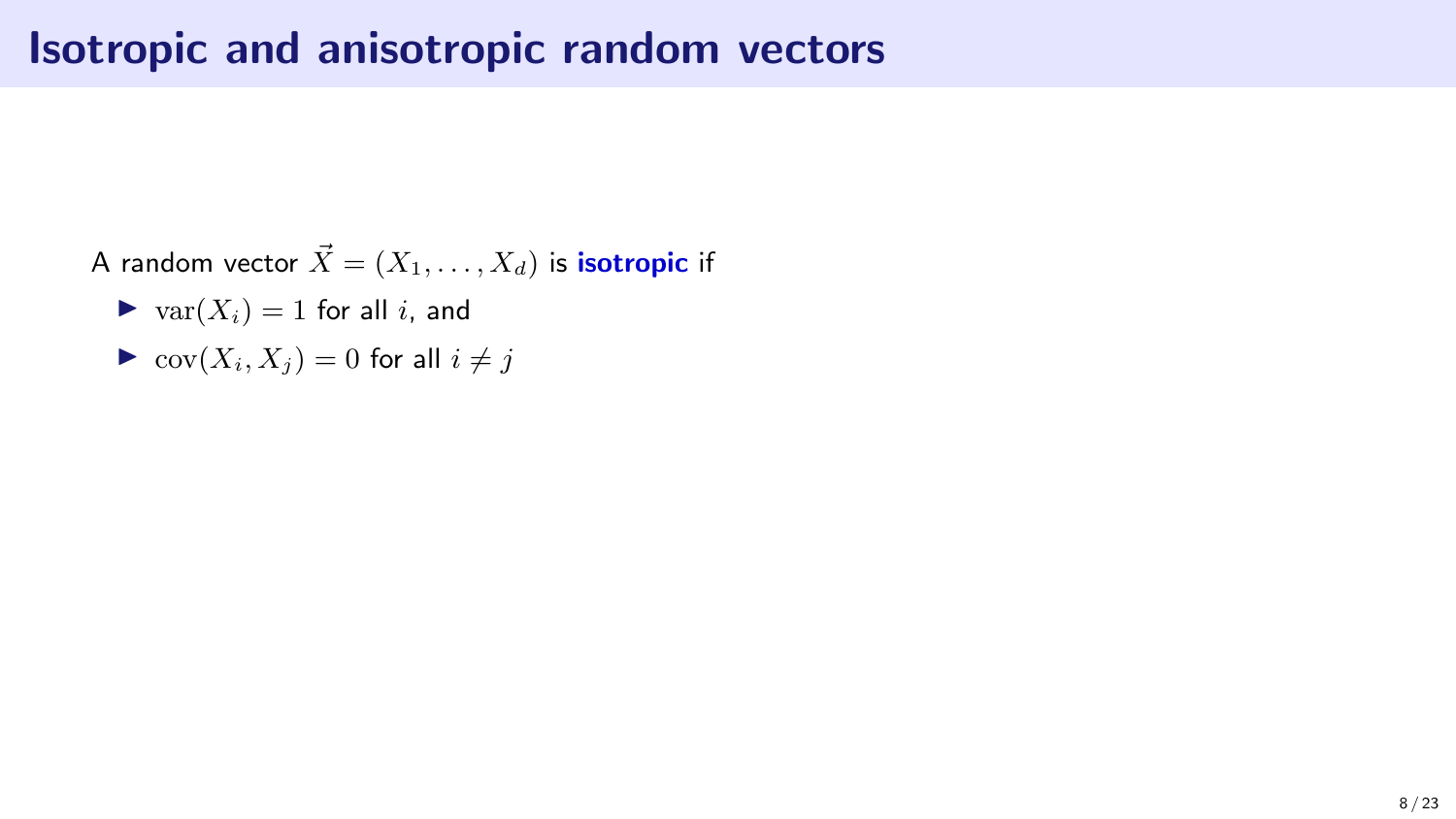A random vector  $\vec{X} = (X_1, \ldots, X_d)$  is **isotropic** if

- $\blacktriangleright$  var $(X_i) = 1$  for all i, and
- $\blacktriangleright$  cov $(X_i, X_j) = 0$  for all  $i \neq j$

Shorthand:  $\mathrm{cov}(\vec{X})=I_d$  (we'll sometimes include subscript  $d$  on  $I$  to emphasize  $I_d\in\mathbb{R}^{d\times d})$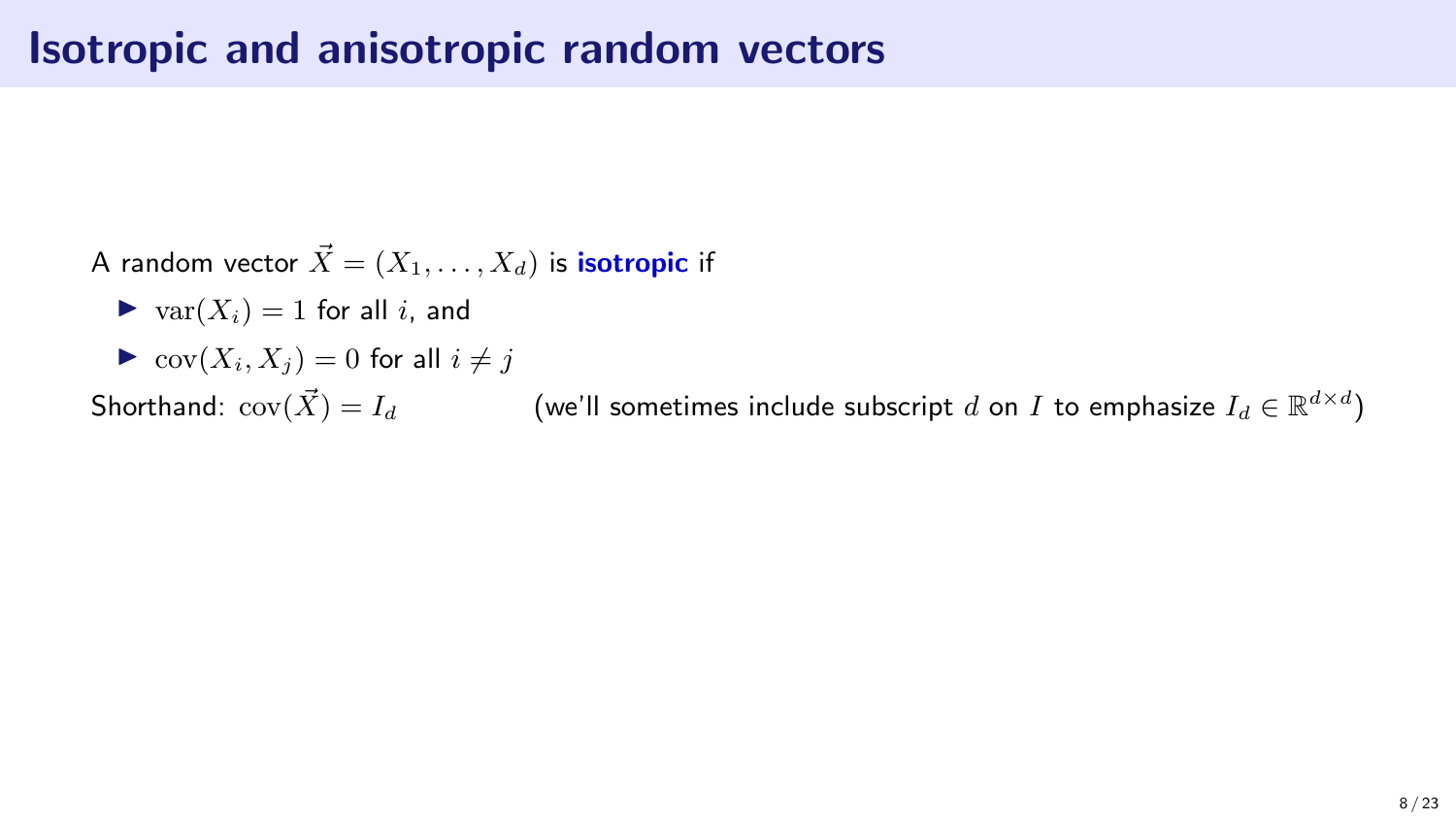A random vector  $\vec{X} = (X_1, \ldots, X_d)$  is **isotropic** if

- $\blacktriangleright$  var $(X_i) = 1$  for all i, and
- $\triangleright$  cov $(X_i, X_j) = 0$  for all  $i \neq j$

Shorthand:  $\mathrm{cov}(\vec{X})=I_d$  (we'll sometimes include subscript  $d$  on  $I$  to emphasize  $I_d\in\mathbb{R}^{d\times d})$ 

Note: Isotropy of  $\vec{X} \implies X_1, \ldots, X_d$  are independent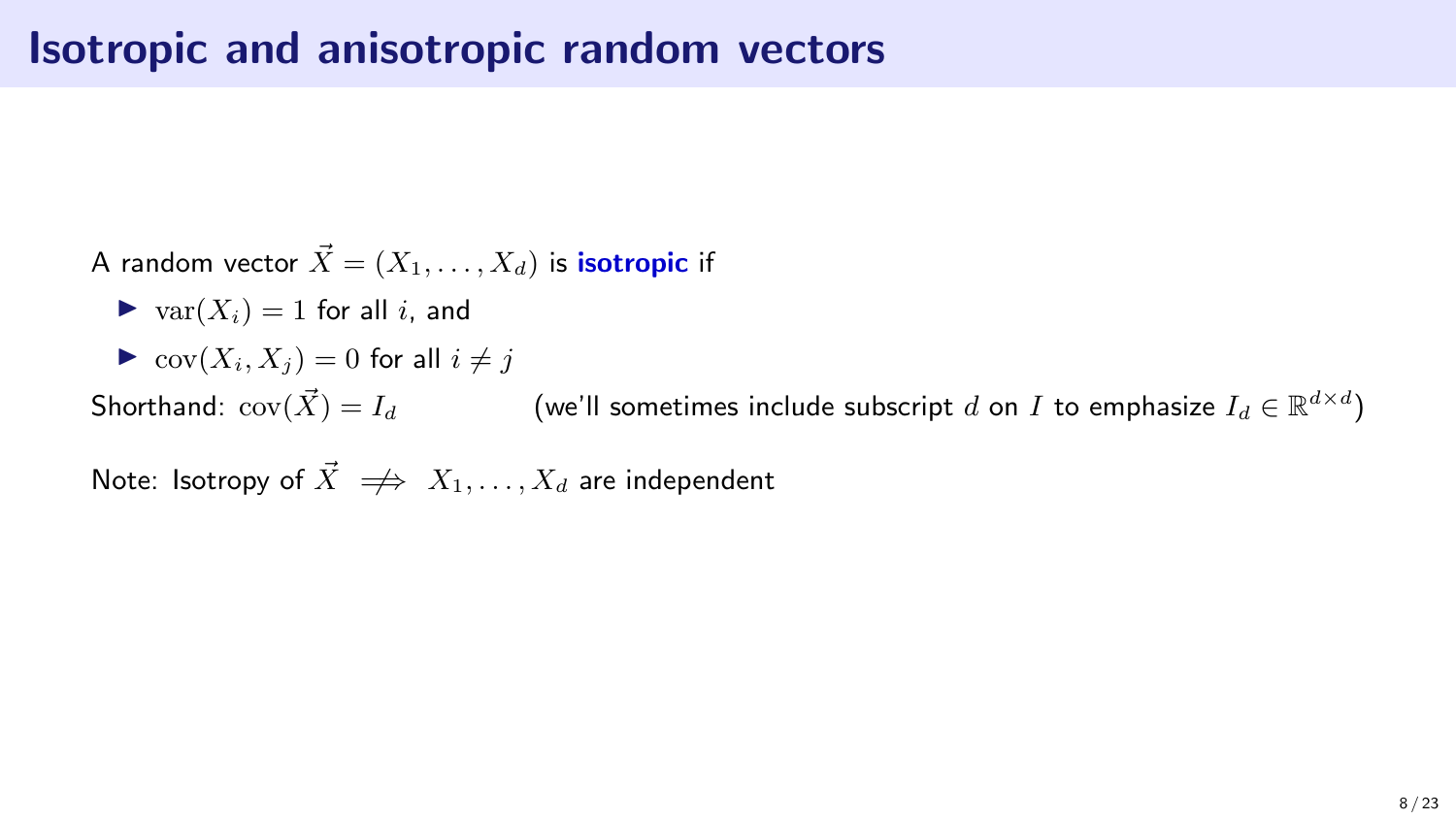A random vector  $\vec{X} = (X_1, \ldots, X_d)$  is **isotropic** if

- $\blacktriangleright$  var $(X_i) = 1$  for all i, and
- $\triangleright$  cov $(X_i, X_j) = 0$  for all  $i \neq j$

Shorthand:  $\mathrm{cov}(\vec{X})=I_d$  (we'll sometimes include subscript  $d$  on  $I$  to emphasize  $I_d\in\mathbb{R}^{d\times d})$ 

Note: Isotropy of  $\vec{X} \implies X_1, \ldots, X_d$  are independent

 $(anisotropic = "not isotropic")$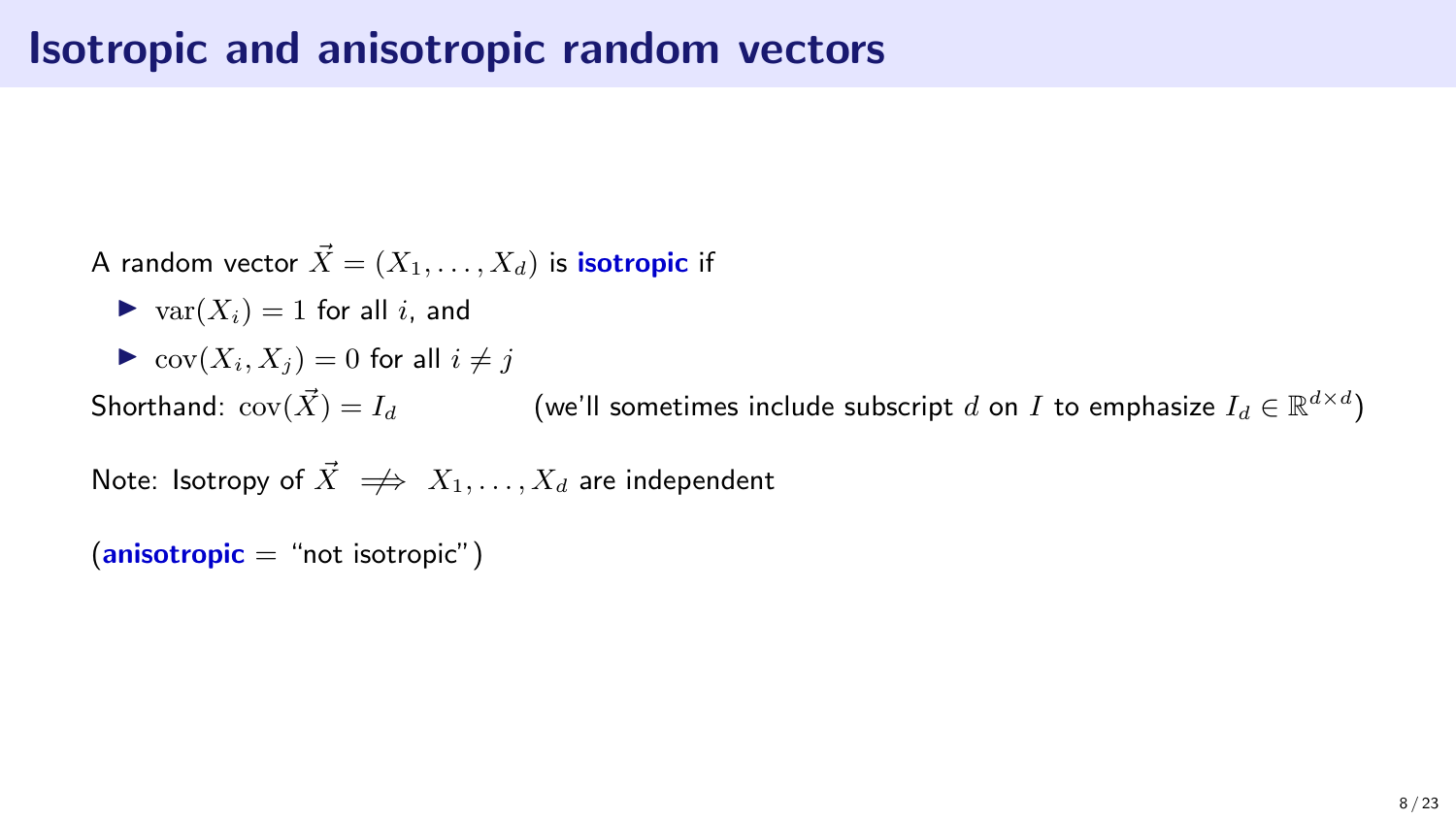- ▶ Covariance between X and Y: How do X and Y "vary" together, on average?
- $\blacktriangleright$  Covariance matrix of  $\vec{X}$ .
	- Eets you determine variance of any affine function of  $\vec{X}$
	- Extraport Lets you determine covariance between any pair of affine functions of  $\vec{X}$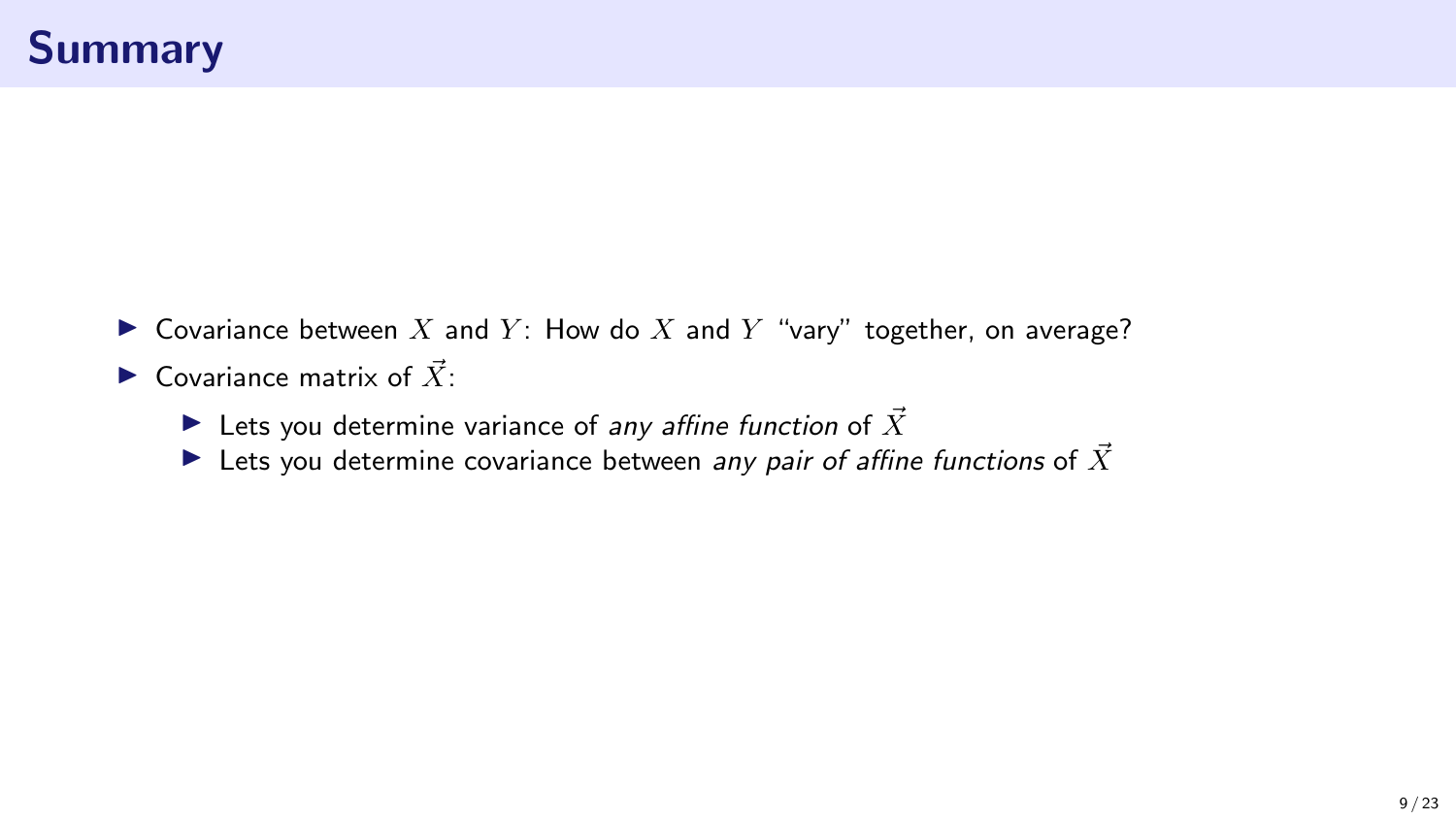#### Multivariate Gaussians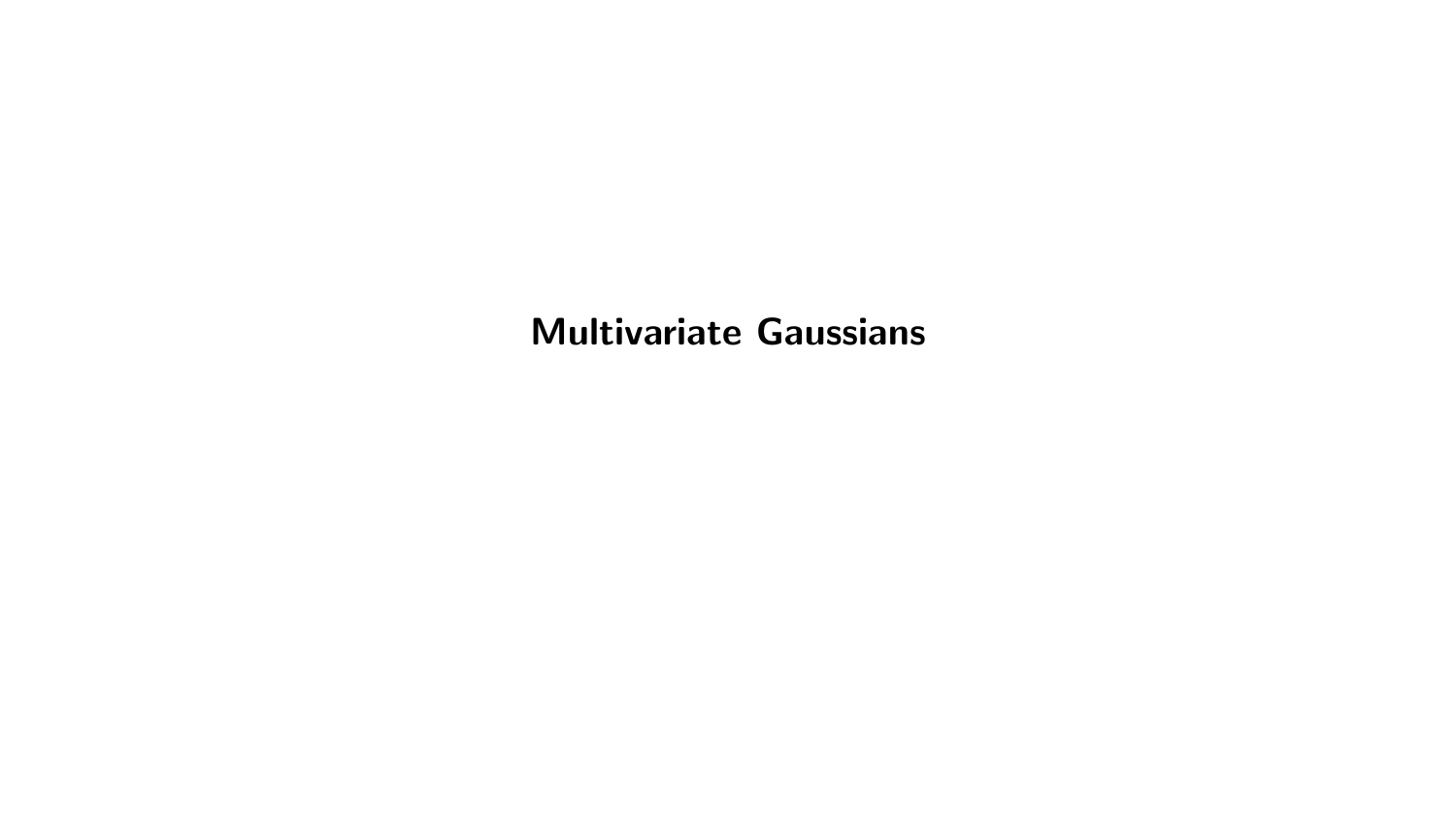# Standard multivariate Gaussian

Random vector  $\vec{Z} = (Z_1, \ldots, Z_d)$  follows the standard (isotropic) multivariate Gaussian distribution in  $\mathbb{R}^d$  if

$$
Z_1,\ldots,Z_d \sim_{\text{iid}} N(0,1)
$$

i.e.,  $Z_i$ 's are IID, and marginal distribution of each  $Z_i$  is standard (univariate) Gaussian distribution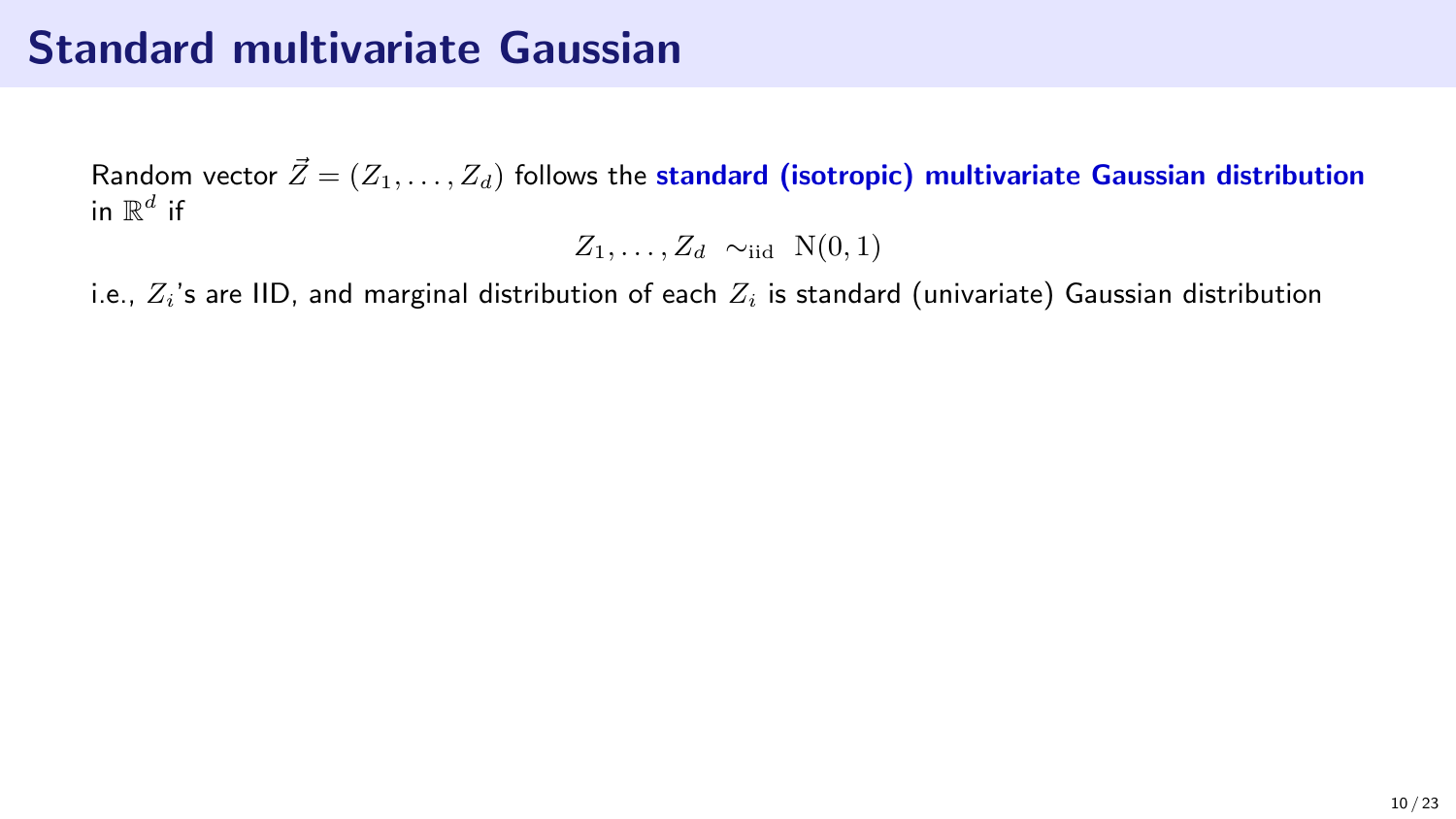# Standard multivariate Gaussian

Random vector  $\vec{Z} = (Z_1, \ldots, Z_d)$  follows the standard (isotropic) multivariate Gaussian distribution in  $\mathbb{R}^d$  if

$$
Z_1,\ldots,Z_d \sim_{\text{iid}} \mathcal{N}(0,1)
$$

i.e.,  $Z_i$ 's are IID, and marginal distribution of each  $Z_i$  is standard (univariate) Gaussian distribution

▶ Shorthand:  $\vec{Z} \sim N(\vec{0}, I_d)$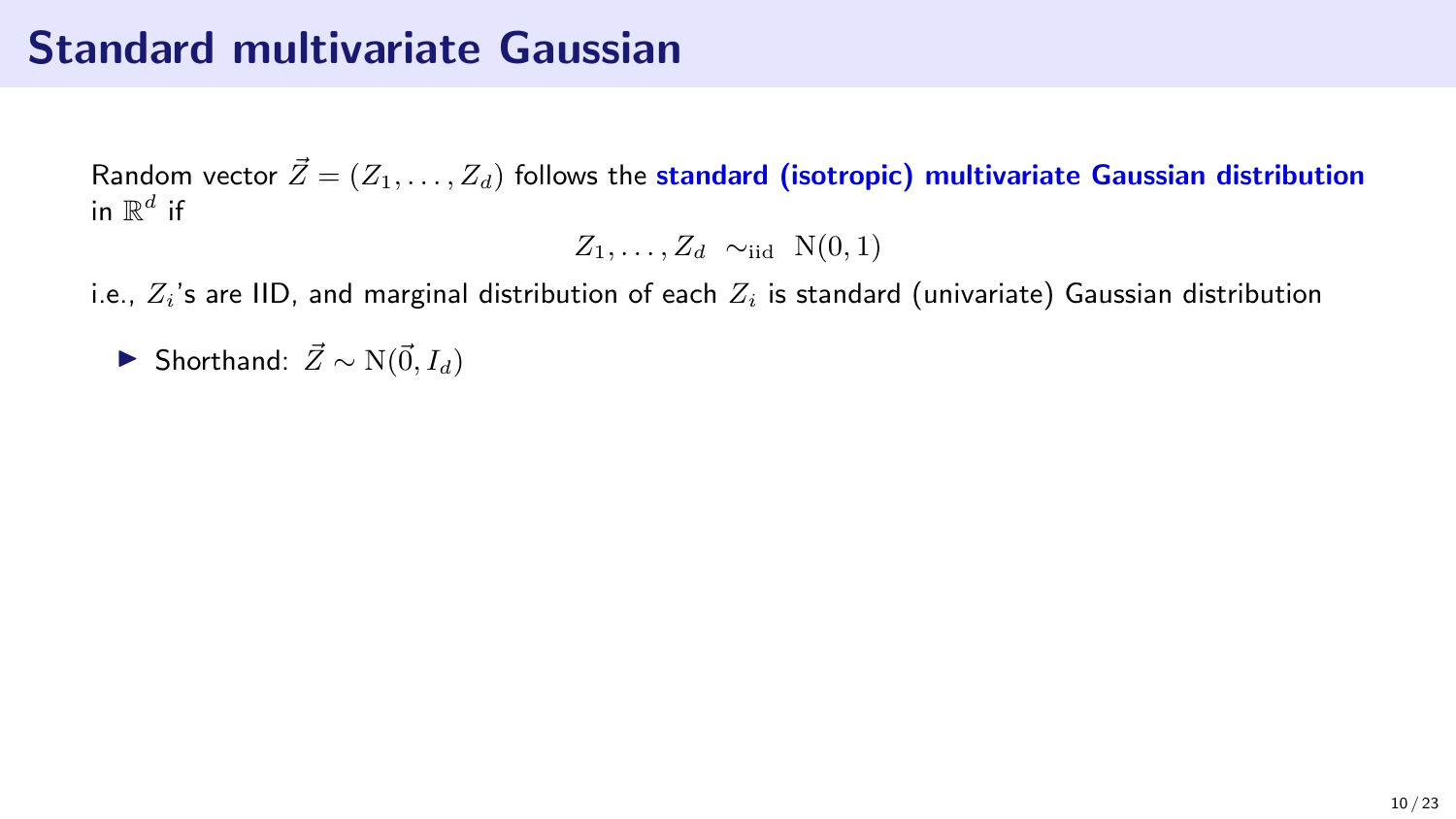# Standard multivariate Gaussian

Random vector  $\vec{Z} = (Z_1, \ldots, Z_d)$  follows the standard (isotropic) multivariate Gaussian distribution in  $\mathbb{R}^d$  if

$$
Z_1,\ldots,Z_d \sim_{\text{iid}} N(0,1)
$$

i.e.,  $Z_i$ 's are IID, and marginal distribution of each  $Z_i$  is standard (univariate) Gaussian distribution

► Shorthand: 
$$
\vec{Z} \sim N(\vec{0}, I_d)
$$
  
▶  $\mathbb{E}(\vec{Z}) = \vec{0}$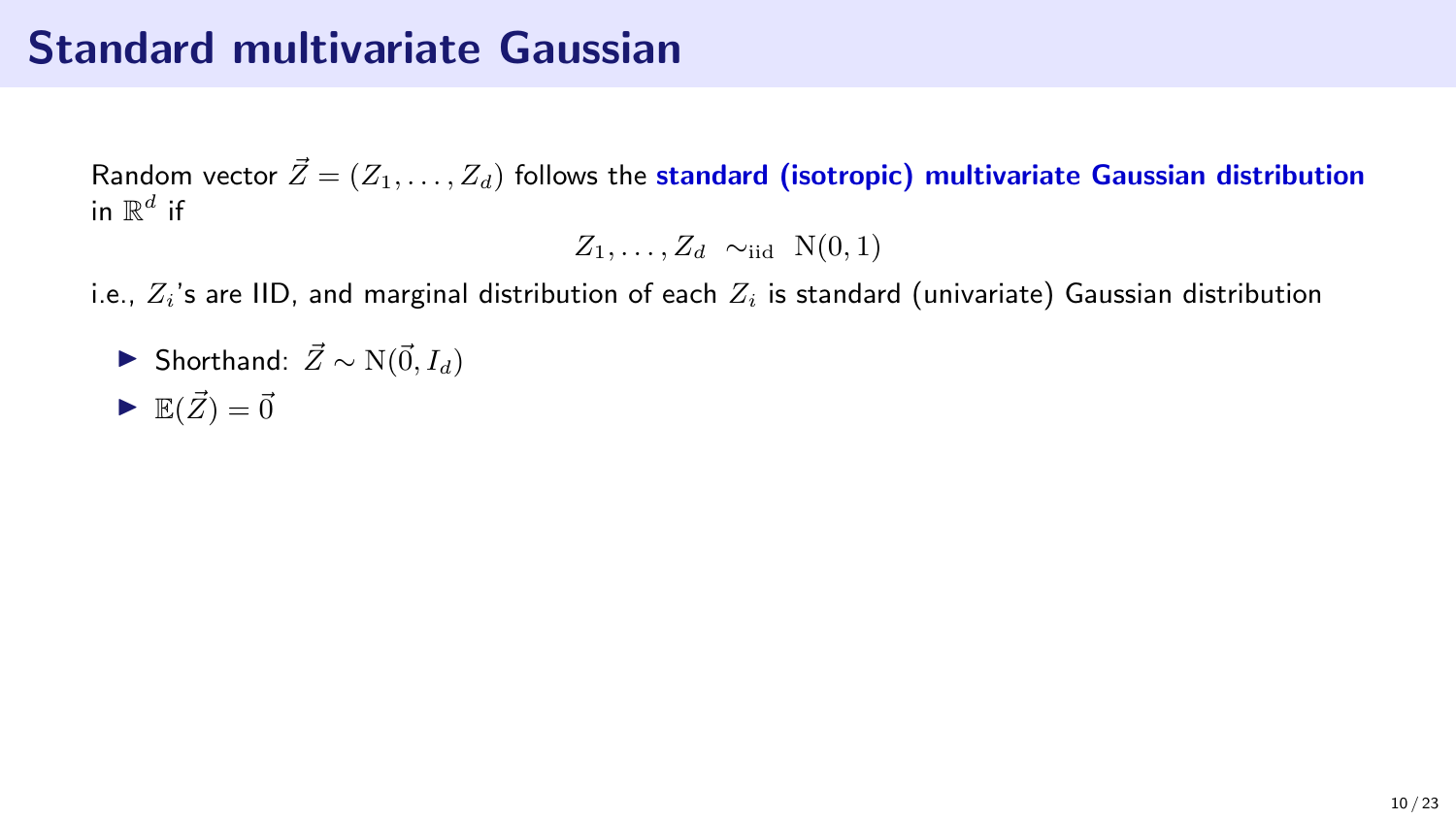# Standard multivariate Gaussian

Random vector  $\vec{Z} = (Z_1, \ldots, Z_d)$  follows the standard (isotropic) multivariate Gaussian distribution in  $\mathbb{R}^d$  if

$$
Z_1,\ldots,Z_d \sim_{\text{iid}} \mathcal{N}(0,1)
$$

i.e.,  $Z_i$ 's are IID, and marginal distribution of each  $Z_i$  is standard (univariate) Gaussian distribution

- ▶ Shorthand:  $\vec{Z} \sim N(\vec{0}, I_d)$
- $\blacktriangleright$   $\mathbb{E}(\vec{Z}) = \vec{0}$
- $\bullet$  cov $(\vec{Z}) = I_d$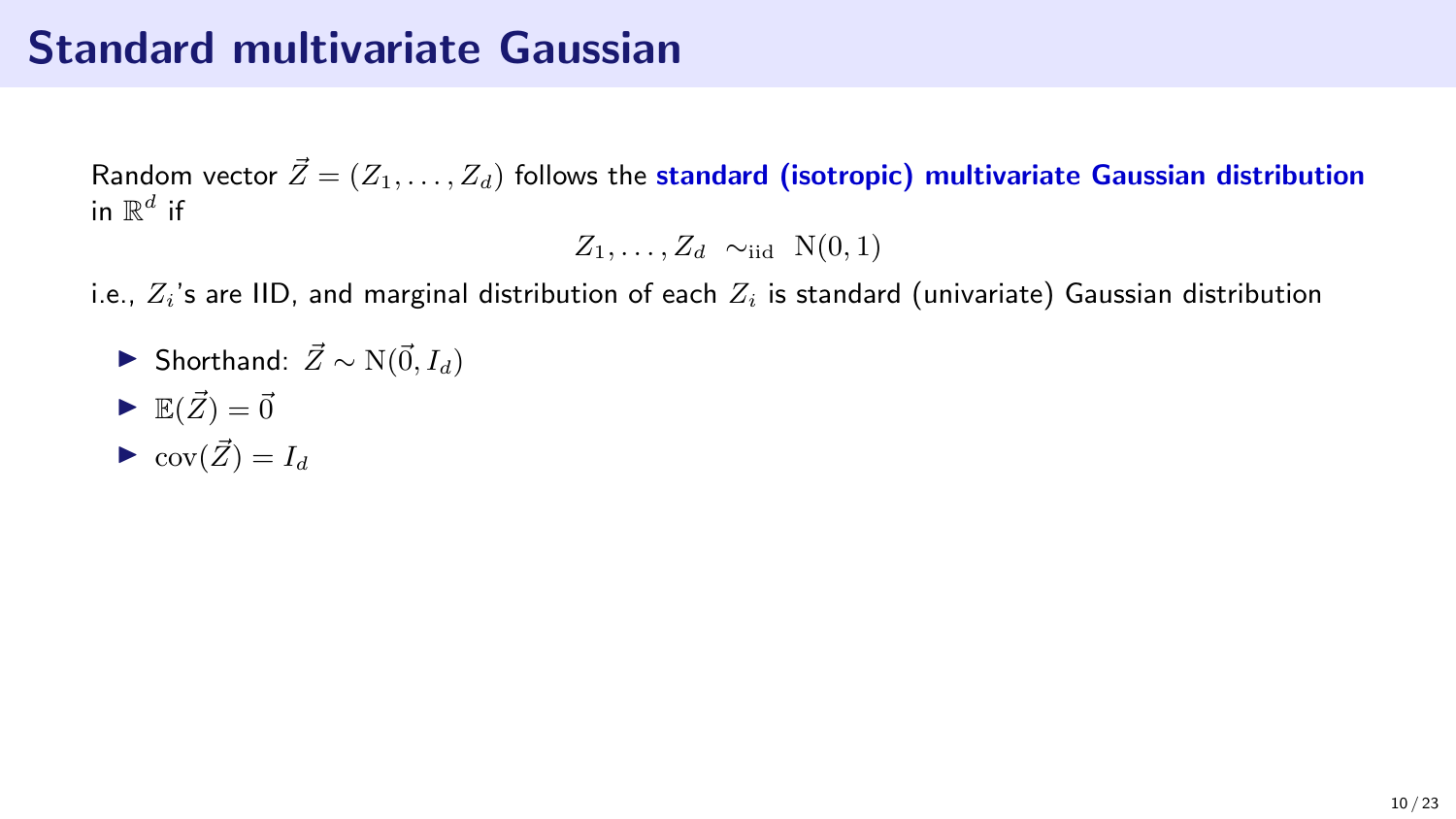## Standard multivariate Gaussian

Random vector  $\vec{Z} = (Z_1, \ldots, Z_d)$  follows the standard (isotropic) multivariate Gaussian distribution in  $\mathbb{R}^d$  if

$$
Z_1,\ldots,Z_d \sim_{\text{iid}} \mathcal{N}(0,1)
$$

i.e.,  $Z_i$ 's are IID, and marginal distribution of each  $Z_i$  is standard (univariate) Gaussian distribution

▶ Shorthand: 
$$
\vec{Z} \sim N(\vec{0}, I_d)
$$

$$
\blacktriangleright \mathbb{E}(\vec{Z}) = \vec{0}
$$

$$
\blacktriangleright \operatorname{cov}(\vec{Z}) = I_d
$$

▶ Probability density function (PDF)  $p_{\vec{Z}} \colon \mathbb{R}^d \to \mathbb{R}$ :

$$
p_{\vec{Z}}(\vec{z}) = \prod_{i=1}^{d} p_{Z_i}(z_i) = \prod_{i=1}^{d} \left\{ \frac{1}{\sqrt{2\pi}} \exp\left(-\frac{z_i^2}{2}\right) \right\} = \frac{1}{(2\pi)^{d/2}} \exp\left(-\frac{\|\vec{z}\|_2^2}{2}\right)
$$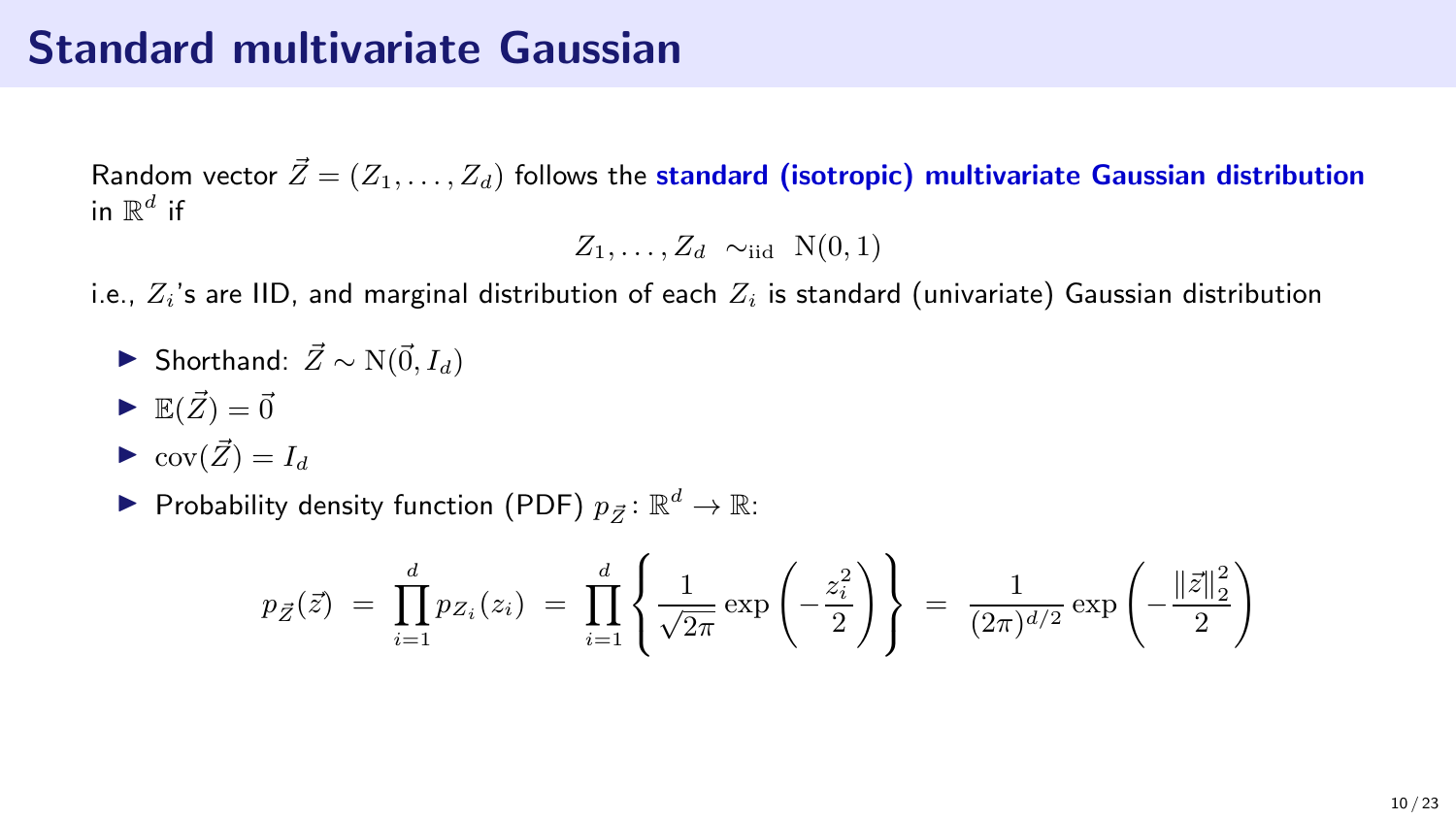## Density function for standard bivariate Gaussian distribution

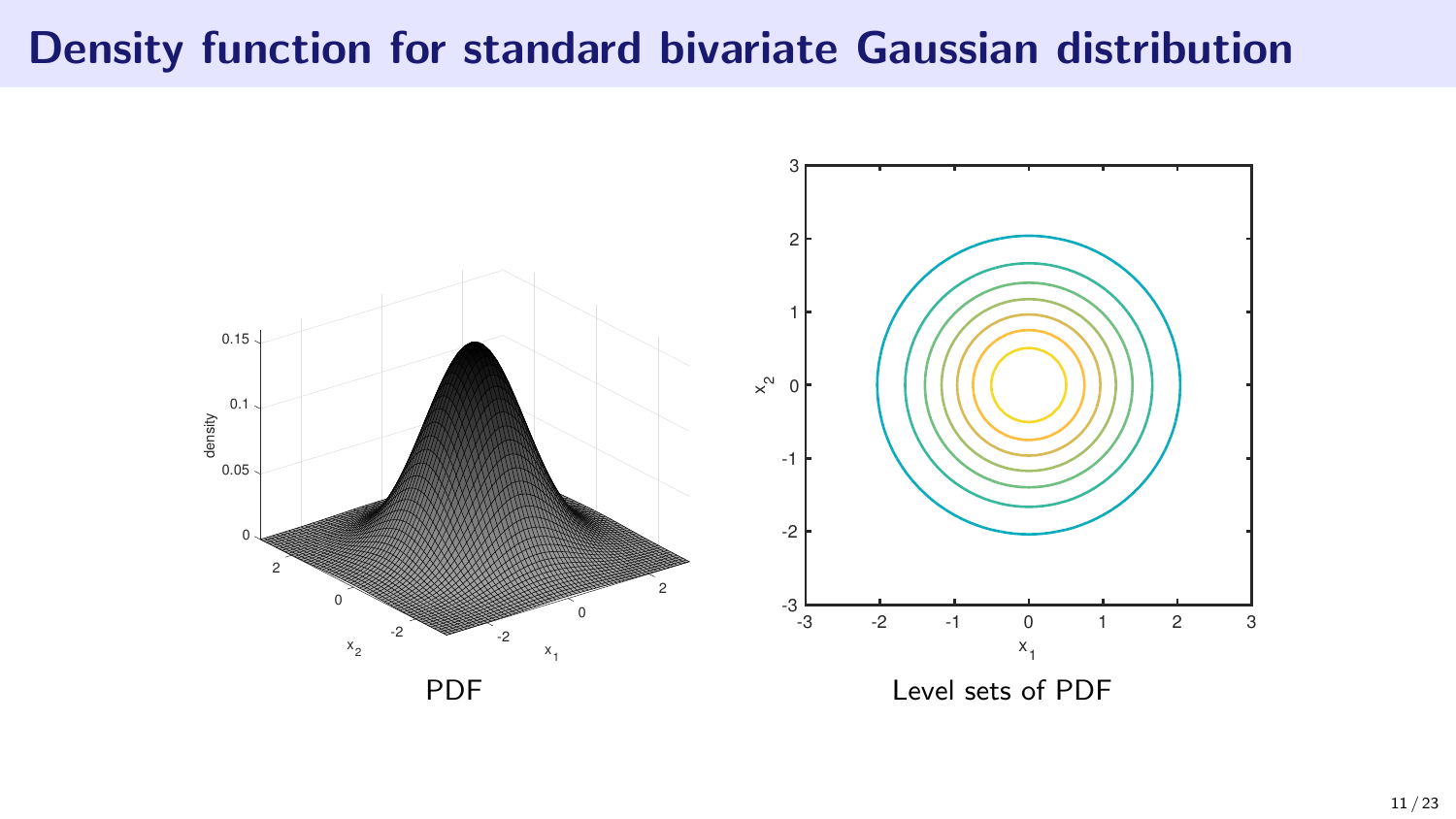If  $\vec{Z} \sim \mathrm{N}(\vec{0}, I_d),$  then for any  $\mu \in \mathbb{R}$  and  $\vec{\alpha} \in \mathbb{R}^d,$  the random variable

$$
X := \mu + \vec{\alpha} \cdot \vec{Z} = \mu + \sum_{i=1}^{d} \alpha_i Z_i
$$

follows a (univariate) Gaussian distribution!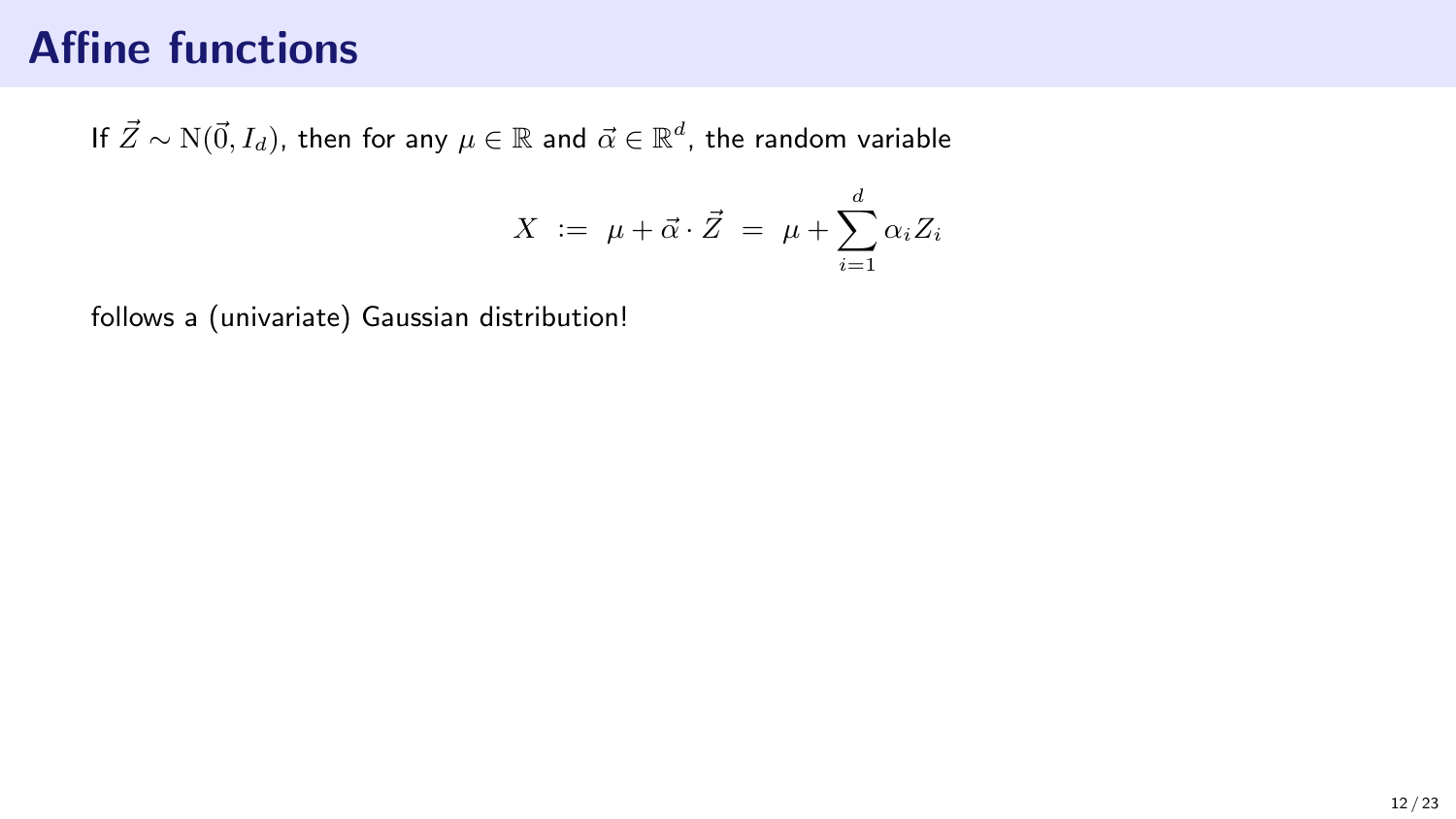If  $\vec{Z} \sim \mathrm{N}(\vec{0}, I_d),$  then for any  $\mu \in \mathbb{R}$  and  $\vec{\alpha} \in \mathbb{R}^d,$  the random variable

$$
X \ := \ \mu + \vec{\alpha} \cdot \vec{Z} \ = \ \mu + \sum_{i=1}^{d} \alpha_i Z_i
$$

follows a (univariate) Gaussian distribution!

 $\blacktriangleright$  Mean:  $\mu$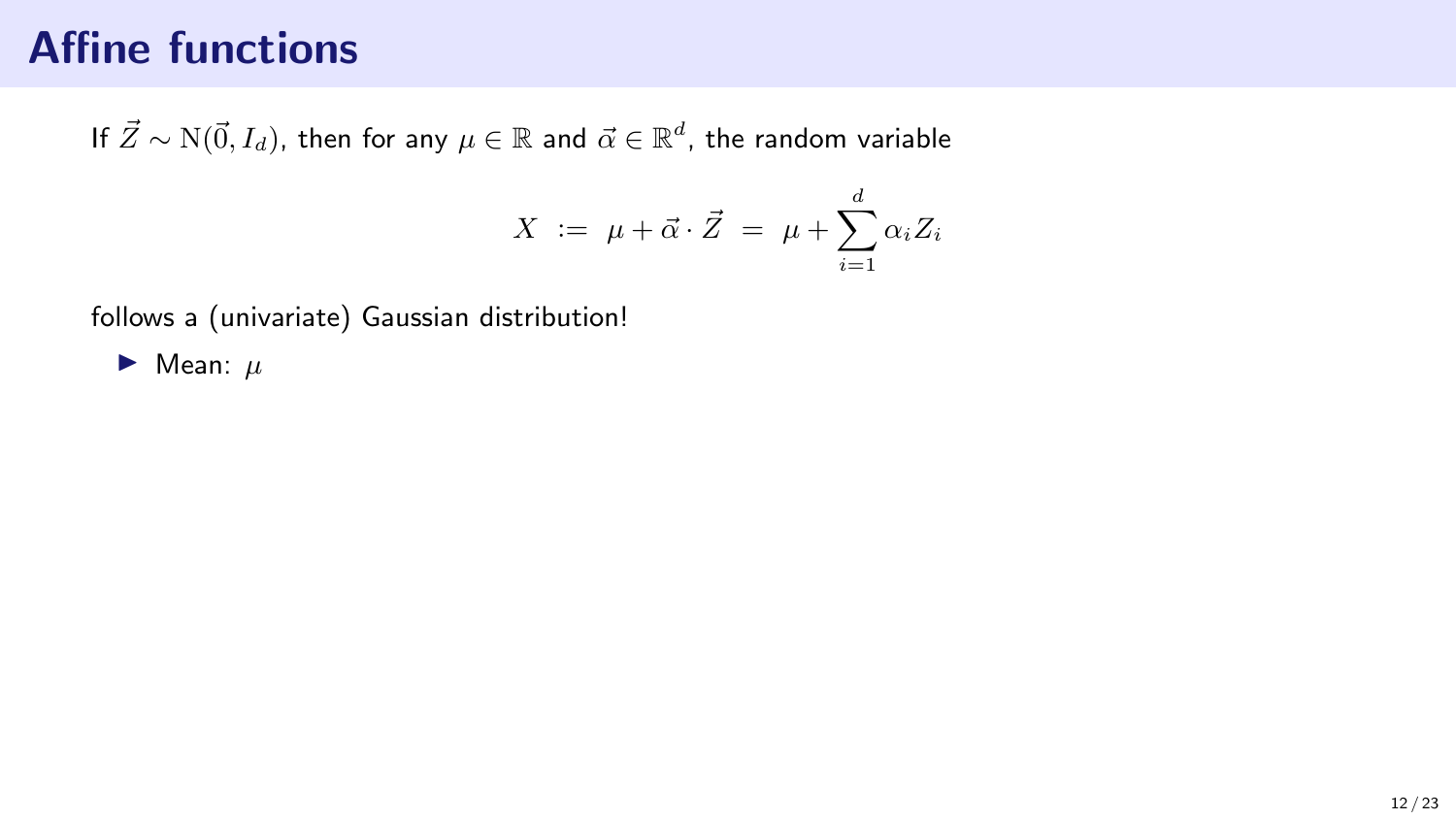If  $\vec{Z} \sim \mathrm{N}(\vec{0}, I_d),$  then for any  $\mu \in \mathbb{R}$  and  $\vec{\alpha} \in \mathbb{R}^d,$  the random variable

$$
X \ := \ \mu + \vec{\alpha} \cdot \vec{Z} \ = \ \mu + \sum_{i=1}^{d} \alpha_i Z_i
$$

follows a (univariate) Gaussian distribution!

 $\blacktriangleright$  Mean:  $\mu$ 

▶ Variance:  $σ^2 := ||\vec{α}||_2^2$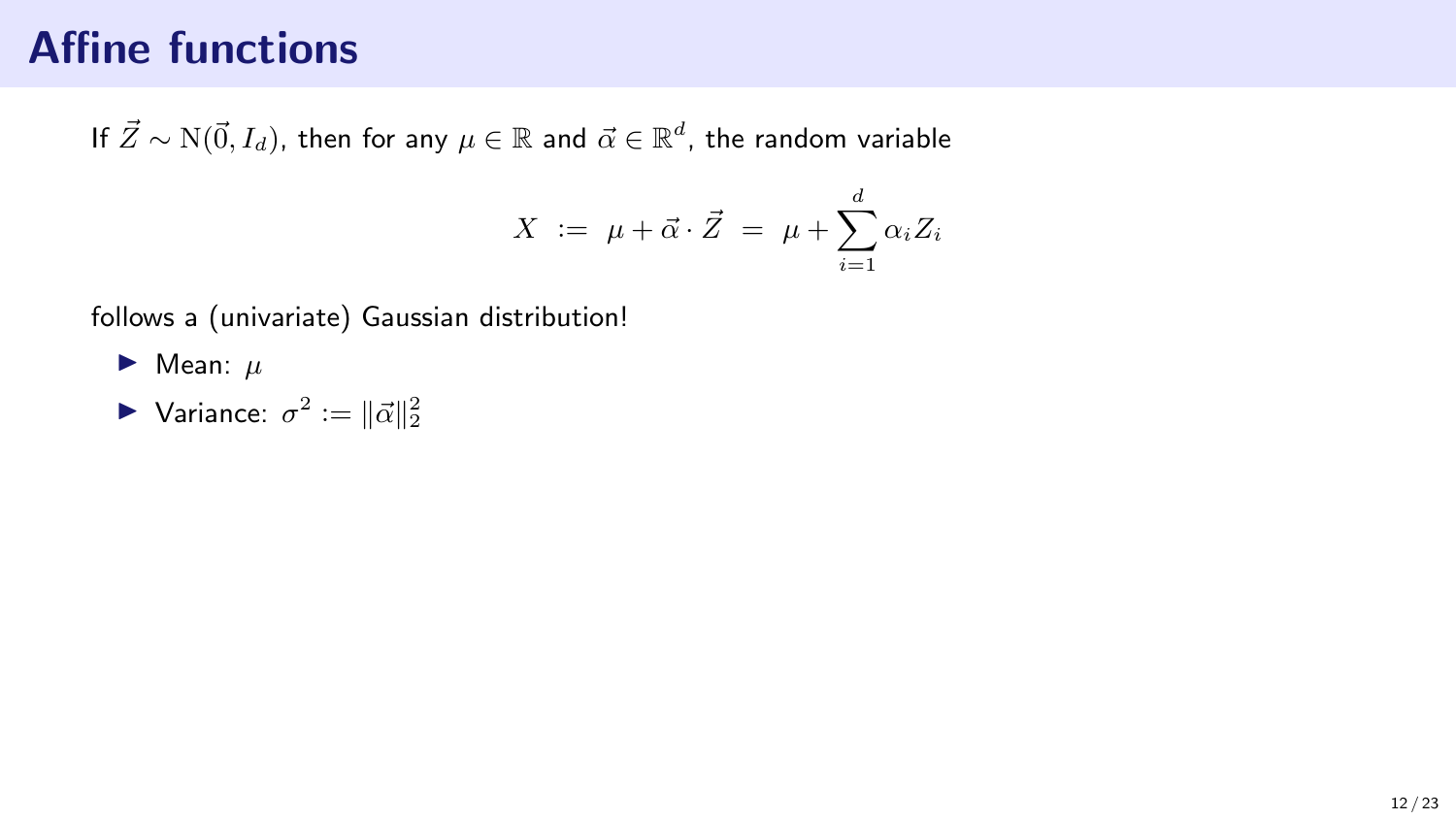If  $\vec{Z} \sim \mathrm{N}(\vec{0}, I_d),$  then for any  $\mu \in \mathbb{R}$  and  $\vec{\alpha} \in \mathbb{R}^d,$  the random variable

$$
X \ := \ \mu + \vec{\alpha} \cdot \vec{Z} \ = \ \mu + \sum_{i=1}^{d} \alpha_i Z_i
$$

follows a (univariate) Gaussian distribution!

- $\blacktriangleright$  Mean:  $\mu$
- ▶ Variance:  $σ^2 := ||\vec{α}||_2^2$
- ▶ Shorthand:  $X \sim N(\mu, \sigma^2)$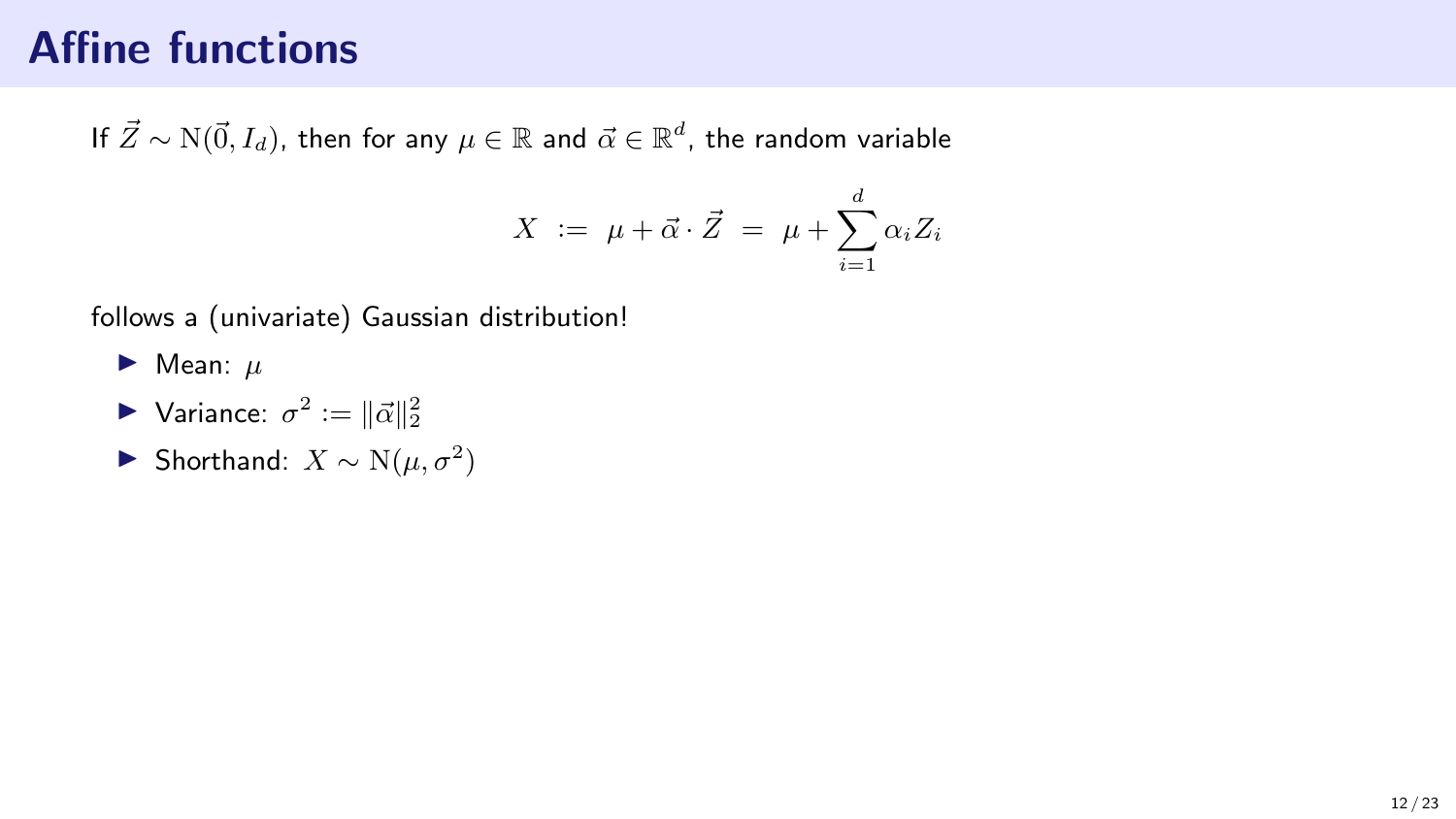If  $\vec{Z} \sim \mathrm{N}(\vec{0}, I_d),$  then for any  $\mu \in \mathbb{R}$  and  $\vec{\alpha} \in \mathbb{R}^d,$  the random variable

$$
X := \mu + \vec{\alpha} \cdot \vec{Z} = \mu + \sum_{i=1}^{d} \alpha_i Z_i
$$

follows a (univariate) Gaussian distribution!

 $\blacktriangleright$  Mean:  $\mu$ 

- ▶ Variance:  $σ^2 := ||\vec{α}||_2^2$
- ▶ Shorthand:  $X \sim N(\mu, \sigma^2)$
- ▶ PDF:

$$
p_X(x) = \frac{1}{\sqrt{2\pi\sigma^2}} \exp\left(-\frac{(x-\mu)^2}{2\sigma^2}\right)
$$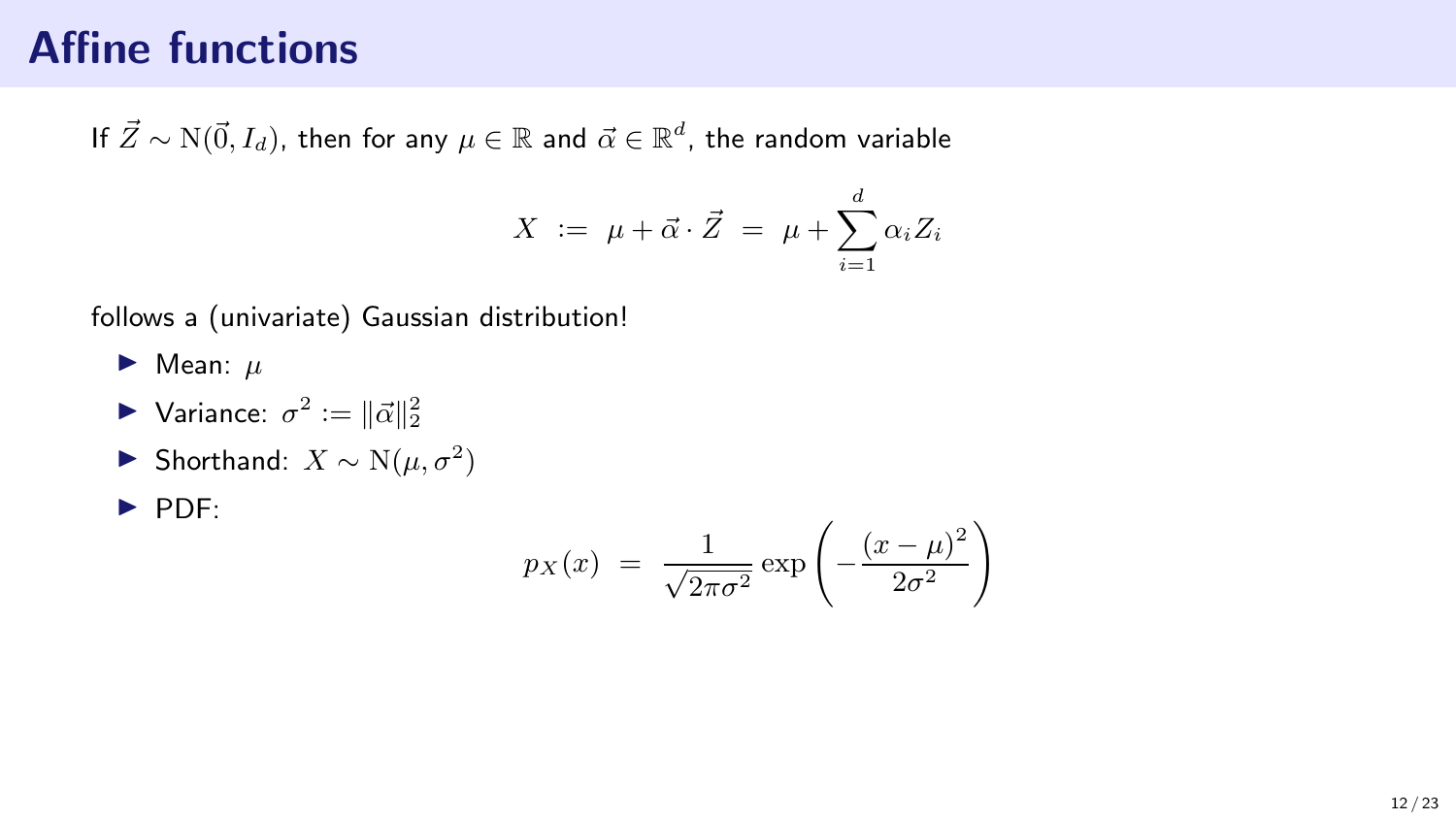# Affine functions (again)

If  $\vec{Z}\sim \text{N}(\vec{0},I_d),$  then for any  $\mu\in\mathbb{R}$ ,  $\nu\in\mathbb{R}$ ,  $\vec{\alpha}\in\mathbb{R}^d$ ,  $\vec{\beta}\in\mathbb{R}^d$ , the random variables  $X_1 := \mu + \vec{\alpha} \cdot \vec{Z}$  and  $X_2 := \nu + \vec{\beta} \cdot \vec{Z}$ 

jointly follow a (bivariate) Gaussian distribution, and

$$
cov(X_1, X_2) = \vec{\alpha} \cdot \vec{\beta}
$$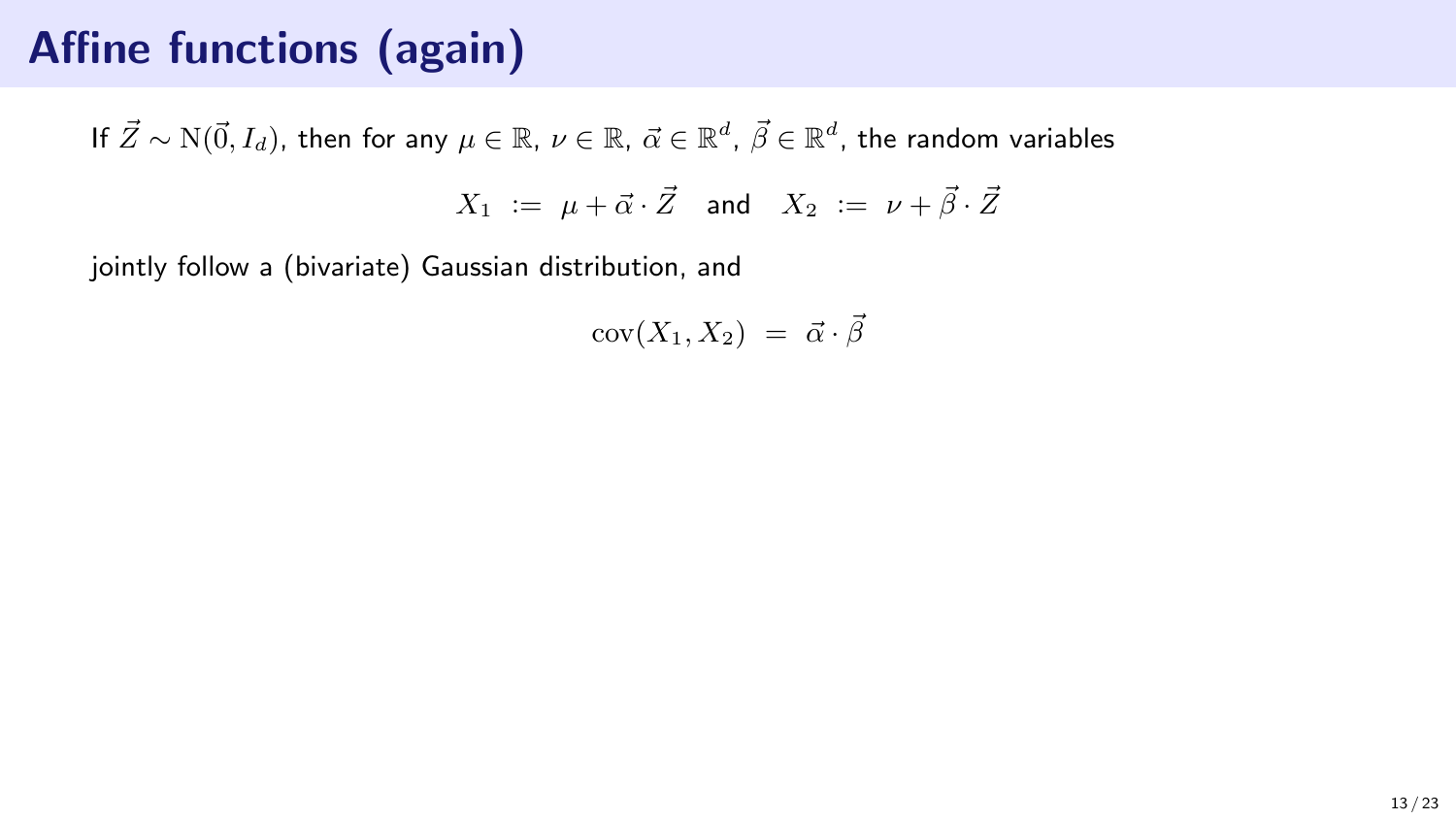# Affine functions (again)

If  $\vec{Z}\sim \text{N}(\vec{0},I_d),$  then for any  $\mu\in\mathbb{R}$ ,  $\nu\in\mathbb{R}$ ,  $\vec{\alpha}\in\mathbb{R}^d$ ,  $\vec{\beta}\in\mathbb{R}^d$ , the random variables  $X_1 := \mu + \vec{\alpha} \cdot \vec{Z}$  and  $X_2 := \nu + \vec{\beta} \cdot \vec{Z}$ 

jointly follow a (bivariate) Gaussian distribution, and

$$
cov(X_1, X_2) = \vec{\alpha} \cdot \vec{\beta}
$$

$$
\begin{bmatrix} X_1 \\ X_2 \end{bmatrix} \sim \mathcal{N}\left( \begin{bmatrix} \mu \\ \nu \end{bmatrix}, \begin{bmatrix} \|\vec{\alpha}\|_2^2 & \vec{\alpha} \cdot \vec{\beta} \\ \vec{\beta} \cdot \vec{\alpha} & \|\vec{\beta}\|_2^2 \end{bmatrix} \right)
$$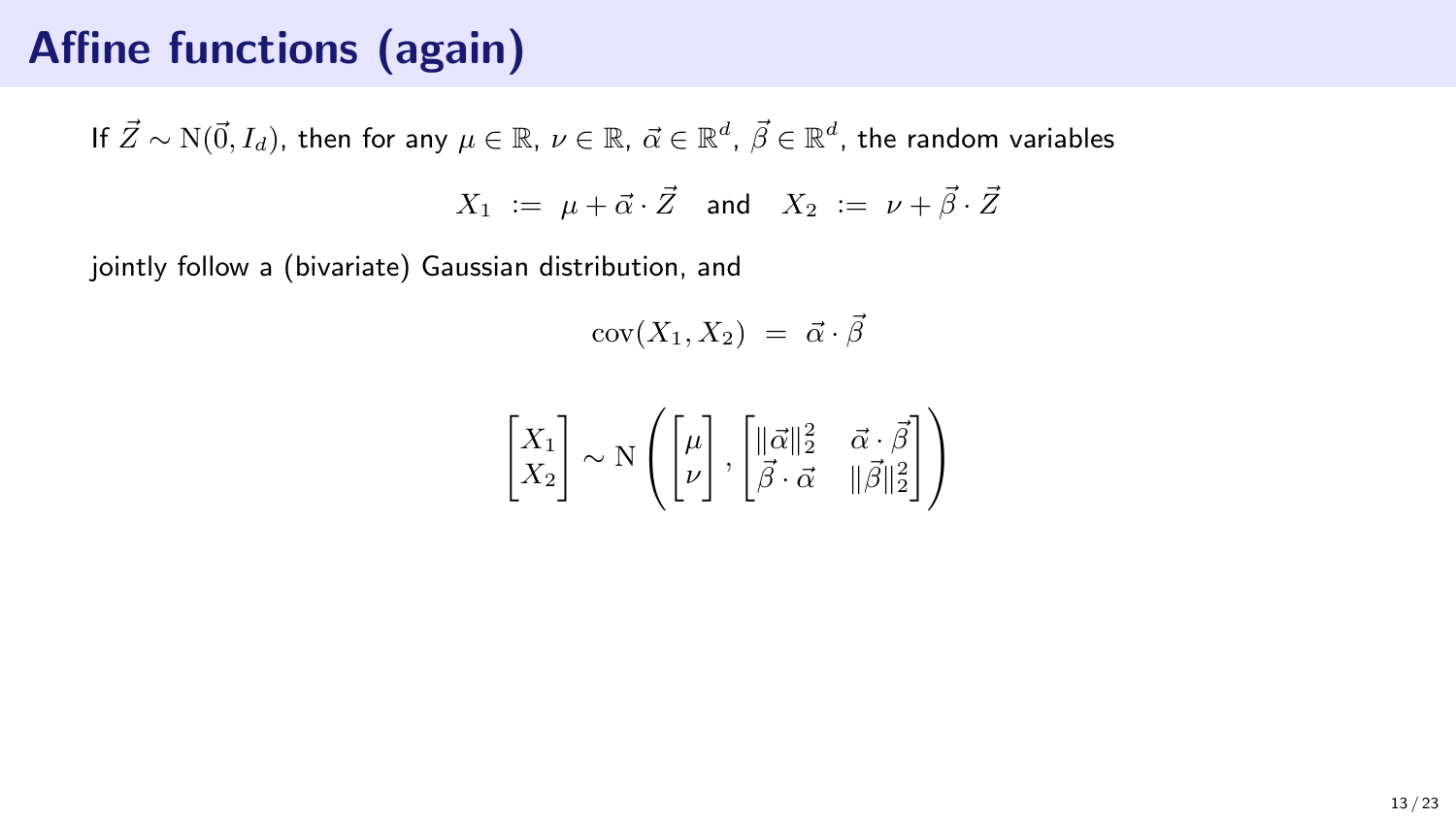#### Examples of bivariate Gaussian distributions



Level sets of PDFs for two bivariate Gaussian distributions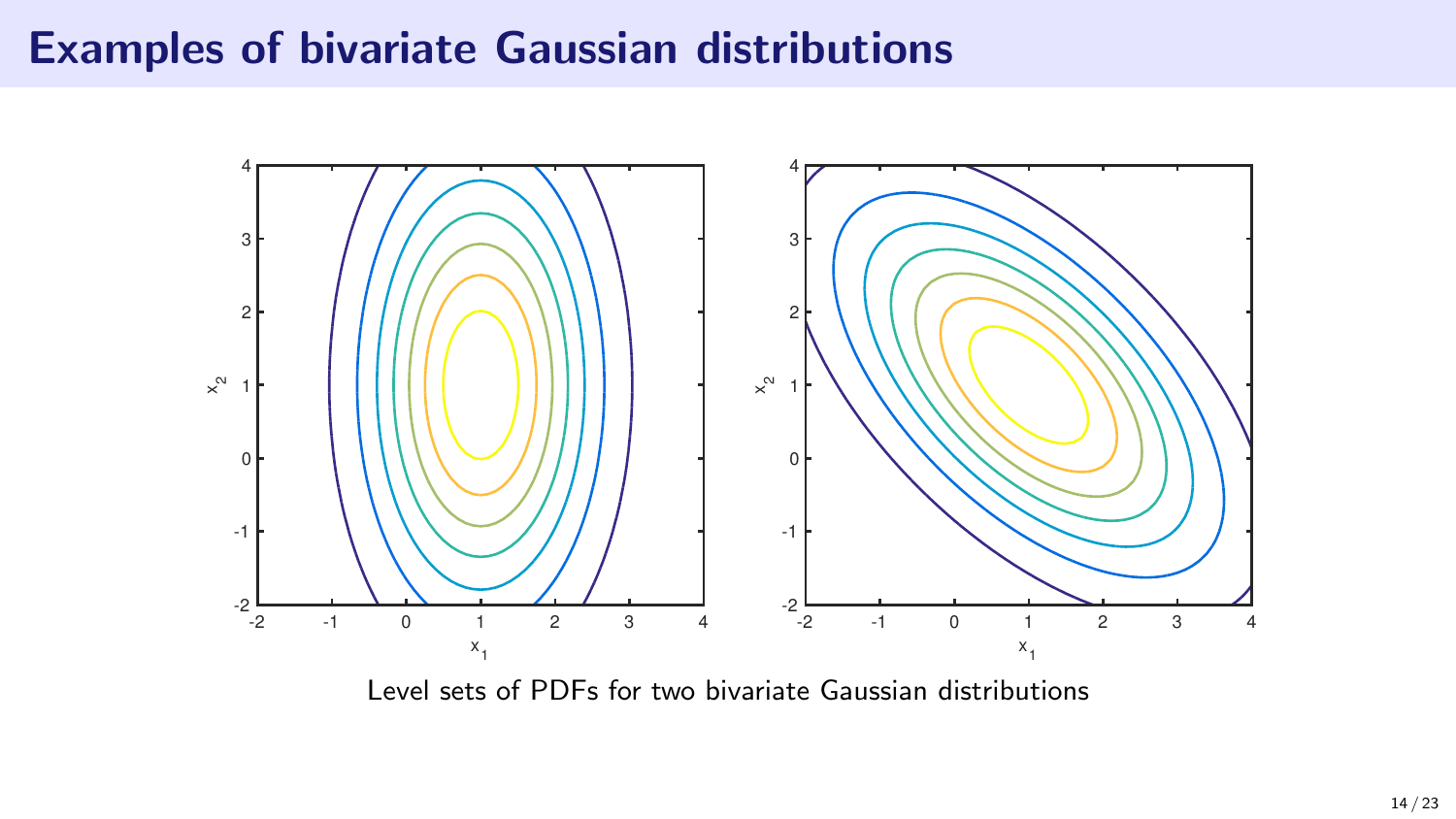If  $\vec X:=\vec\mu+A^\intercal\vec Z$  for some  $\vec\mu\in\mathbb R^k$  and  $A\in\mathbb R^{d\times k}$  with  $\mathrm{rank}(A)=k$ , and  $\vec Z\sim\mathrm{N}(\vec0,I_d),$  then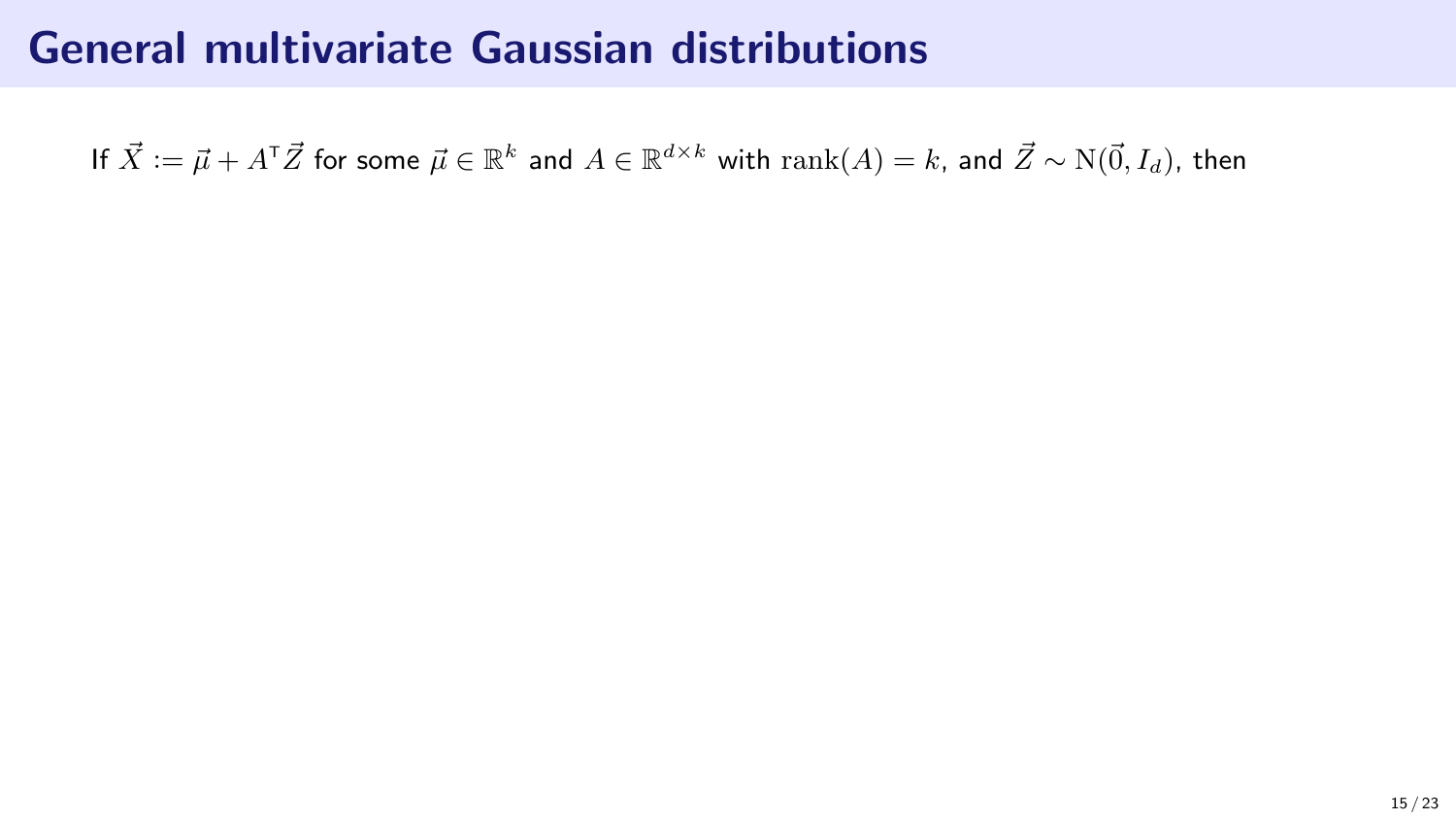If  $\vec X:=\vec\mu+A^\intercal\vec Z$  for some  $\vec\mu\in\mathbb R^k$  and  $A\in\mathbb R^{d\times k}$  with  $\mathrm{rank}(A)=k$ , and  $\vec Z\sim\mathrm{N}(\vec0,I_d),$  then

 $\blacktriangleright \vec{X}$  follows the multivariate Gaussian distribution in  $\mathbb{R}^k$  with mean  $\vec{\mu}$  and covariance  $\Sigma \coloneqq A^{\mathsf{T}} A$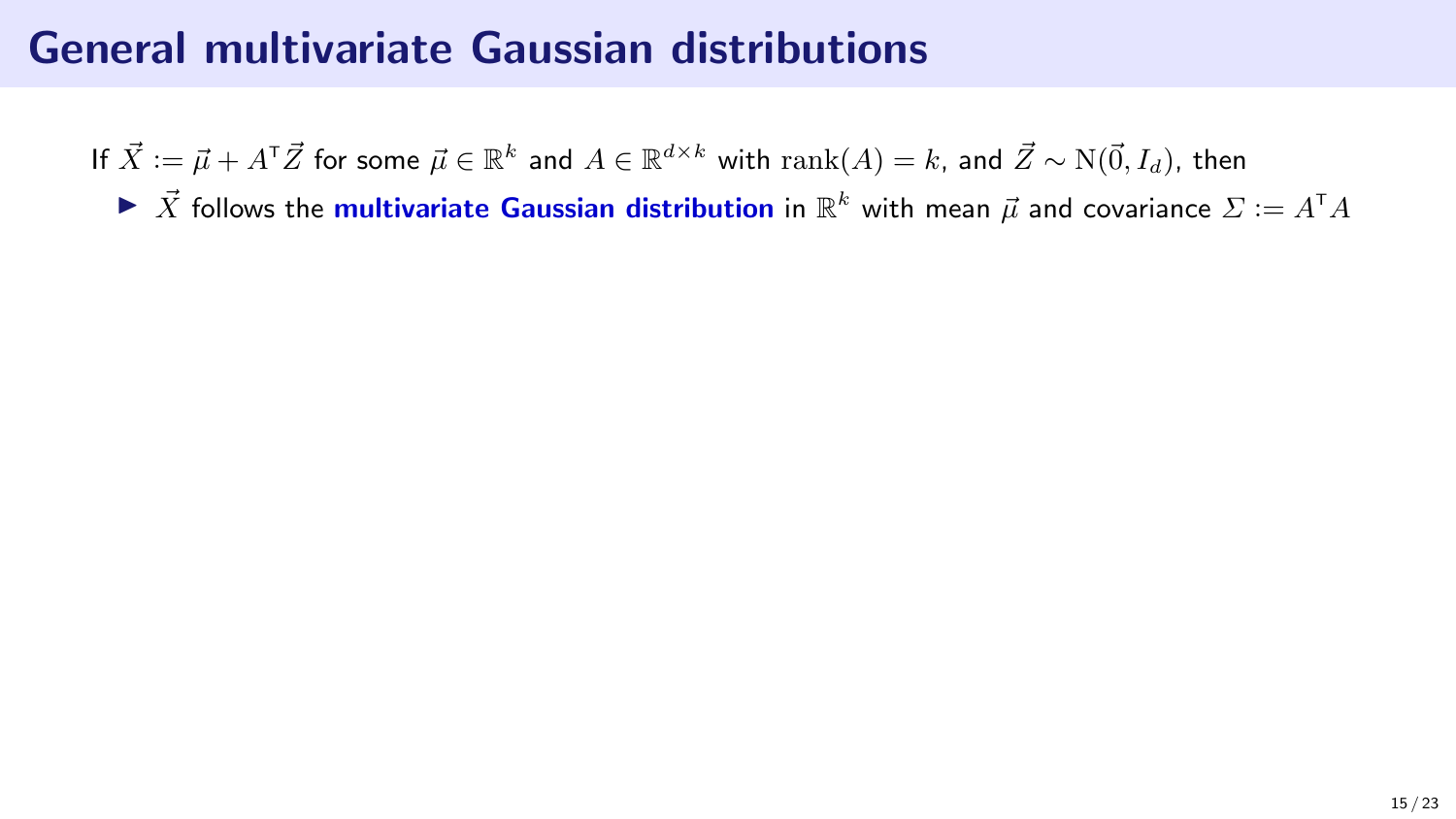If  $\vec X:=\vec\mu+A^\intercal\vec Z$  for some  $\vec\mu\in\mathbb R^k$  and  $A\in\mathbb R^{d\times k}$  with  $\mathrm{rank}(A)=k$ , and  $\vec Z\sim\mathrm{N}(\vec0,I_d),$  then

- $\blacktriangleright \vec{X}$  follows the multivariate Gaussian distribution in  $\mathbb{R}^k$  with mean  $\vec{\mu}$  and covariance  $\Sigma \coloneqq A^{\mathsf{T}} A$
- ▶ Shorthand:  $\vec{X} \sim N(\vec{\mu}, \Sigma)$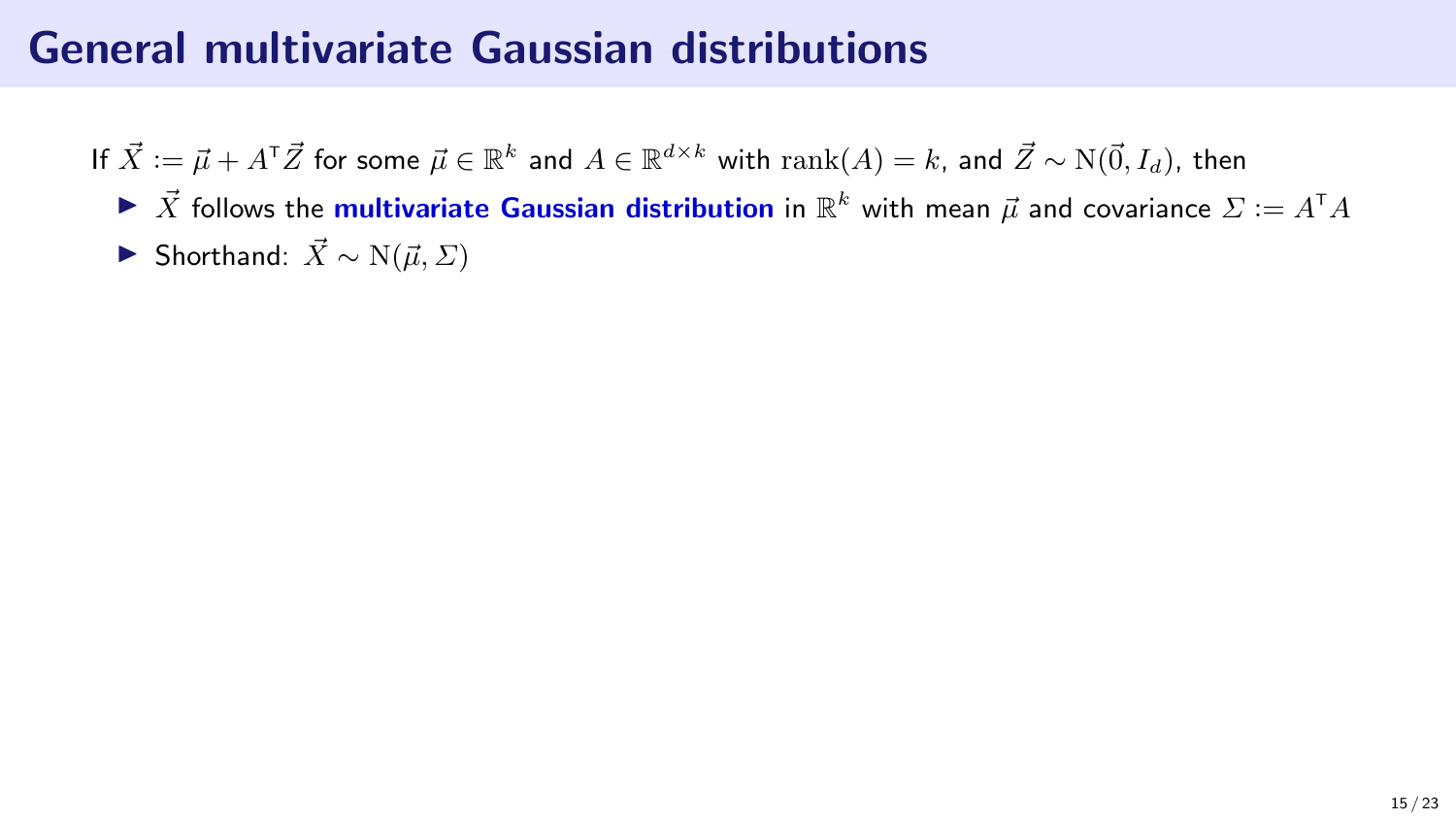If  $\vec X:=\vec\mu+A^\intercal\vec Z$  for some  $\vec\mu\in\mathbb R^k$  and  $A\in\mathbb R^{d\times k}$  with  $\mathrm{rank}(A)=k$ , and  $\vec Z\sim\mathrm{N}(\vec0,I_d),$  then

- $\blacktriangleright \vec{X}$  follows the multivariate Gaussian distribution in  $\mathbb{R}^k$  with mean  $\vec{\mu}$  and covariance  $\Sigma \coloneqq A^{\mathsf{T}} A$
- ▶ Shorthand:  $\vec{X} \sim N(\vec{\mu}, \Sigma)$
- If rank $(A) < k$ , then distribution of  $\vec{X}$  is degenerate)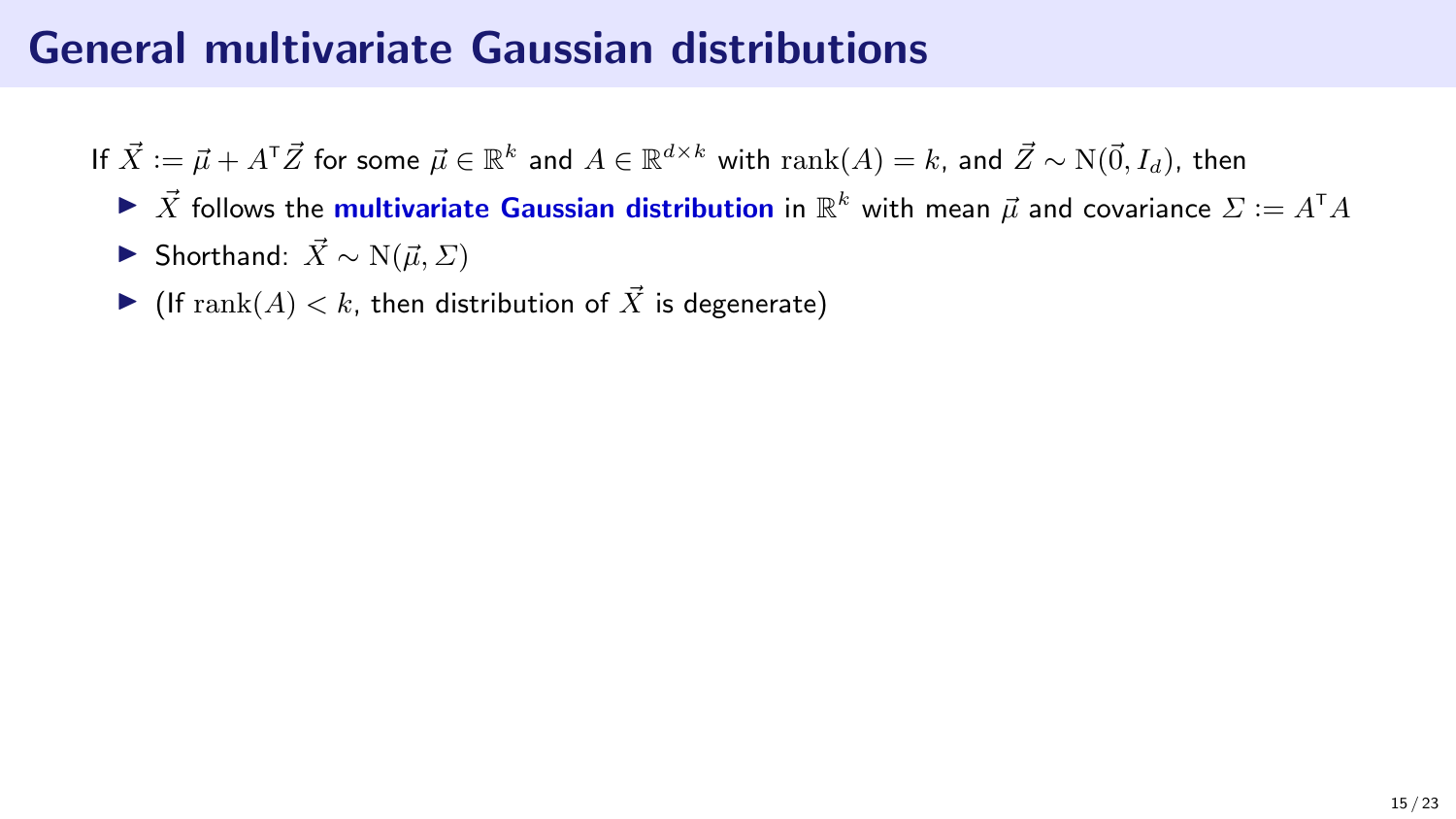If  $\vec X:=\vec\mu+A^\intercal\vec Z$  for some  $\vec\mu\in\mathbb R^k$  and  $A\in\mathbb R^{d\times k}$  with  $\mathrm{rank}(A)=k$ , and  $\vec Z\sim\mathrm{N}(\vec0,I_d),$  then

- $\blacktriangleright \vec{X}$  follows the multivariate Gaussian distribution in  $\mathbb{R}^k$  with mean  $\vec{\mu}$  and covariance  $\Sigma \coloneqq A^{\mathsf{T}} A$
- ▶ Shorthand:  $\vec{X} \sim N(\vec{u}, \Sigma)$
- If rank $(A) < k$ , then distribution of  $\vec{X}$  is degenerate)

If  $k = d$  and A is invertible, PDF of  $\vec{X}$  can be obtained using "change-of-variables" formula:

$$
p_{\vec{X}}(\vec{x}) = \frac{1}{|\det(A)|} \cdot p_{\vec{Z}}\left(A^{-\tau}(\vec{x} - \vec{\mu})\right)
$$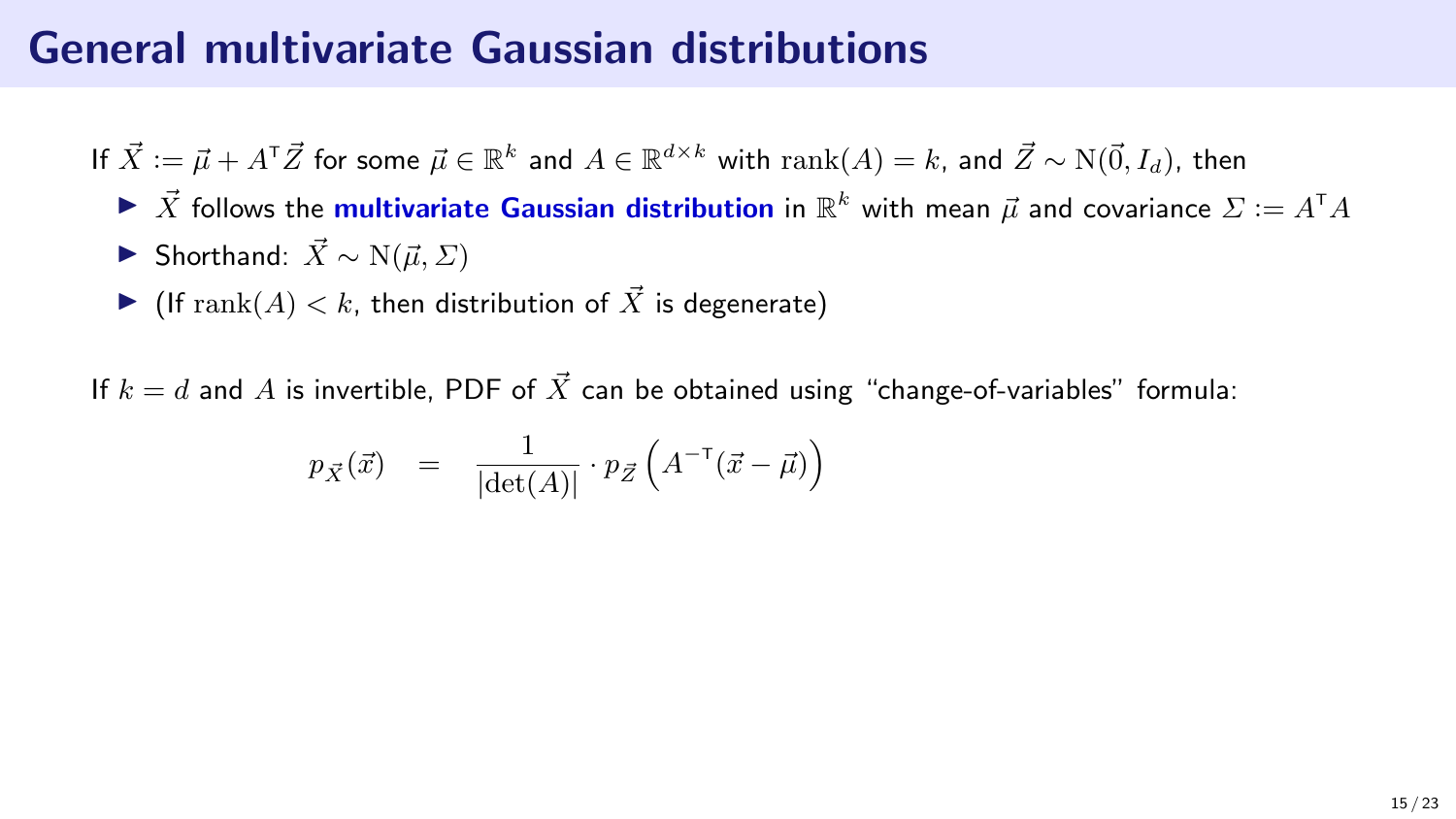If  $\vec X:=\vec\mu+A^\intercal\vec Z$  for some  $\vec\mu\in\mathbb R^k$  and  $A\in\mathbb R^{d\times k}$  with  $\mathrm{rank}(A)=k$ , and  $\vec Z\sim\mathrm{N}(\vec0,I_d),$  then

- $\blacktriangleright \vec{X}$  follows the multivariate Gaussian distribution in  $\mathbb{R}^k$  with mean  $\vec{\mu}$  and covariance  $\Sigma \coloneqq A^{\mathsf{T}} A$
- ▶ Shorthand:  $\vec{X} \sim N(\vec{u}, \Sigma)$
- If rank $(A) < k$ , then distribution of  $\vec{X}$  is degenerate)

If  $k = d$  and A is invertible, PDF of  $\vec{X}$  can be obtained using "change-of-variables" formula:

$$
p_{\vec{X}}(\vec{x}) = \frac{1}{|\det(A)|} \cdot p_{\vec{Z}} \left( A^{-\top}(\vec{x} - \vec{\mu}) \right)
$$
  
= 
$$
\frac{1}{\det(\Sigma)^{1/2}} \cdot \frac{1}{(2\pi)^{d/2}} \cdot \exp\left( -\frac{1}{2} ||A^{-1}(\vec{x} - \vec{\mu})||_2^2 \right)
$$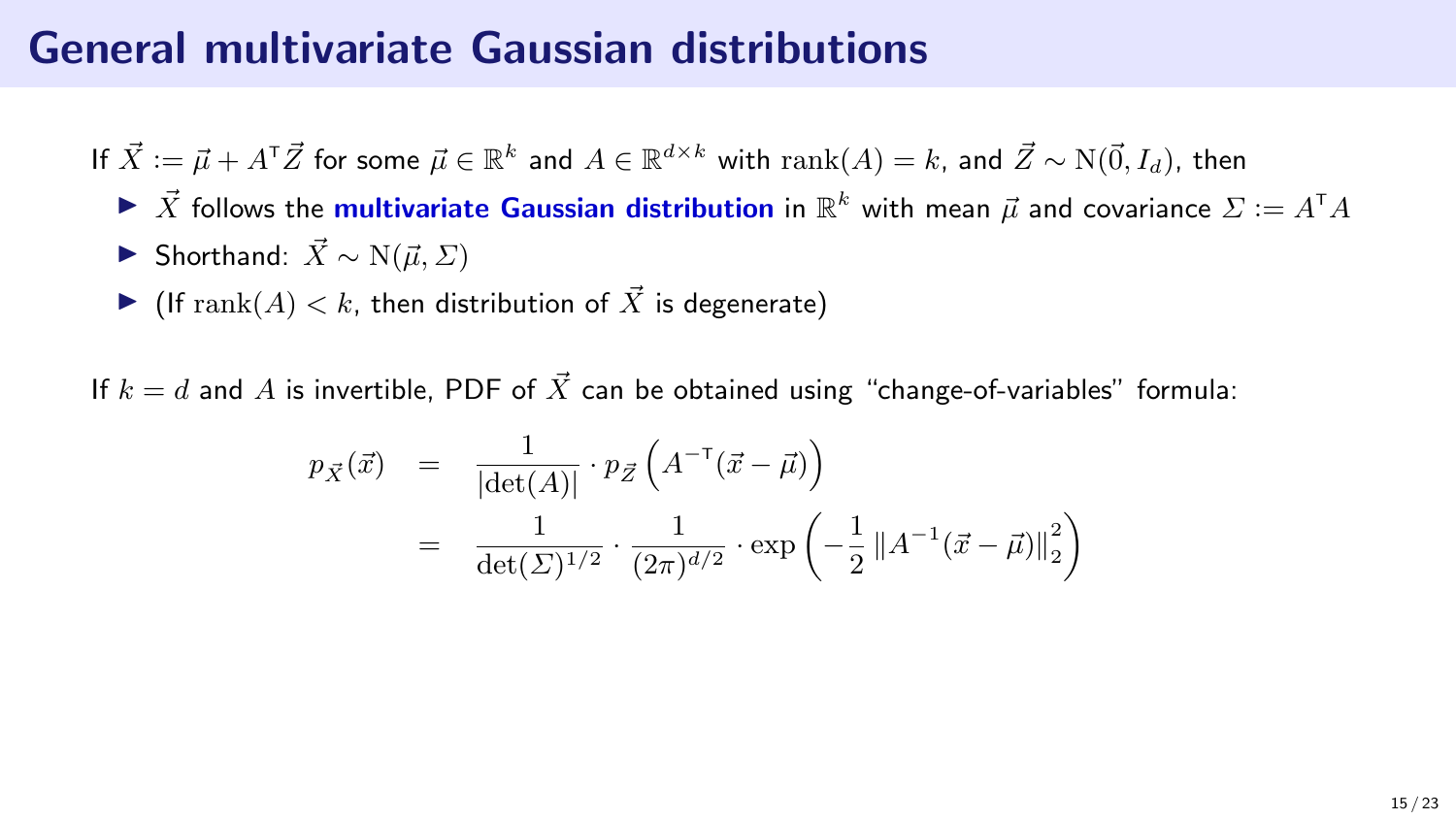If  $\vec X:=\vec\mu+A^\intercal\vec Z$  for some  $\vec\mu\in\mathbb R^k$  and  $A\in\mathbb R^{d\times k}$  with  $\mathrm{rank}(A)=k$ , and  $\vec Z\sim\mathrm{N}(\vec0,I_d),$  then

- $\blacktriangleright \vec{X}$  follows the multivariate Gaussian distribution in  $\mathbb{R}^k$  with mean  $\vec{\mu}$  and covariance  $\Sigma \coloneqq A^{\mathsf{T}} A$
- ▶ Shorthand:  $\vec{X} \sim N(\vec{u}, \Sigma)$
- If rank $(A) < k$ , then distribution of  $\vec{X}$  is degenerate)

If  $k = d$  and A is invertible, PDF of  $\vec{X}$  can be obtained using "change-of-variables" formula:

$$
p_{\vec{X}}(\vec{x}) = \frac{1}{|\det(A)|} \cdot p_{\vec{Z}} \left( A^{-\top}(\vec{x} - \vec{\mu}) \right)
$$
  
= 
$$
\frac{1}{\det(\Sigma)^{1/2}} \cdot \frac{1}{(2\pi)^{d/2}} \cdot \exp\left( -\frac{1}{2} ||A^{-1}(\vec{x} - \vec{\mu})||_2^2 \right)
$$
  
= 
$$
\frac{1}{\det(\Sigma)^{1/2}} \cdot \frac{1}{(2\pi)^{d/2}} \cdot \exp\left( -\frac{1}{2} (\vec{x} - \vec{\mu})^{\top} \Sigma^{-1} (\vec{x} - \vec{\mu}) \right)
$$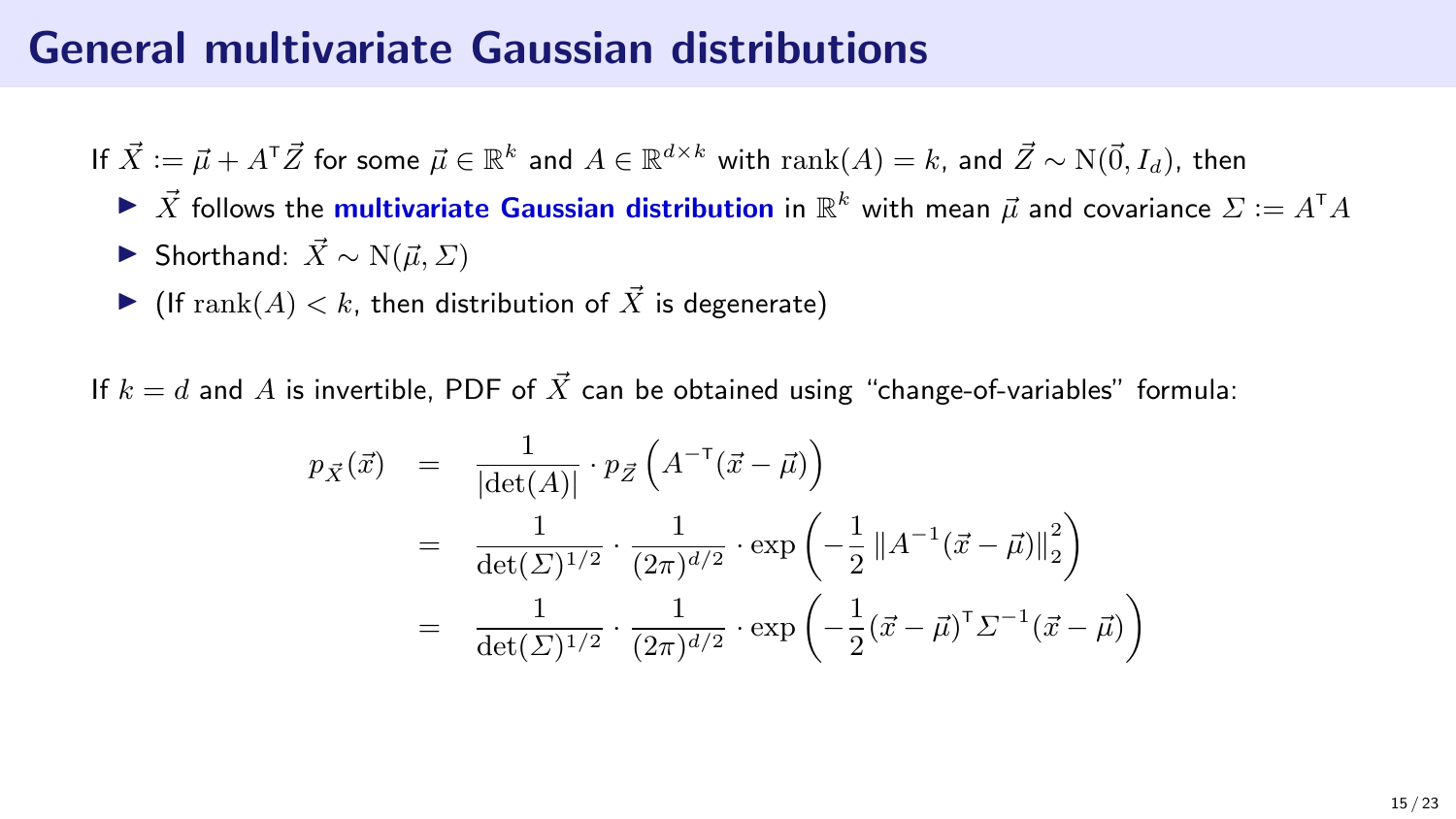If  $\vec X:=\vec\mu+A^\intercal\vec Z$  for some  $\vec\mu\in\mathbb R^k$  and  $A\in\mathbb R^{d\times k}$  with  $\mathrm{rank}(A)=k$ , and  $\vec Z\sim\mathrm{N}(\vec0,I_d),$  then

- $\blacktriangleright \vec{X}$  follows the multivariate Gaussian distribution in  $\mathbb{R}^k$  with mean  $\vec{\mu}$  and covariance  $\Sigma \coloneqq A^{\mathsf{T}} A$
- ▶ Shorthand:  $\vec{X} \sim N(\vec{u}, \Sigma)$
- If rank $(A) < k$ , then distribution of  $\vec{X}$  is degenerate)

If  $k = d$  and A is invertible, PDF of  $\vec{X}$  can be obtained using "change-of-variables" formula:

$$
p_{\vec{X}}(\vec{x}) = \frac{1}{|\det(A)|} \cdot p_{\vec{Z}} \left( A^{-\top}(\vec{x} - \vec{\mu}) \right)
$$
  
= 
$$
\frac{1}{\det(\Sigma)^{1/2}} \cdot \frac{1}{(2\pi)^{d/2}} \cdot \exp\left( -\frac{1}{2} ||A^{-1}(\vec{x} - \vec{\mu})||_2^2 \right)
$$
  
= 
$$
\frac{1}{\det(\Sigma)^{1/2}} \cdot \frac{1}{(2\pi)^{d/2}} \cdot \exp\left( -\frac{1}{2} (\vec{x} - \vec{\mu})^{\top} \Sigma^{-1} (\vec{x} - \vec{\mu}) \right)
$$

If  $k < d$  and  $\text{rank}(A) = k$ , formula for  $p_{\vec{x}}(\vec{x})$  is final line shown above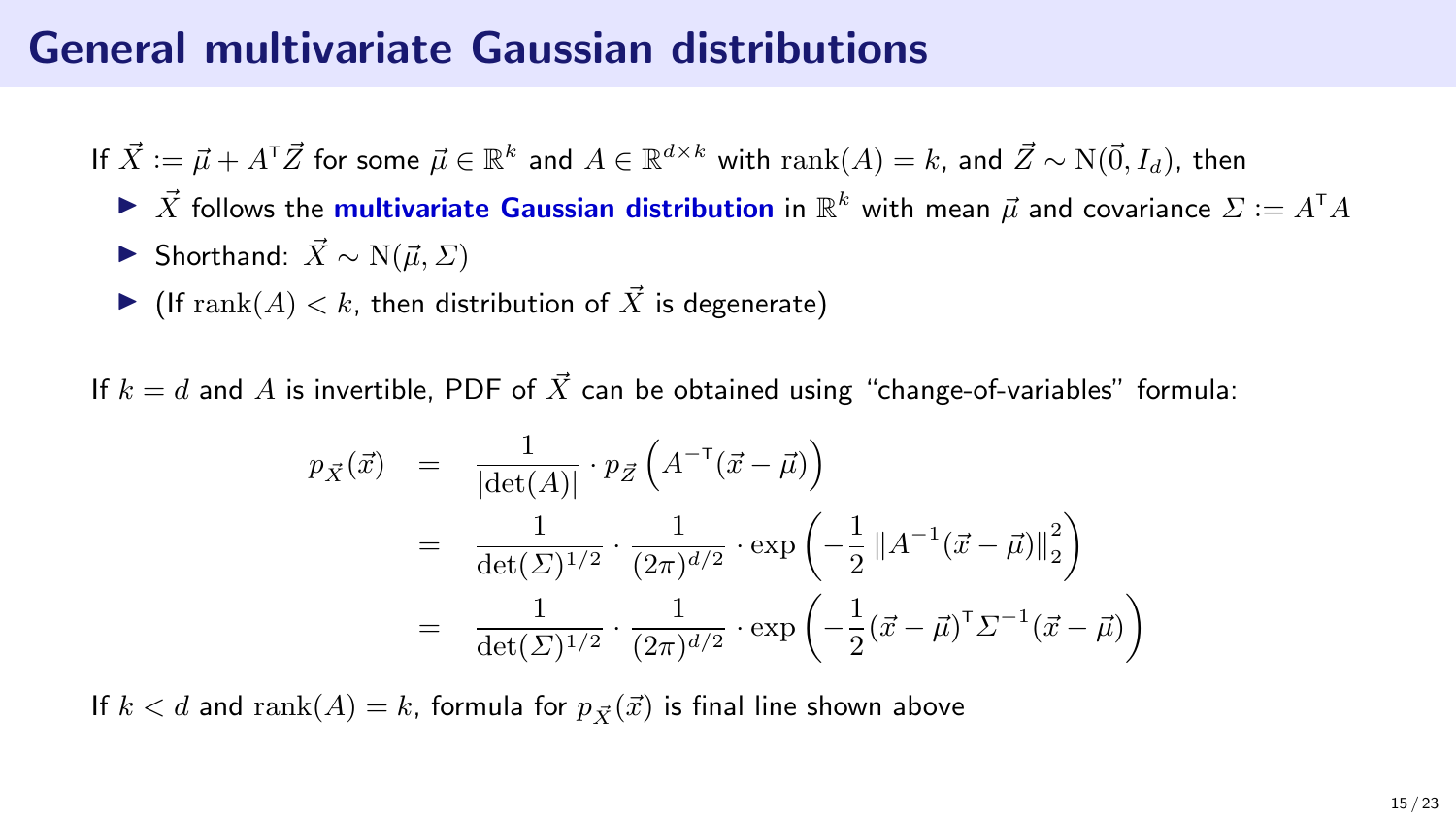Question: What is the marginal distribution of  $(X_1, \ldots, X_k)$  for some  $k < d$ ?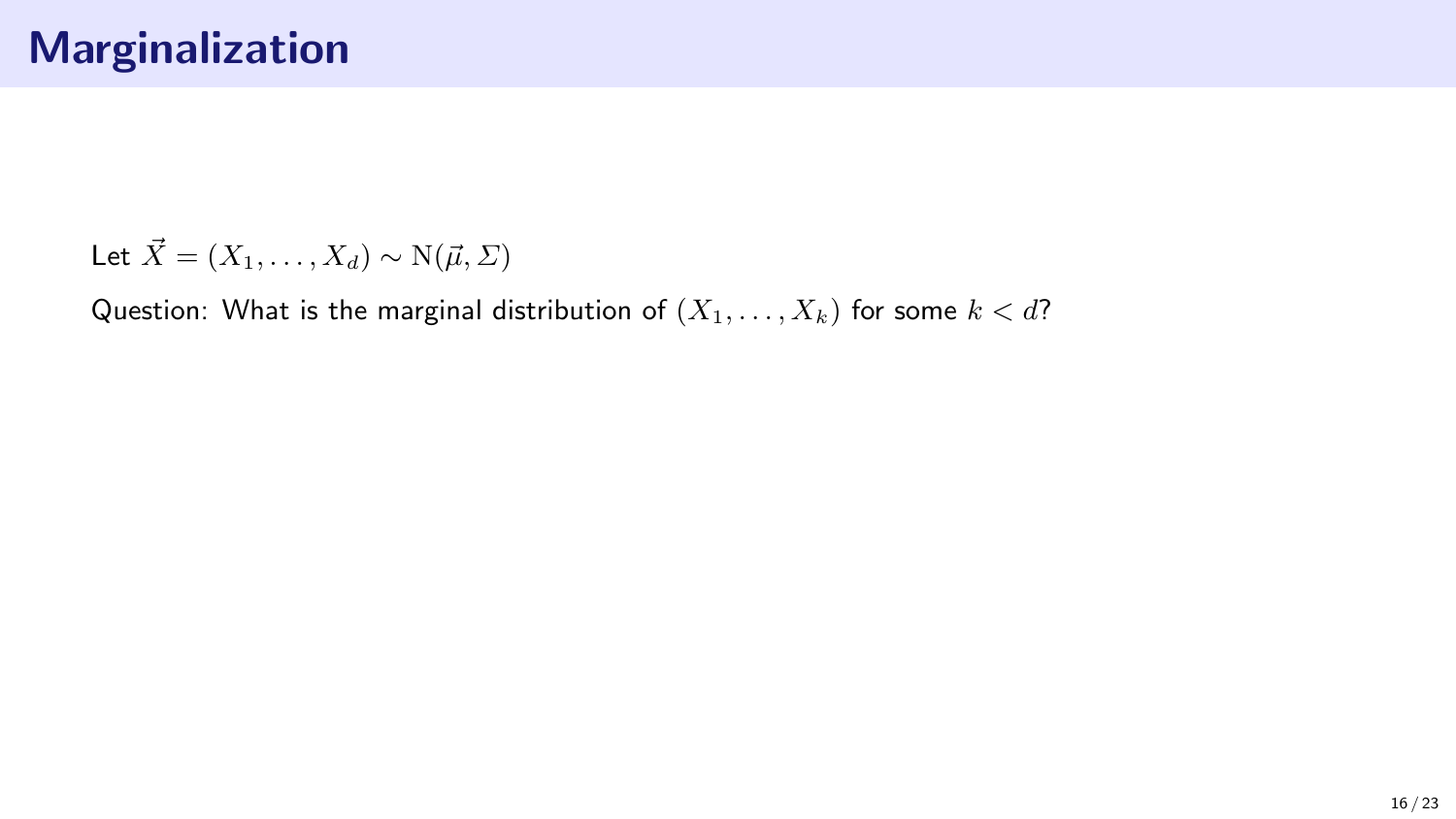Question: What is the marginal distribution of  $(X_1, \ldots, X_k)$  for some  $k < d$ ?

 $\blacktriangleright$  A Gaussian distribution in  $\mathbb{R}^k$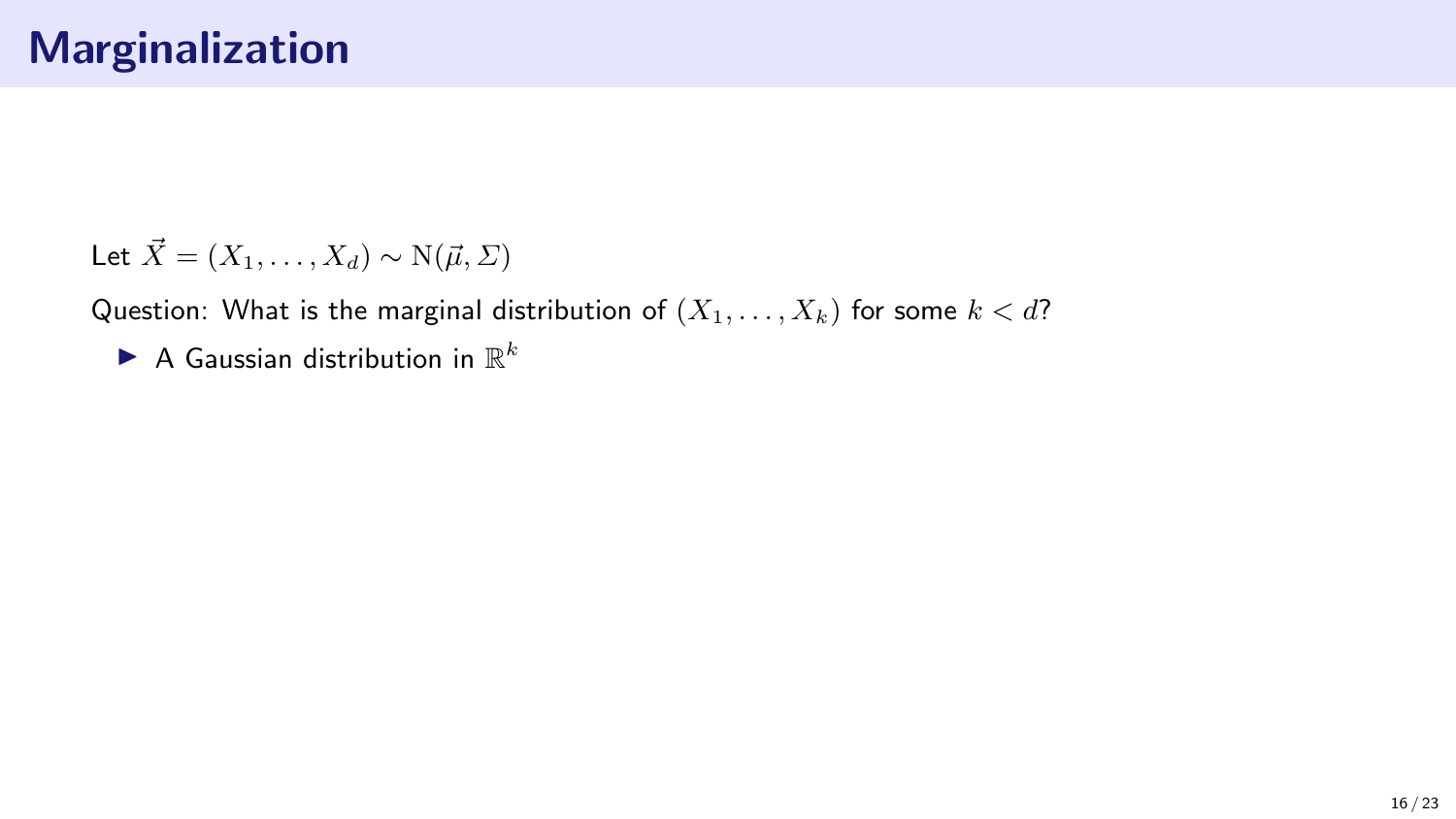Question: What is the marginal distribution of  $(X_1, \ldots, X_k)$  for some  $k < d$ ?

- $\blacktriangleright$  A Gaussian distribution in  $\mathbb{R}^k$
- ▶ Mean and covariance are obtained by taking appropriate sub-vector of  $\vec{\mu}$  and sub-matrix of  $\Sigma$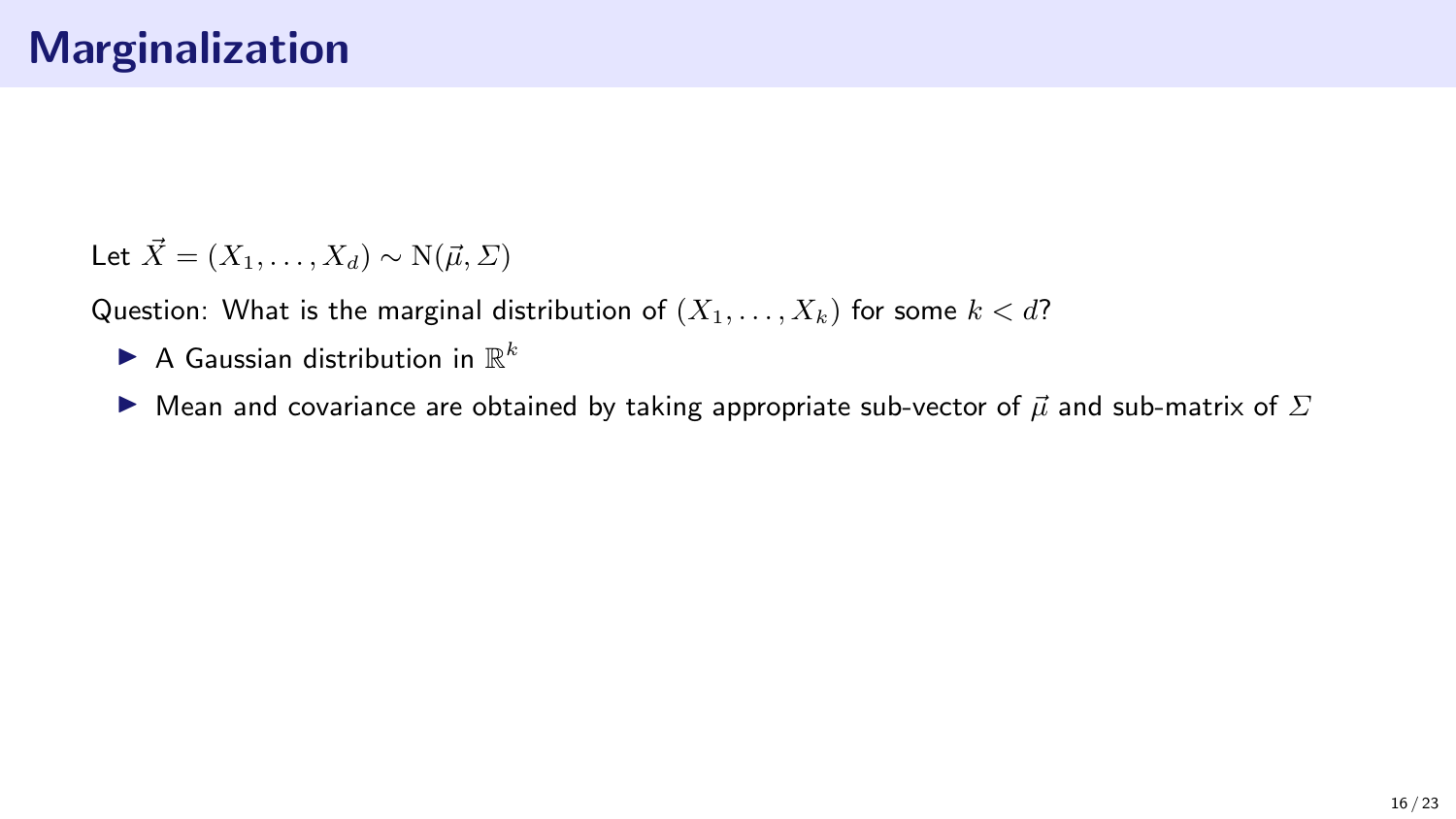Question: What is the marginal distribution of  $(X_1, \ldots, X_k)$  for some  $k < d$ ?

- $\blacktriangleright$  A Gaussian distribution in  $\mathbb{R}^k$
- ▶ Mean and covariance are obtained by taking appropriate sub-vector of  $\vec{\mu}$  and sub-matrix of  $\Sigma$ Why?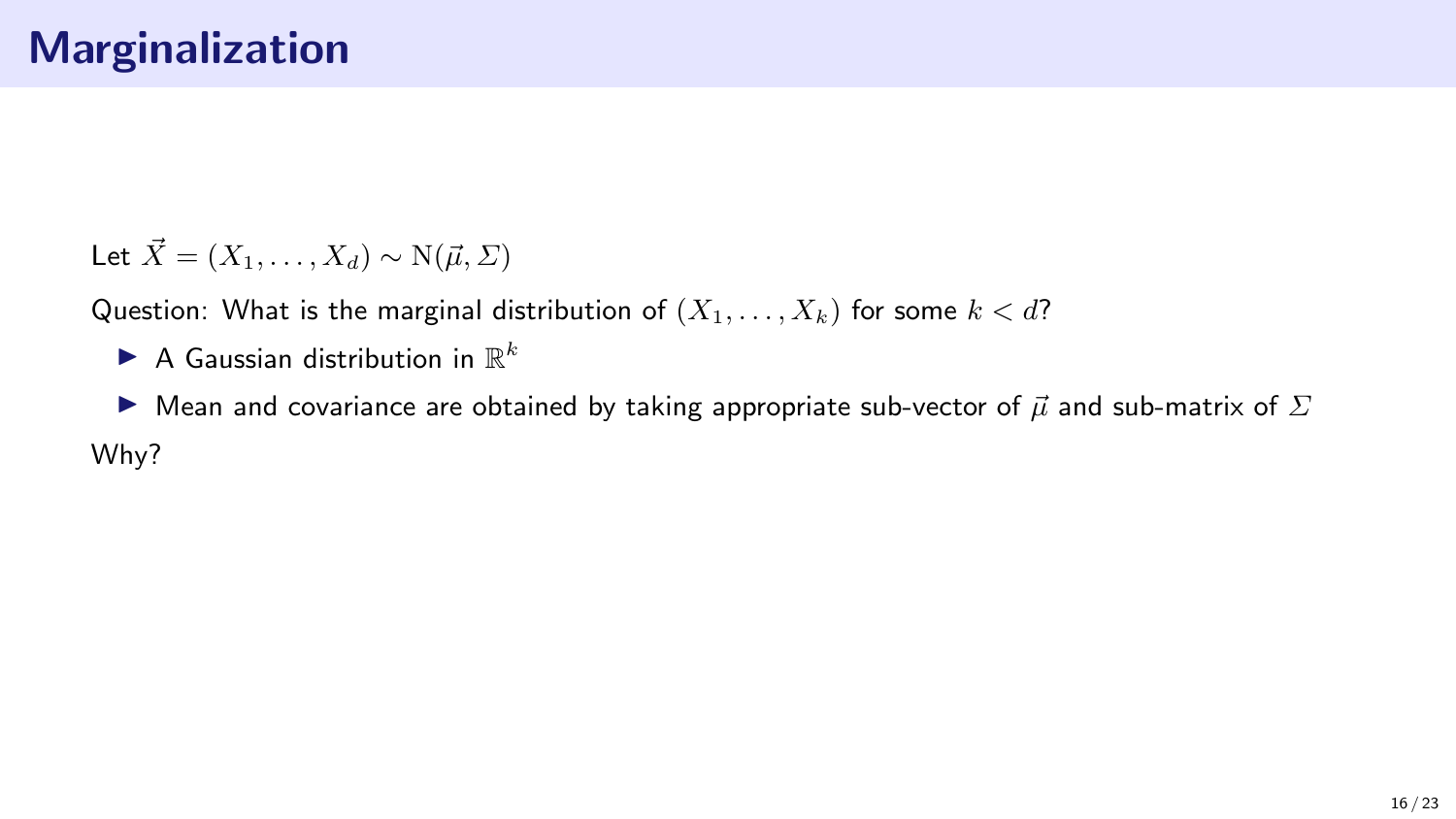Question: What is the marginal distribution of  $(X_1, \ldots, X_k)$  for some  $k < d$ ?

 $\blacktriangleright$  A Gaussian distribution in  $\mathbb{R}^k$ 

▶ Mean and covariance are obtained by taking appropriate sub-vector of  $\vec{\mu}$  and sub-matrix of  $\Sigma$ Why?

▶  $\vec{X}$  is obtained by taking d affine functions of  $\vec{Z} \sim N(\vec{0}, I_d)$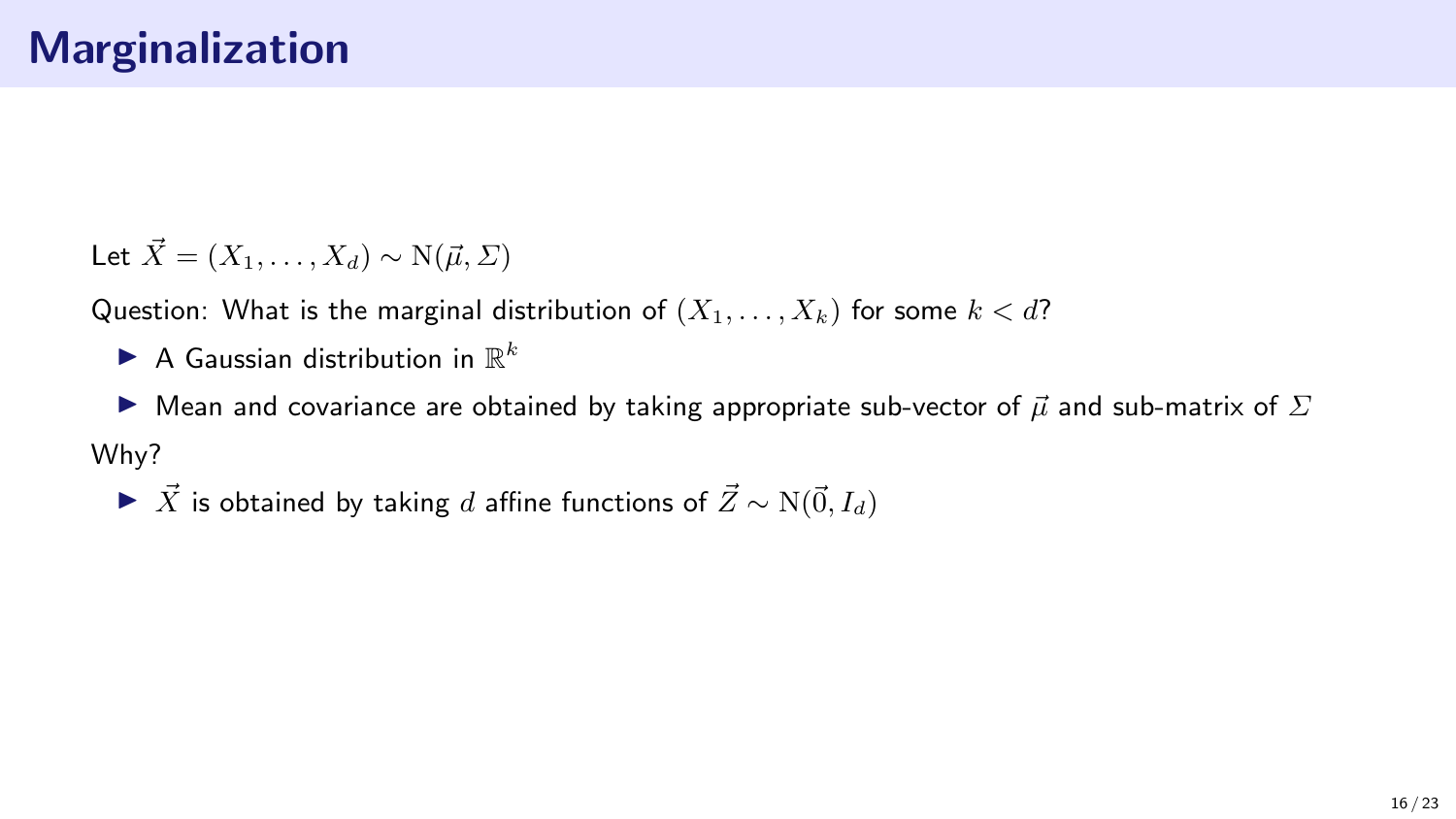Question: What is the marginal distribution of  $(X_1, \ldots, X_k)$  for some  $k < d$ ?

 $\blacktriangleright$  A Gaussian distribution in  $\mathbb{R}^k$ 

▶ Mean and covariance are obtained by taking appropriate sub-vector of  $\vec{\mu}$  and sub-matrix of  $\Sigma$ Why?

- ▶  $\vec{X}$  is obtained by taking d affine functions of  $\vec{Z} \sim N(\vec{0}, I_d)$
- $\blacktriangleright$   $(X_1, \ldots, X_k)$  just takes the first k of them!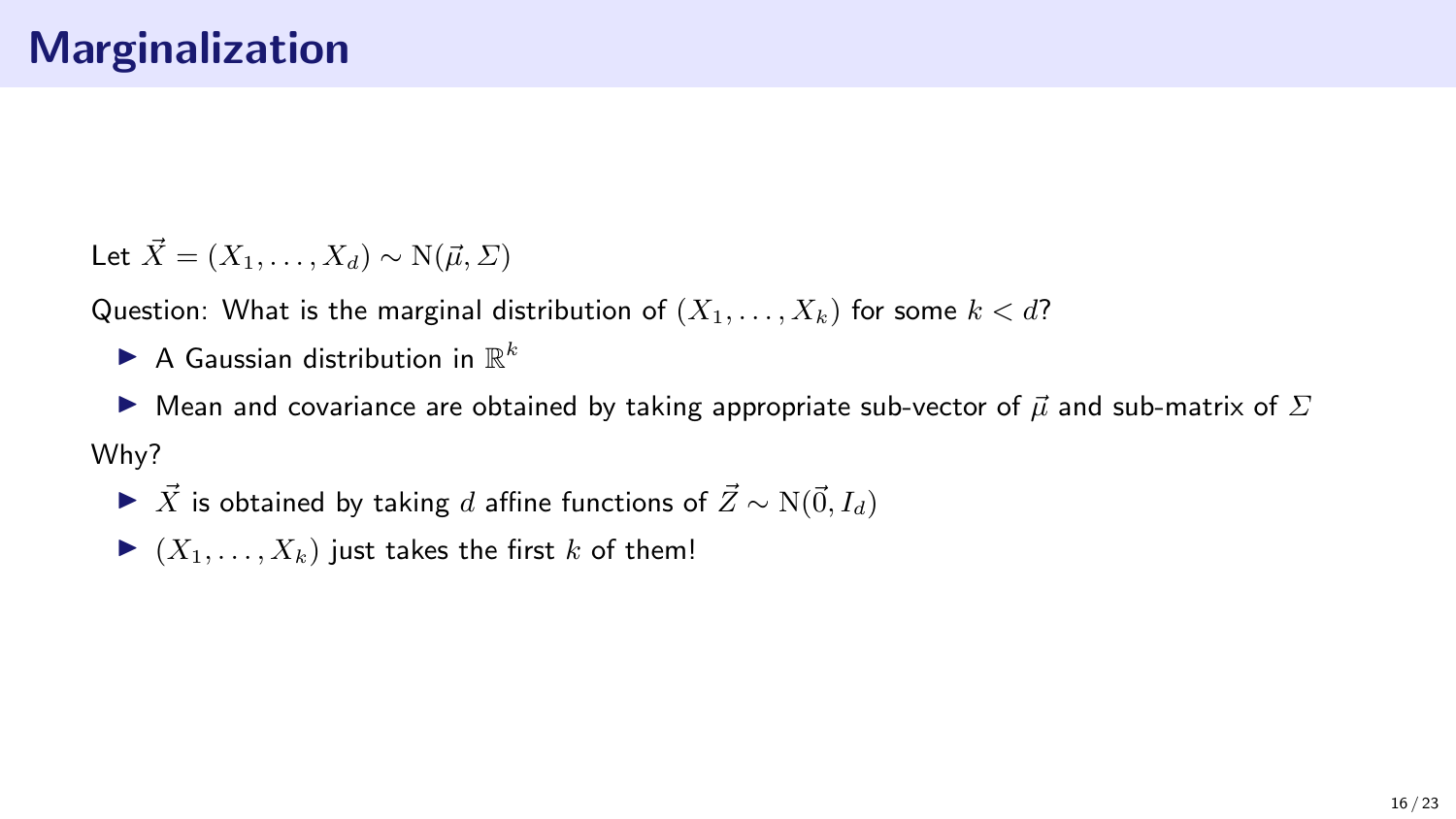Partition  $\{1, ..., d\} = A \cup B$ , with  $A = \{1, ..., p\}$  and  $B = \{p + 1, ..., p + q\}$  where  $p + q = d$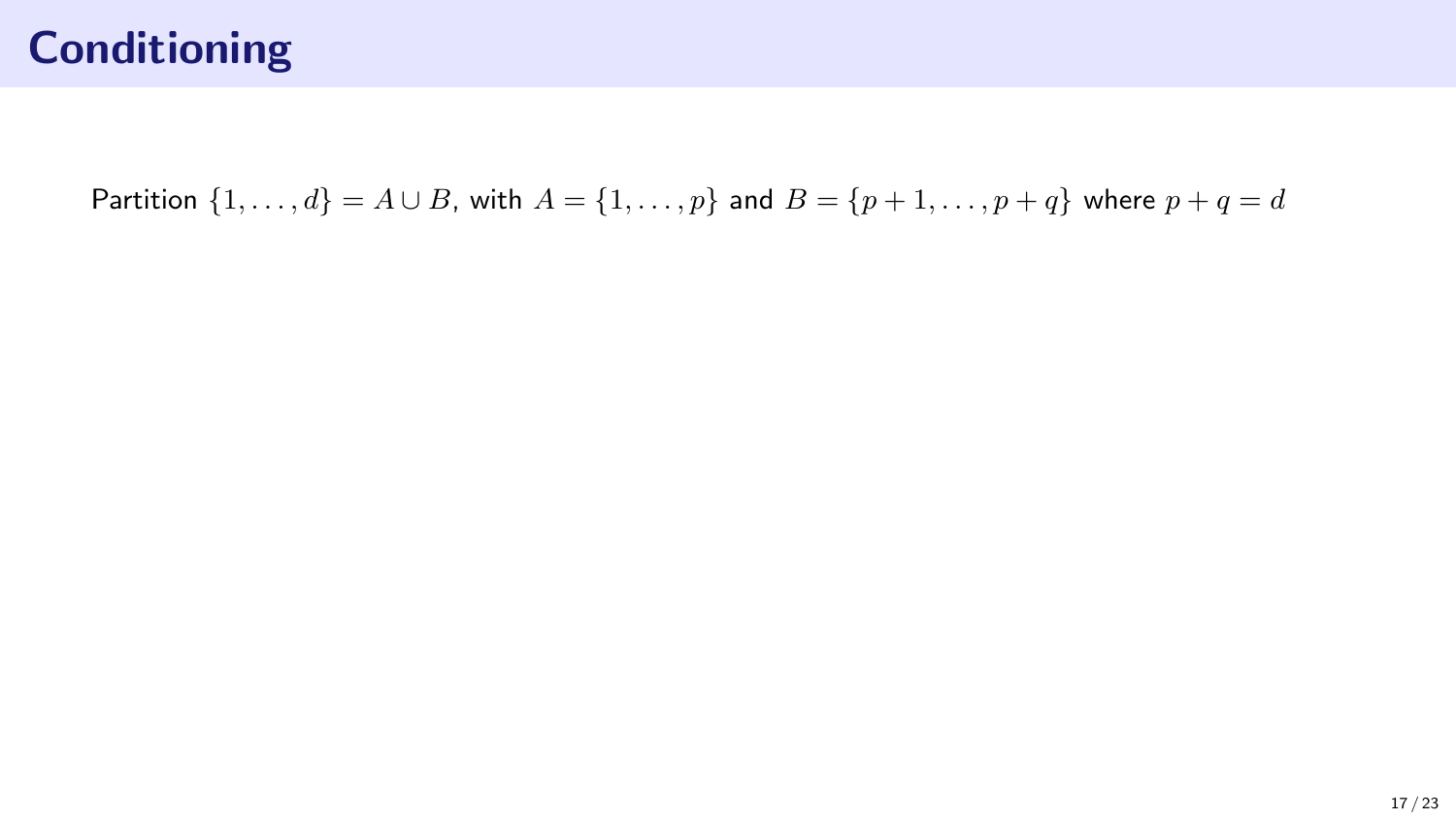Partition  $\{1, ..., d\} = A \cup B$ , with  $A = \{1, ..., p\}$  and  $B = \{p + 1, ..., p + q\}$  where  $p + q = d$ 

Let  $\vec{X} \sim \mathrm{N}(\vec{\mu},\mathit{\Sigma})$  be multivariate Gaussian random vector in  $\mathbb{R}^d$ , and let

$$
\vec{X} = \begin{bmatrix} \vec{X}_A \\ \vec{X}_B \end{bmatrix}, \qquad \vec{\mu} = \begin{bmatrix} \vec{\mu}_A \\ \vec{\mu}_B \end{bmatrix}, \qquad \Sigma = \begin{bmatrix} \Sigma_{A,A} & \Sigma_{A,B} \\ \Sigma_{B,A} & \Sigma_{B,B} \end{bmatrix}
$$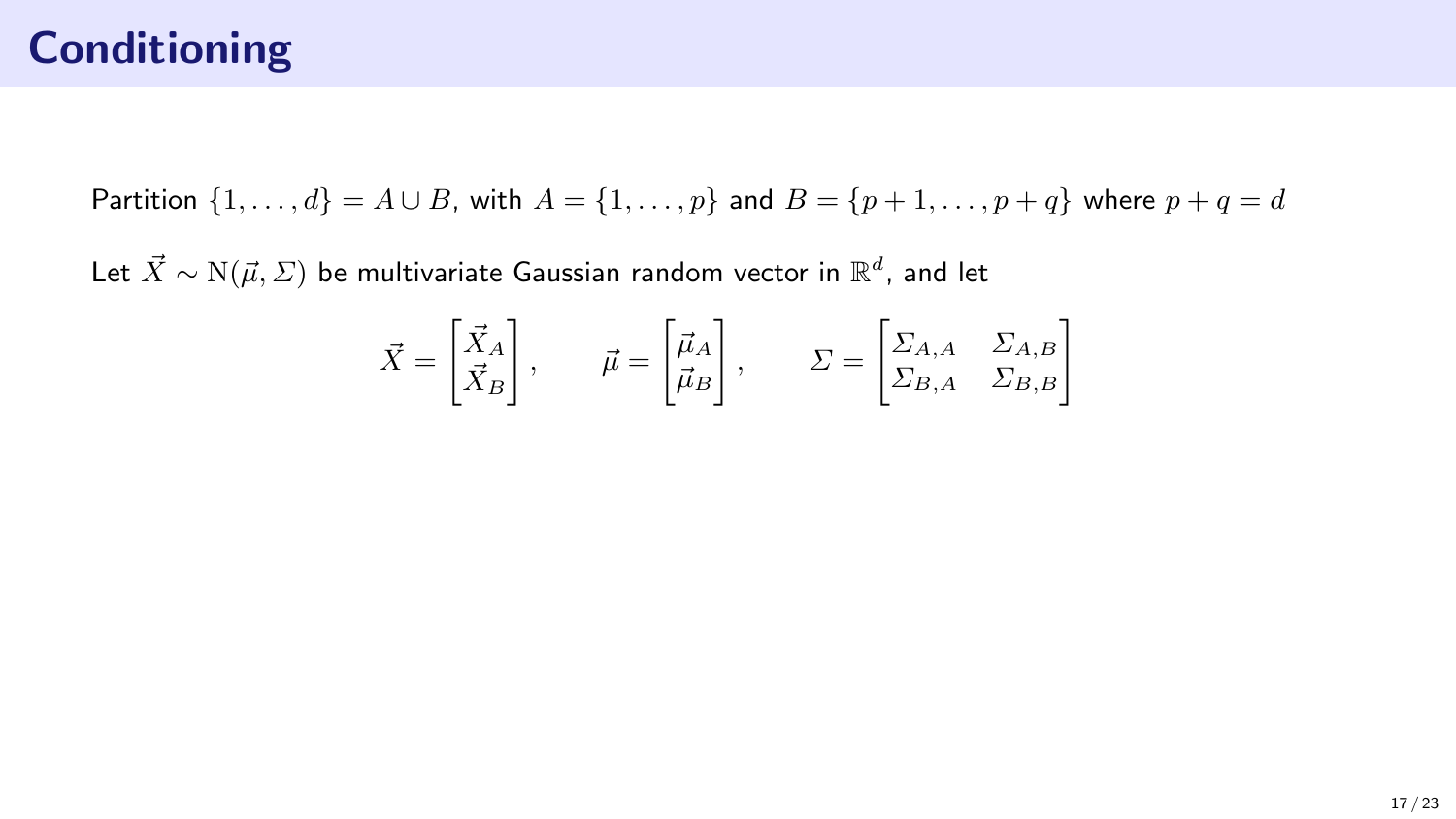Partition  $\{1,\ldots,d\} = A \cup B$ , with  $A = \{1,\ldots,p\}$  and  $B = \{p+1,\ldots,p+q\}$  where  $p+q = d$ 

Let  $\vec{X} \sim \mathrm{N}(\vec{\mu},\mathit{\Sigma})$  be multivariate Gaussian random vector in  $\mathbb{R}^d$ , and let

$$
\vec{X} = \begin{bmatrix} \vec{X}_A \\ \vec{X}_B \end{bmatrix}, \qquad \vec{\mu} = \begin{bmatrix} \vec{\mu}_A \\ \vec{\mu}_B \end{bmatrix}, \qquad \Sigma = \begin{bmatrix} \Sigma_{A,A} & \Sigma_{A,B} \\ \Sigma_{B,A} & \Sigma_{B,B} \end{bmatrix}
$$

Question: For any  $\vec{x}_B\in\mathbb{R}^q$ , what is the conditional distribution of  $\vec{X}_A$  given  $\vec{X}_B=\vec{x}_B?$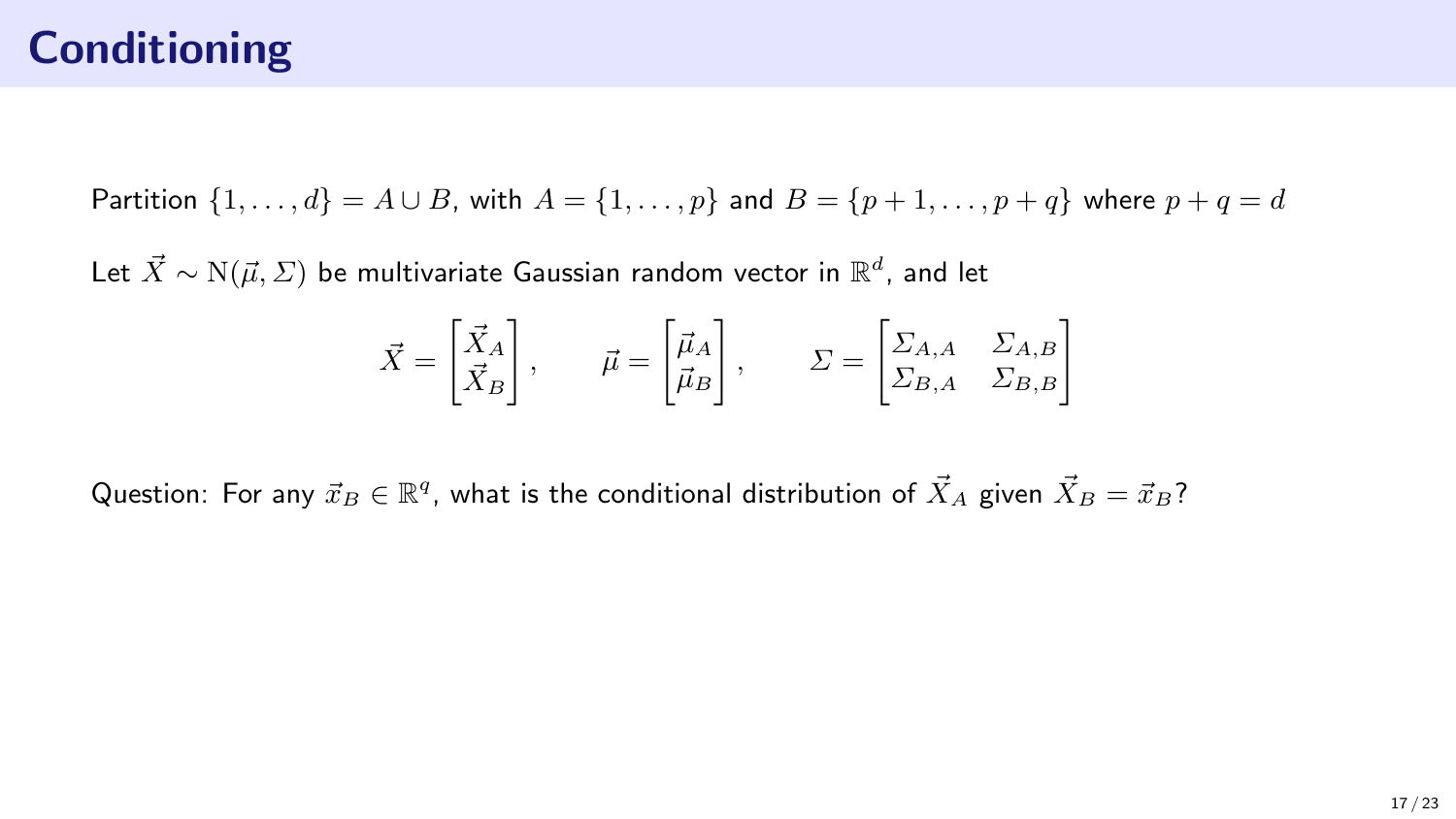Partition  $\{1,\ldots,d\} = A \cup B$ , with  $A = \{1,\ldots,p\}$  and  $B = \{p+1,\ldots,p+q\}$  where  $p+q = d$ 

Let  $\vec{X} \sim \mathrm{N}(\vec{\mu},\mathit{\Sigma})$  be multivariate Gaussian random vector in  $\mathbb{R}^d$ , and let

$$
\vec{X} = \begin{bmatrix} \vec{X}_A \\ \vec{X}_B \end{bmatrix}, \qquad \vec{\mu} = \begin{bmatrix} \vec{\mu}_A \\ \vec{\mu}_B \end{bmatrix}, \qquad \Sigma = \begin{bmatrix} \Sigma_{A,A} & \Sigma_{A,B} \\ \Sigma_{B,A} & \Sigma_{B,B} \end{bmatrix}
$$

Question: For any  $\vec{x}_B\in\mathbb{R}^q$ , what is the conditional distribution of  $\vec{X}_A$  given  $\vec{X}_B=\vec{x}_B?$ 

 $\blacktriangleright$  Miracle 1: It is a Gaussian distribution in  $\mathbb{R}^p$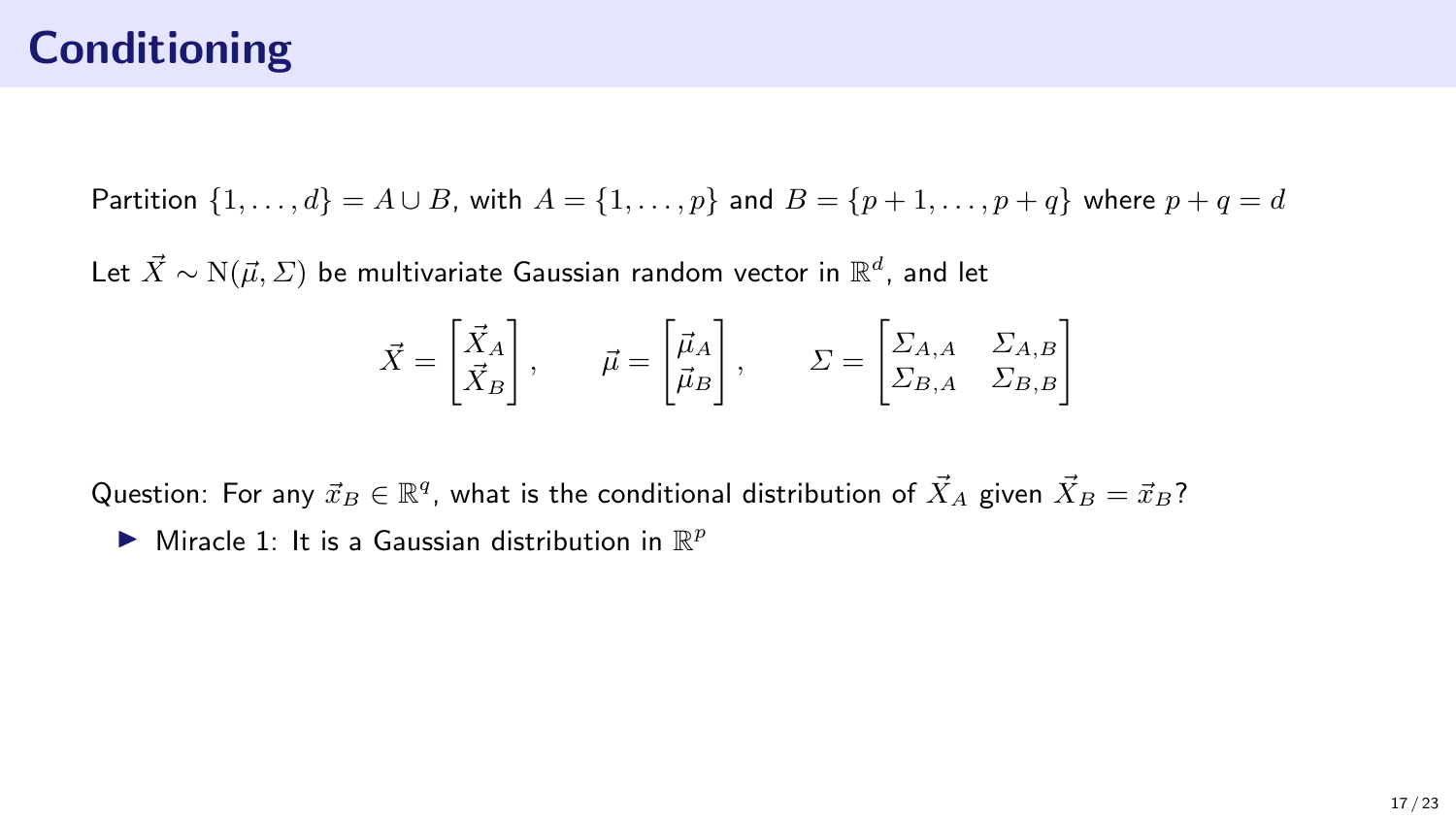Partition  $\{1,\ldots,d\} = A \cup B$ , with  $A = \{1,\ldots,p\}$  and  $B = \{p+1,\ldots,p+q\}$  where  $p+q = d$ 

Let  $\vec{X} \sim \mathrm{N}(\vec{\mu},\mathit{\Sigma})$  be multivariate Gaussian random vector in  $\mathbb{R}^d$ , and let

$$
\vec{X} = \begin{bmatrix} \vec{X}_A \\ \vec{X}_B \end{bmatrix}, \qquad \vec{\mu} = \begin{bmatrix} \vec{\mu}_A \\ \vec{\mu}_B \end{bmatrix}, \qquad \Sigma = \begin{bmatrix} \Sigma_{A,A} & \Sigma_{A,B} \\ \Sigma_{B,A} & \Sigma_{B,B} \end{bmatrix}
$$

Question: For any  $\vec{x}_B\in\mathbb{R}^q$ , what is the conditional distribution of  $\vec{X}_A$  given  $\vec{X}_B=\vec{x}_B?$ 

- $\blacktriangleright$  Miracle 1: It is a Gaussian distribution in  $\mathbb{R}^p$
- $\blacktriangleright$  Miracle 2: Conditional mean is affine function of  $\vec{x}_B$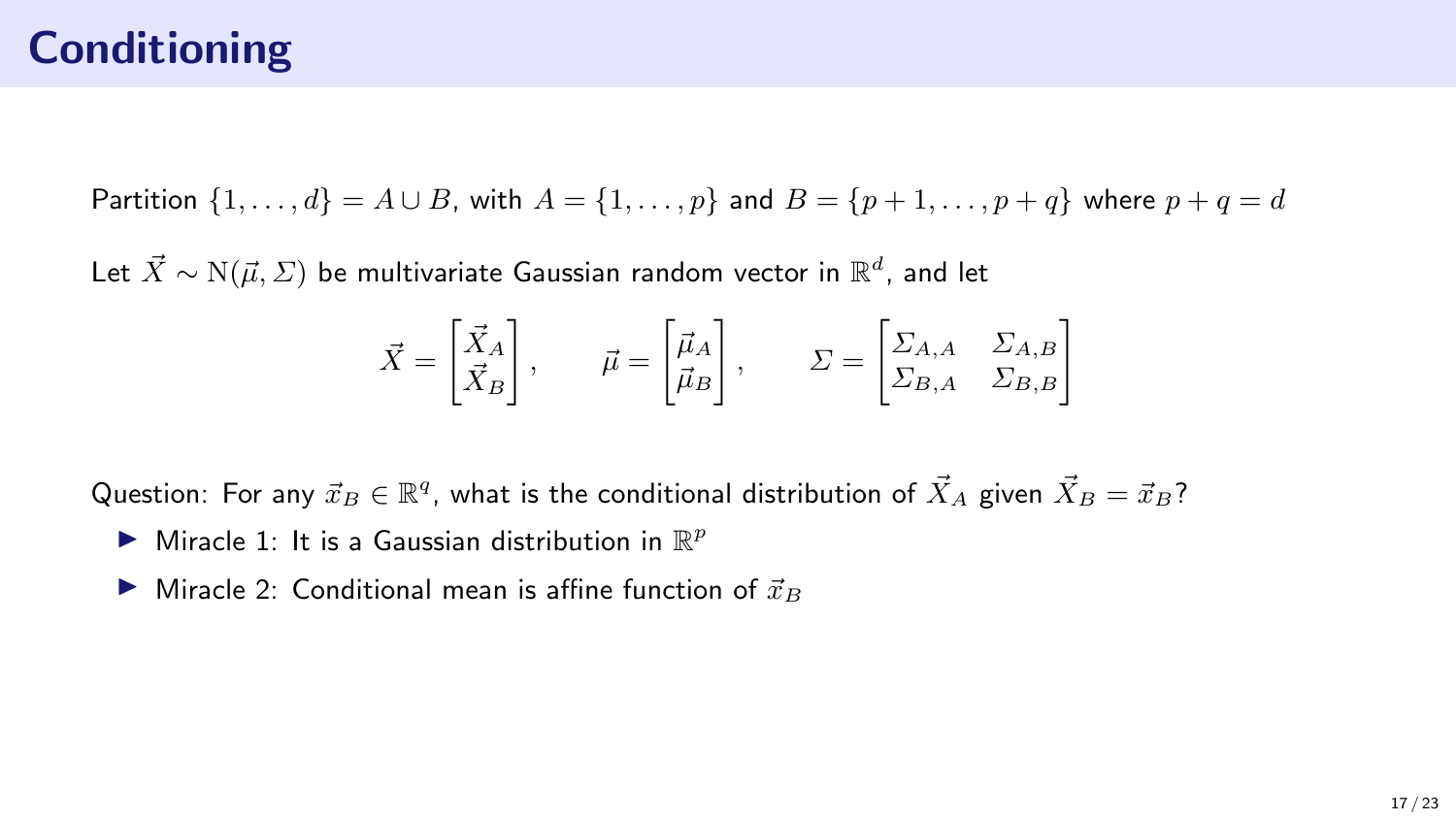Partition  $\{1,\ldots,d\} = A \cup B$ , with  $A = \{1,\ldots,p\}$  and  $B = \{p+1,\ldots,p+q\}$  where  $p+q = d$ 

Let  $\vec{X} \sim \mathrm{N}(\vec{\mu},\mathit{\Sigma})$  be multivariate Gaussian random vector in  $\mathbb{R}^d$ , and let

$$
\vec{X} = \begin{bmatrix} \vec{X}_A \\ \vec{X}_B \end{bmatrix}, \qquad \vec{\mu} = \begin{bmatrix} \vec{\mu}_A \\ \vec{\mu}_B \end{bmatrix}, \qquad \Sigma = \begin{bmatrix} \Sigma_{A,A} & \Sigma_{A,B} \\ \Sigma_{B,A} & \Sigma_{B,B} \end{bmatrix}
$$

Question: For any  $\vec{x}_B\in\mathbb{R}^q$ , what is the conditional distribution of  $\vec{X}_A$  given  $\vec{X}_B=\vec{x}_B?$ 

- $\blacktriangleright$  Miracle 1: It is a Gaussian distribution in  $\mathbb{R}^p$
- $\blacktriangleright$  Miracle 2: Conditional mean is affine function of  $\vec{x}_B$
- $\blacktriangleright$  Miracle 3: Conditional covariance does not depend on  $\vec{x}_B$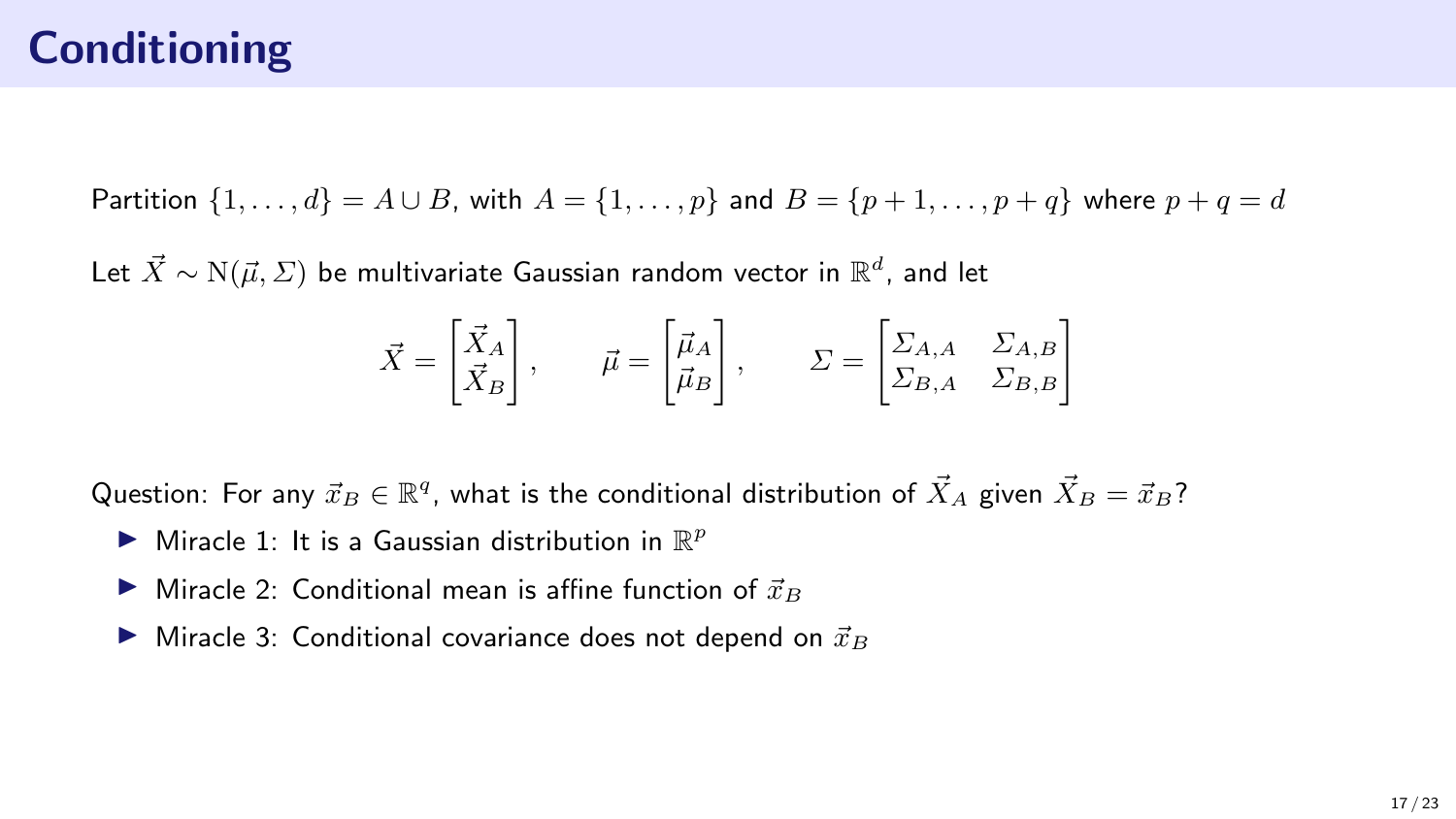Special case:  $A = \{1\}, B = \{2, ..., d\}, \vec{\mu} = \vec{0}.$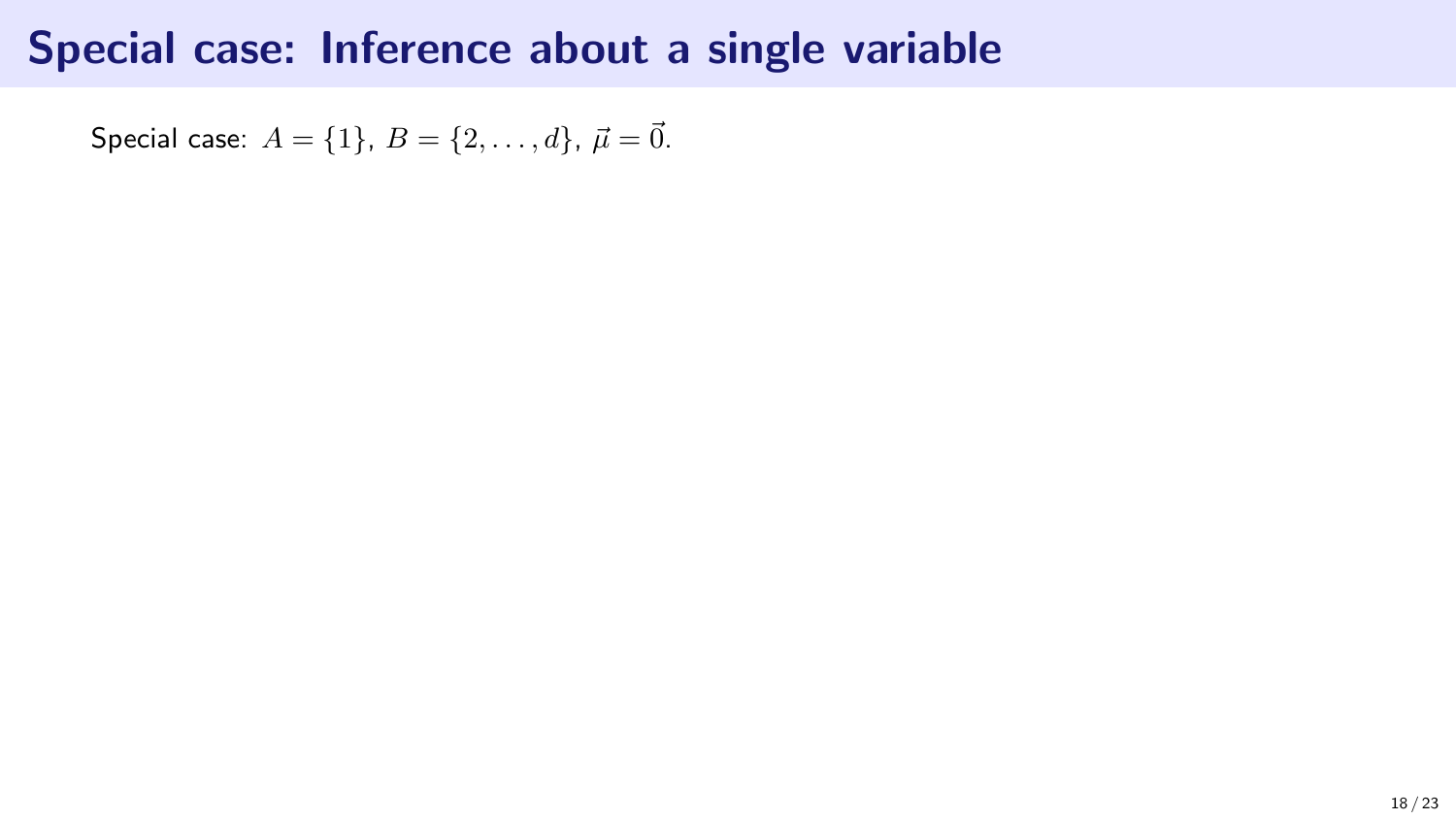Special case: 
$$
A = \{1\}, B = \{2, \ldots, d\}, \vec{\mu} = \vec{0}.
$$

\nWhat is  $\mathbb{E}[X_A \mid \vec{X}_B = \vec{x}_B]$ ?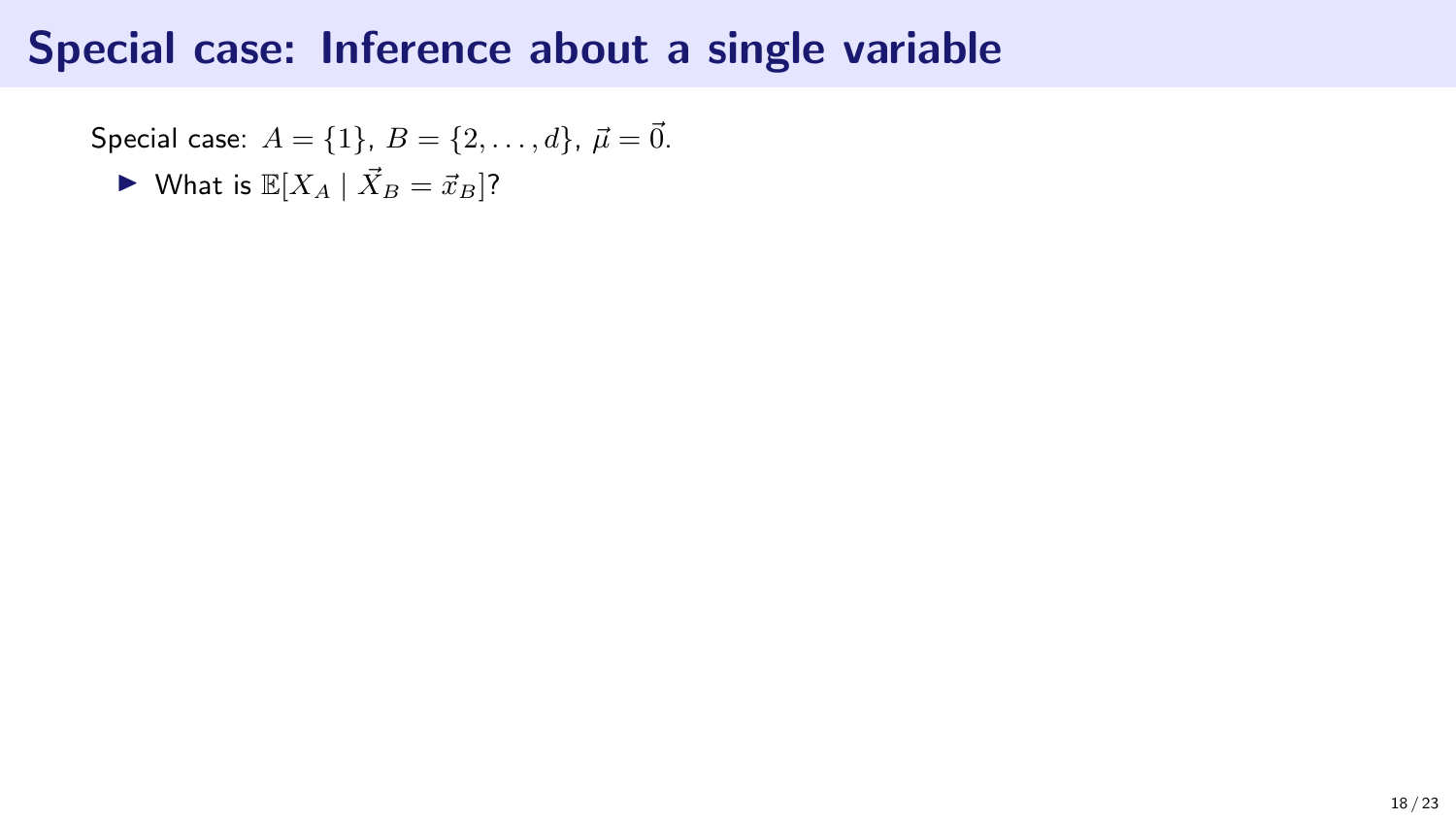Special case: 
$$
A = \{1\}, B = \{2, ..., d\}, \vec{\mu} = \vec{0}.
$$

$$
\blacktriangleright \text{ What is } \mathbb{E}[X_A \mid \vec{X}_B = \vec{x}_B]?
$$

Miracle 2 says: There's some  $\vec{w} \in \mathbb{R}^{d-1}$  s.t.  $\mathbb{E}[X_A \mid \vec{X}_B = \vec{x}_B] = \vec{x}_B \cdot \vec{w}$  for all  $\vec{x}_B \in \mathbb{R}^{d-1}$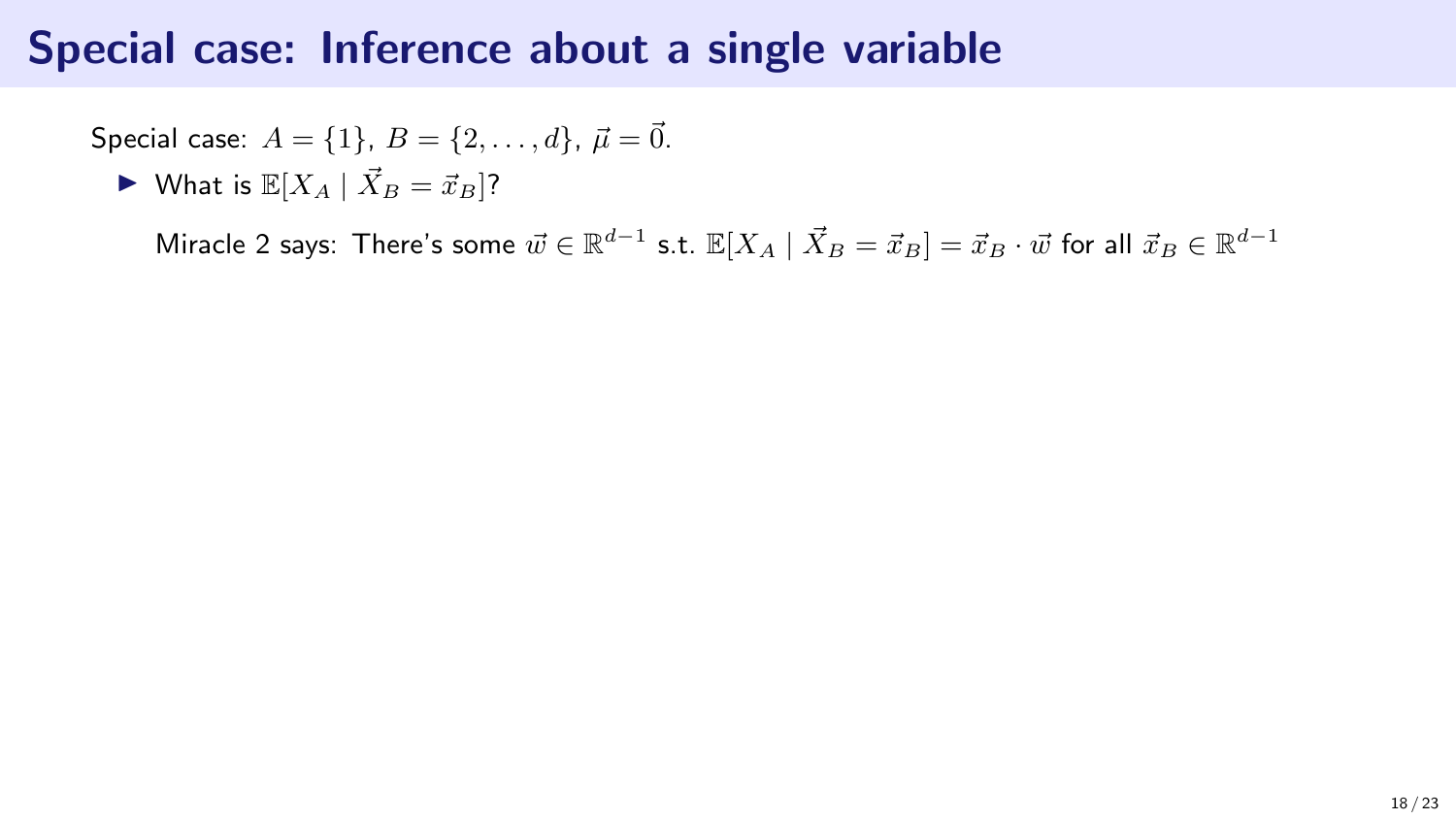Special case: 
$$
A = \{1\}, B = \{2, ..., d\}, \vec{\mu} = \vec{0}.
$$
  
\n
$$
\triangleright \text{ What is } \mathbb{E}[X_A \mid \vec{X}_B = \vec{x}_B]?
$$

Miracle 2 says: There's some  $\vec{w} \in \mathbb{R}^{d-1}$  s.t.  $\mathbb{E}[X_A \mid \vec{X}_B = \vec{x}_B] = \vec{x}_B \cdot \vec{w}$  for all  $\vec{x}_B \in \mathbb{R}^{d-1}$ Hence, this  $\vec{w}$  is the minimizer of

$$
J(\vec{w}) = \mathbb{E}[(\vec{X}_B \cdot \vec{w} - X_A)^2]
$$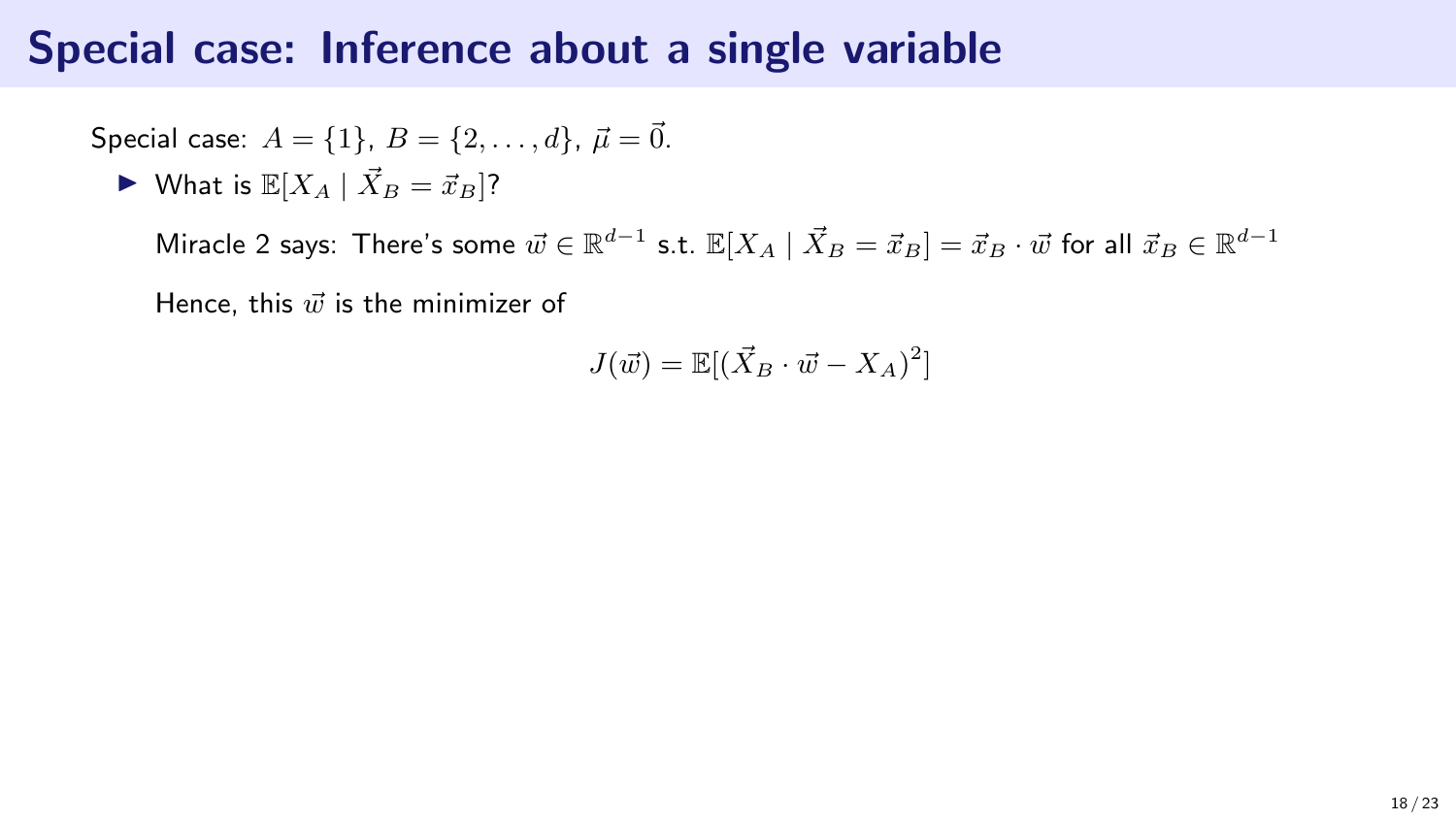#### Special case: Inference about a single variable

Special case: 
$$
A = \{1\}, B = \{2, ..., d\}, \vec{\mu} = \vec{0}.
$$
  
\nWhat is  $\mathbb{E}[X_A | \vec{X}_B = \vec{x}_B]$ ?

Miracle 2 says: There's some  $\vec{w} \in \mathbb{R}^{d-1}$  s.t.  $\mathbb{E}[X_A \mid \vec{X}_B = \vec{x}_B] = \vec{x}_B \cdot \vec{w}$  for all  $\vec{x}_B \in \mathbb{R}^{d-1}$ Hence, this  $\vec{w}$  is the minimizer of

$$
J(\vec{w}) = \mathbb{E}[(\vec{X}_B \cdot \vec{w} - X_A)^2]
$$

The minimizer of  $J$  via solving population normal equations:

$$
\vec{w} = \mathbb{E}[\vec{X}_B \vec{X}_B^\mathsf{T}]^{-1} \mathbb{E}[\vec{X}_B X_A]
$$

$$
= \Sigma_{B,B}^{-1} \Sigma_{B,A}
$$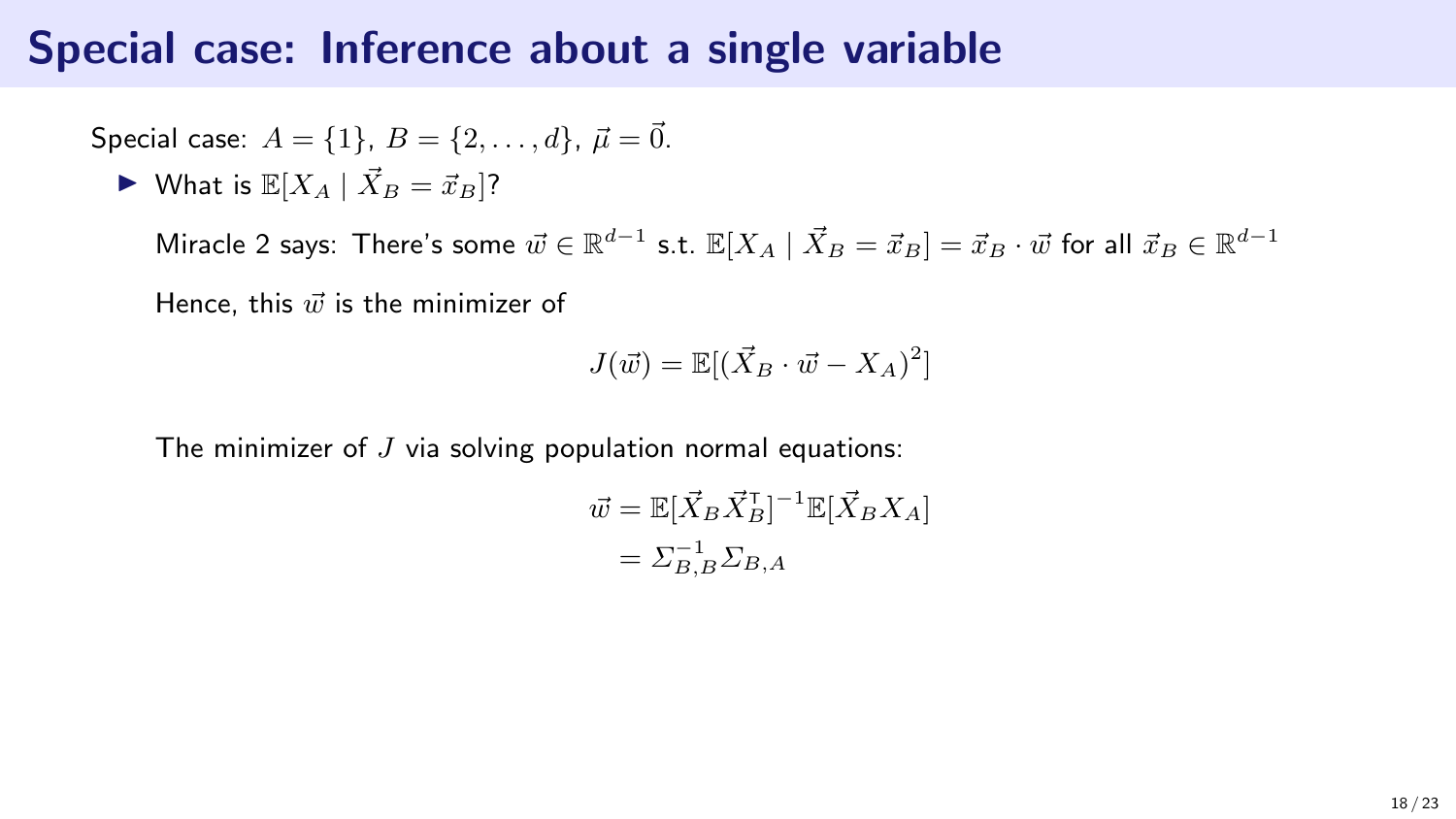#### Special case: Inference about a single variable

Special case: 
$$
A = \{1\}, B = \{2, \ldots, d\}, \vec{\mu} = \vec{0}.
$$

\nWhat is  $\mathbb{E}[X_A \mid \vec{X}_B = \vec{x}_B]$ ?

Miracle 2 says: There's some  $\vec{w} \in \mathbb{R}^{d-1}$  s.t.  $\mathbb{E}[X_A \mid \vec{X}_B = \vec{x}_B] = \vec{x}_B \cdot \vec{w}$  for all  $\vec{x}_B \in \mathbb{R}^{d-1}$ Hence, this  $\vec{w}$  is the minimizer of

$$
J(\vec{w}) = \mathbb{E}[(\vec{X}_B \cdot \vec{w} - X_A)^2]
$$

The minimizer of  $J$  via solving population normal equations:

$$
\vec{w} = \mathbb{E}[\vec{X}_B \vec{X}_B^\mathsf{T}]^{-1} \mathbb{E}[\vec{X}_B X_A]
$$
  
=  $\Sigma_{B,B}^{-1} \Sigma_{B,A}$ 

So the conditional mean is:

$$
\mathbb{E}[X_A \mid \vec{X}_B = \vec{x}_B] = \Sigma_{A,B} \Sigma_{B,B}^{-1} \vec{x}_B
$$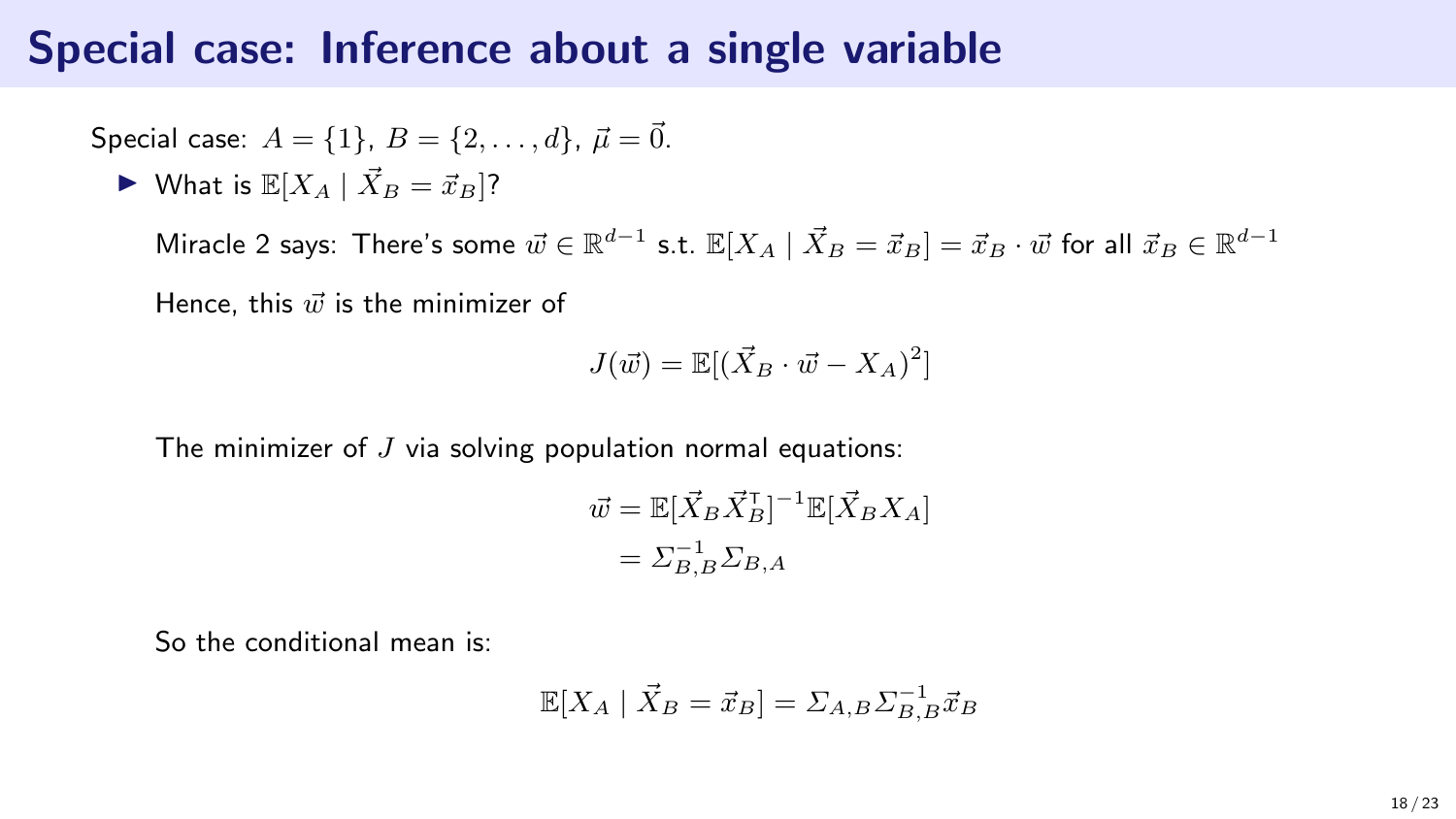Special case: 
$$
A = \{1\}, B = \{2, ..., d\}, \vec{\mu} = \vec{0}.
$$

 $\blacktriangleright$  What is var $(X_A | \vec{X}_B = \vec{x}_B)$ ?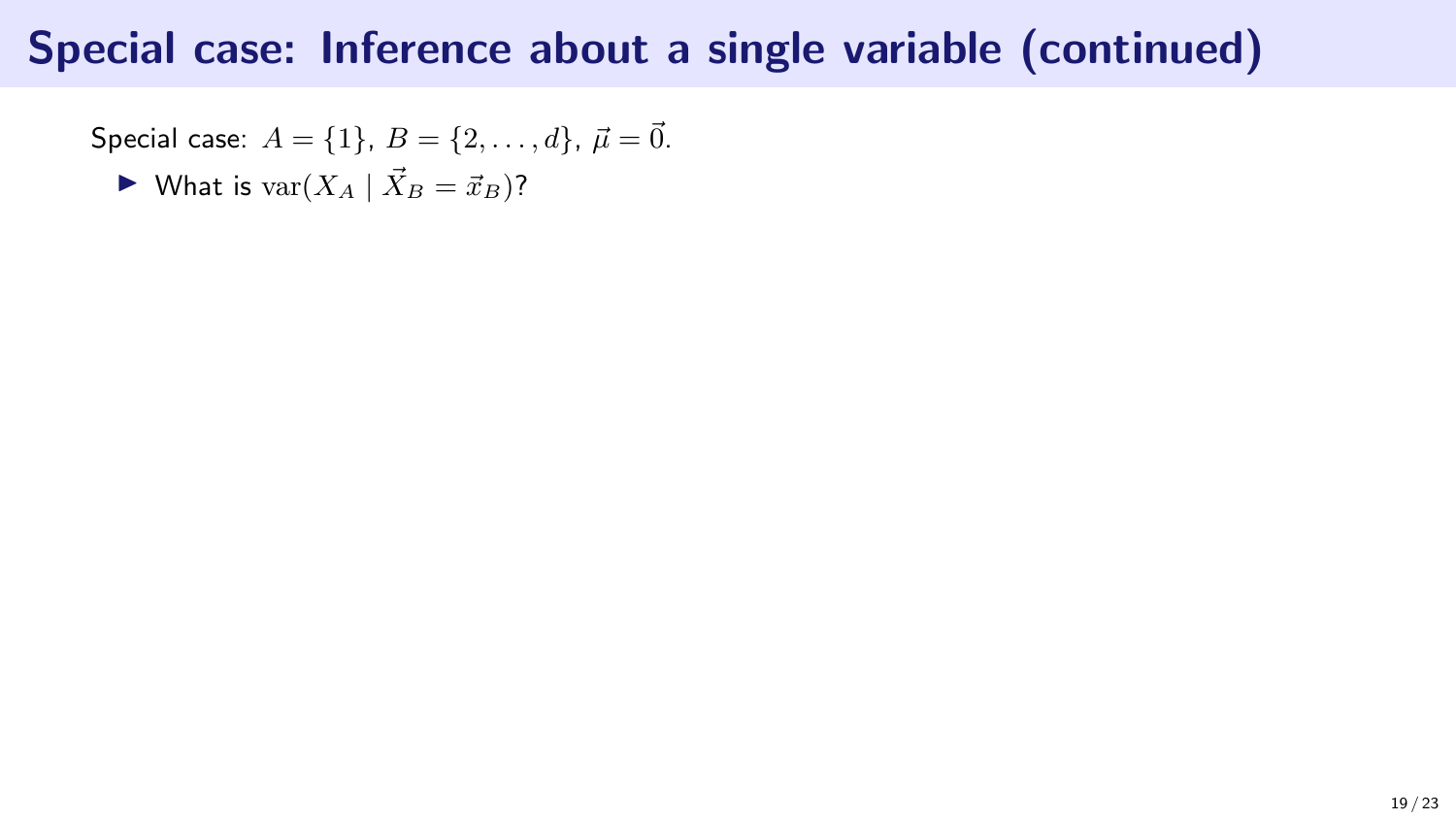Special case: 
$$
A = \{1\}
$$
,  $B = \{2, ..., d\}$ ,  $\vec{\mu} = \vec{0}$ .

$$
\blacktriangleright \text{ What is } \text{var}(X_A \mid \vec{X}_B = \vec{x}_B)?
$$

Miracle 3 says: It doesn't depend on  $\vec{x}_B$ , so

$$
\text{var}(X_A \mid \vec{X}_B = \vec{x}_B) = \mathbb{E}[\text{var}(X_A \mid \vec{X}_B)]
$$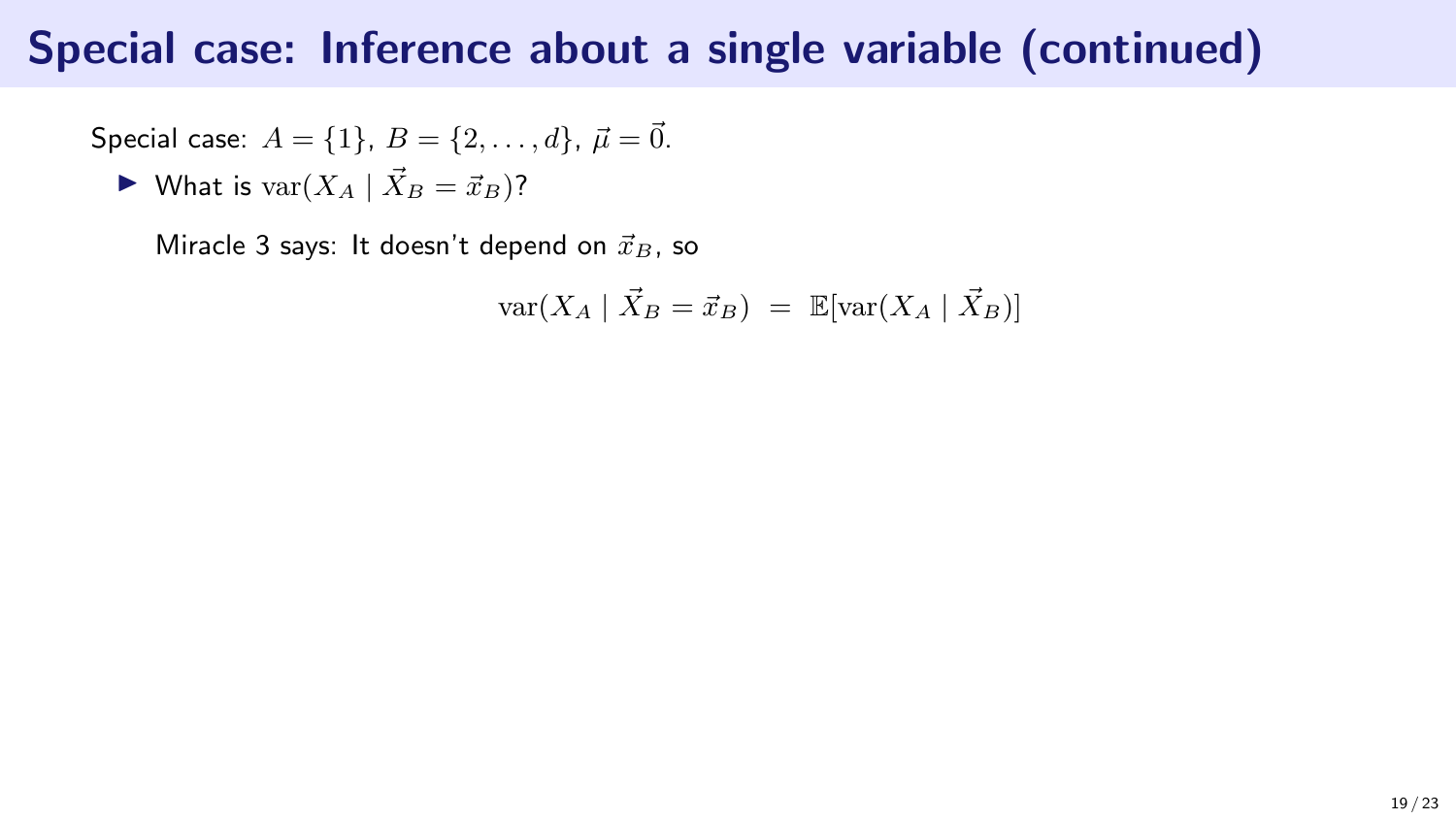Special case: 
$$
A = \{1\}, B = \{2, ..., d\}, \vec{\mu} = \vec{0}.
$$

 $\blacktriangleright$  What is var $(X_A \mid X_B = \vec{x}_B)$ ?

Miracle 3 says: It doesn't depend on  $\vec{x}_B$ , so

$$
\text{var}(X_A \mid \vec{X}_B = \vec{x}_B) = \mathbb{E}[\text{var}(X_A \mid \vec{X}_B)]
$$

Recall: "Law of total variance"

$$
\text{var}(X_A) = \mathbb{E}[\text{var}(X_A \mid \vec{X}_B)] + \text{var}(\mathbb{E}[X_A \mid \vec{X}_B])
$$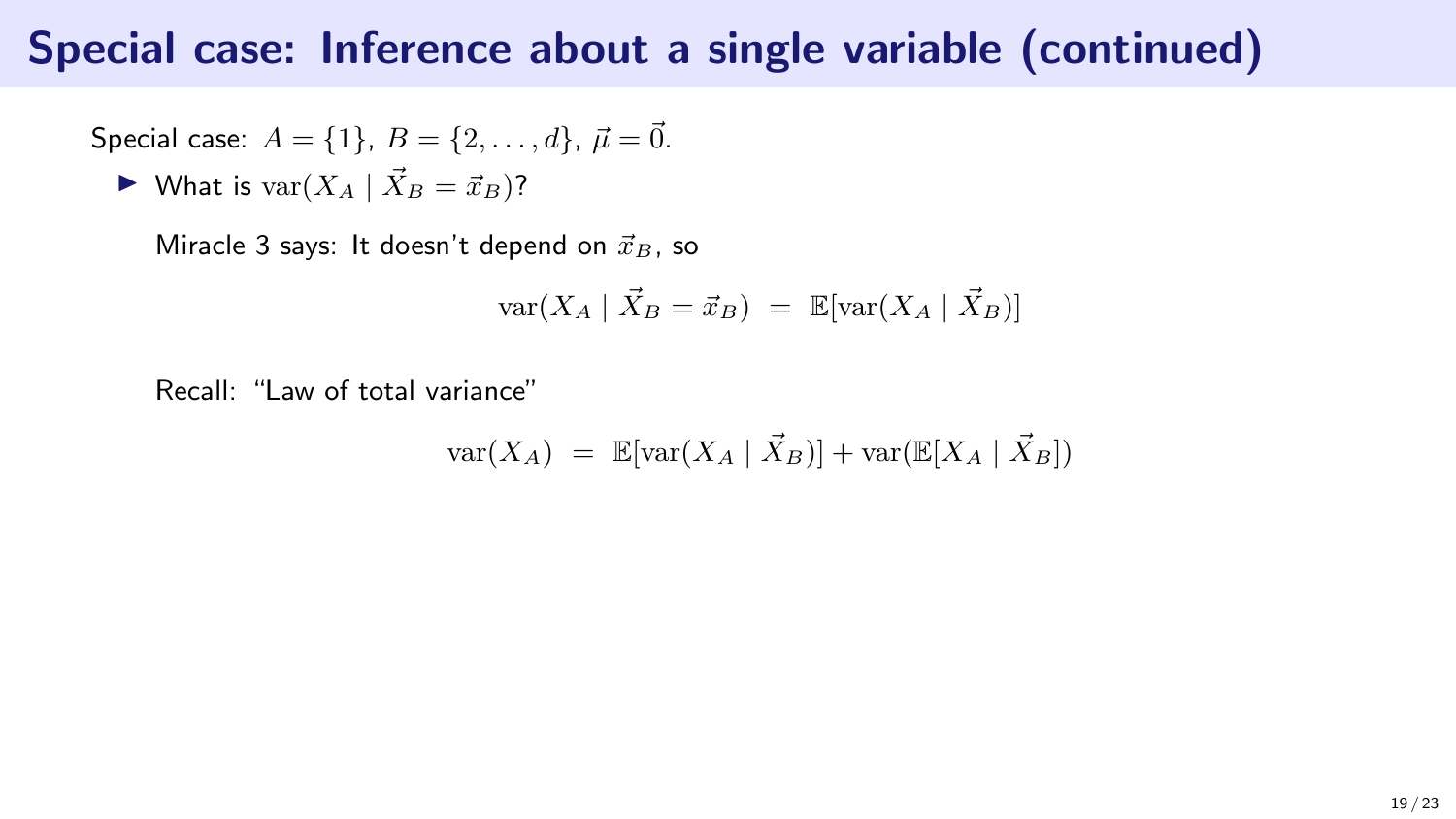Special case: 
$$
A = \{1\}, B = \{2, ..., d\}, \vec{\mu} = \vec{0}.
$$

$$
\blacktriangleright \text{ What is } \text{var}(X_A \mid \vec{X}_B = \vec{x}_B)?
$$

Miracle 3 says: It doesn't depend on  $\vec{x}_B$ , so

$$
\text{var}(X_A \mid \vec{X}_B = \vec{x}_B) = \mathbb{E}[\text{var}(X_A \mid \vec{X}_B)]
$$

Recall: "Law of total variance"

$$
\text{var}(X_A) = \mathbb{E}[\text{var}(X_A \mid \vec{X}_B)] + \text{var}(\mathbb{E}[X_A \mid \vec{X}_B])
$$

$$
\text{var}(X_A \mid \vec{X}_B = \vec{x}_B) = \text{var}(X_A) - \text{var}(\mathbb{E}[X_A \mid \vec{X}_B])
$$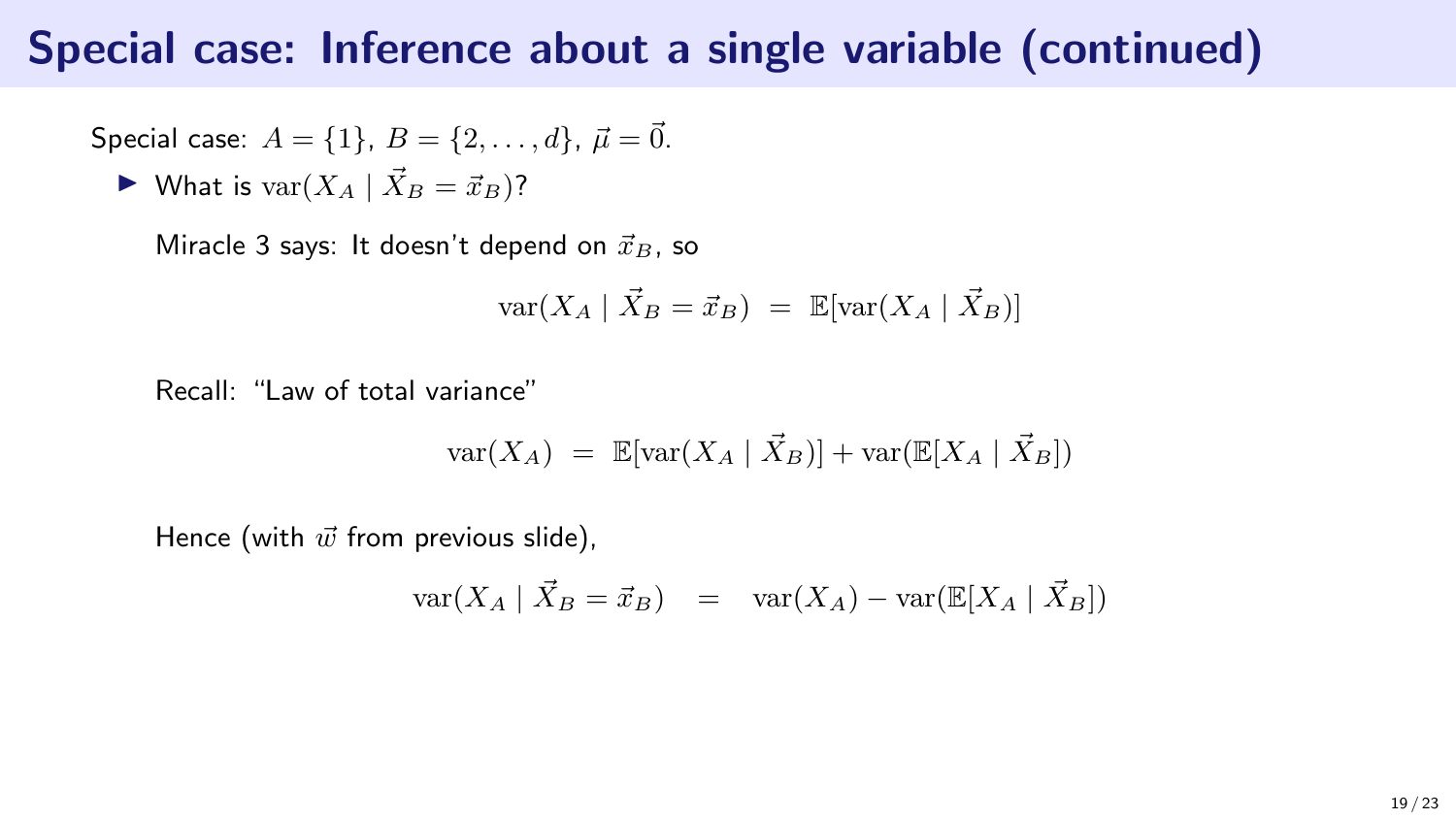Special case: 
$$
A = \{1\}, B = \{2, ..., d\}, \vec{\mu} = \vec{0}.
$$

$$
\blacktriangleright \text{ What is } \text{var}(X_A \mid \vec{X}_B = \vec{x}_B)?
$$

Miracle 3 says: It doesn't depend on  $\vec{x}_B$ , so

$$
\text{var}(X_A \mid \vec{X}_B = \vec{x}_B) = \mathbb{E}[\text{var}(X_A \mid \vec{X}_B)]
$$

Recall: "Law of total variance"

$$
\text{var}(X_A) = \mathbb{E}[\text{var}(X_A \mid \vec{X}_B)] + \text{var}(\mathbb{E}[X_A \mid \vec{X}_B])
$$

$$
\begin{array}{rcl}\n\text{var}(X_A \mid \vec{X}_B = \vec{x}_B) & = & \text{var}(X_A) - \text{var}(\mathbb{E}[X_A \mid \vec{X}_B]) \\
& = & \text{var}(X_A) - \text{var}(\vec{X}_B \cdot \vec{w})\n\end{array}
$$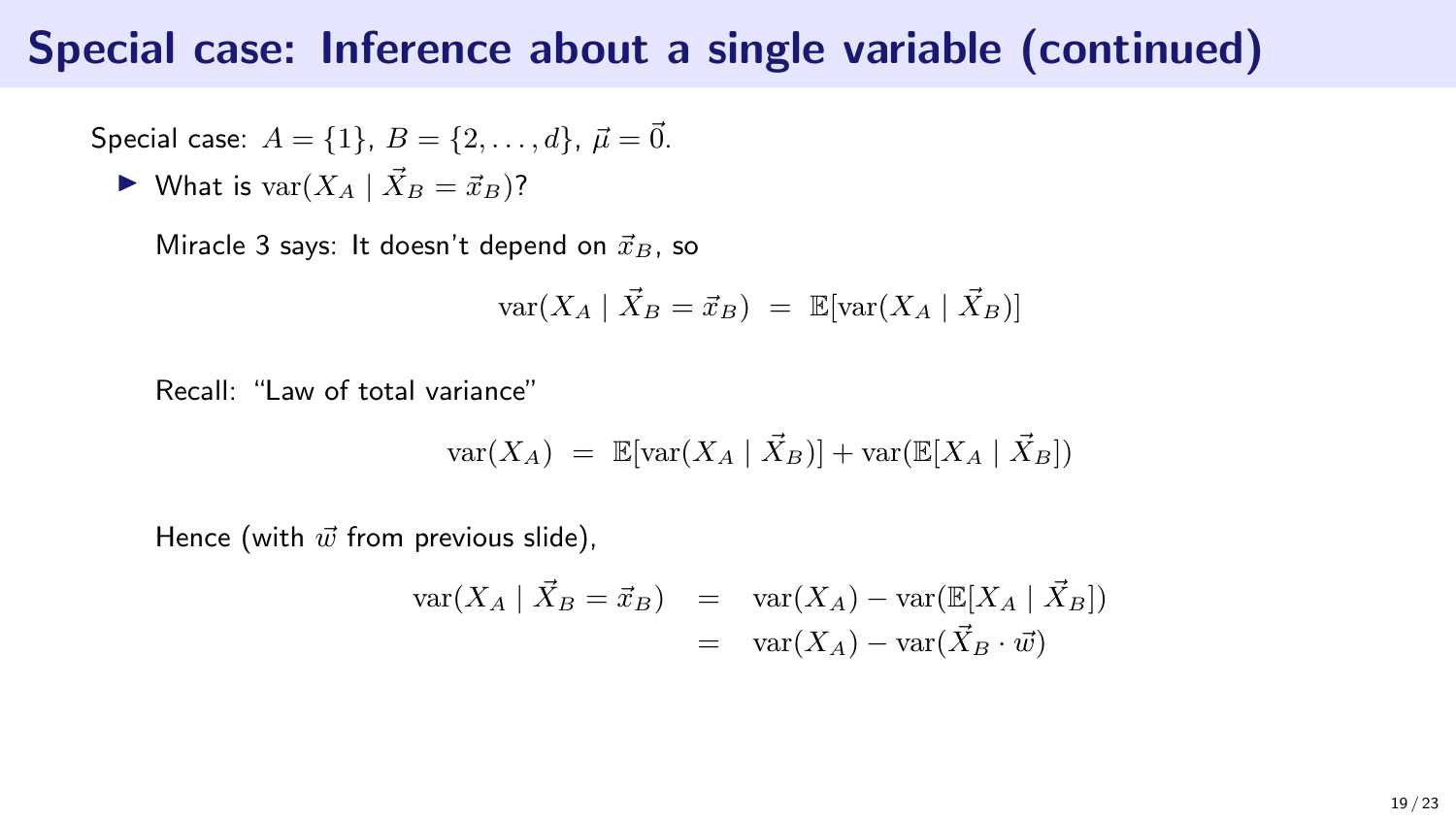Special case: 
$$
A = \{1\}, B = \{2, ..., d\}, \vec{\mu} = \vec{0}.
$$

$$
\blacktriangleright \text{ What is } \text{var}(X_A \mid \vec{X}_B = \vec{x}_B)?
$$

Miracle 3 says: It doesn't depend on  $\vec{x}_B$ , so

$$
\text{var}(X_A \mid \vec{X}_B = \vec{x}_B) = \mathbb{E}[\text{var}(X_A \mid \vec{X}_B)]
$$

Recall: "Law of total variance"

$$
\text{var}(X_A) = \mathbb{E}[\text{var}(X_A \mid \vec{X}_B)] + \text{var}(\mathbb{E}[X_A \mid \vec{X}_B])
$$

$$
\begin{array}{rcl}\n\text{var}(X_A \mid \vec{X}_B = \vec{x}_B) & = & \text{var}(X_A) - \text{var}(\mathbb{E}[X_A \mid \vec{X}_B]) \\
& = & \text{var}(X_A) - \text{var}(\vec{X}_B \cdot \vec{w}) \\
& = & \text{var}(X_A) - \vec{w}^\mathsf{T} \text{cov}(\vec{X}_B) \vec{w}\n\end{array}
$$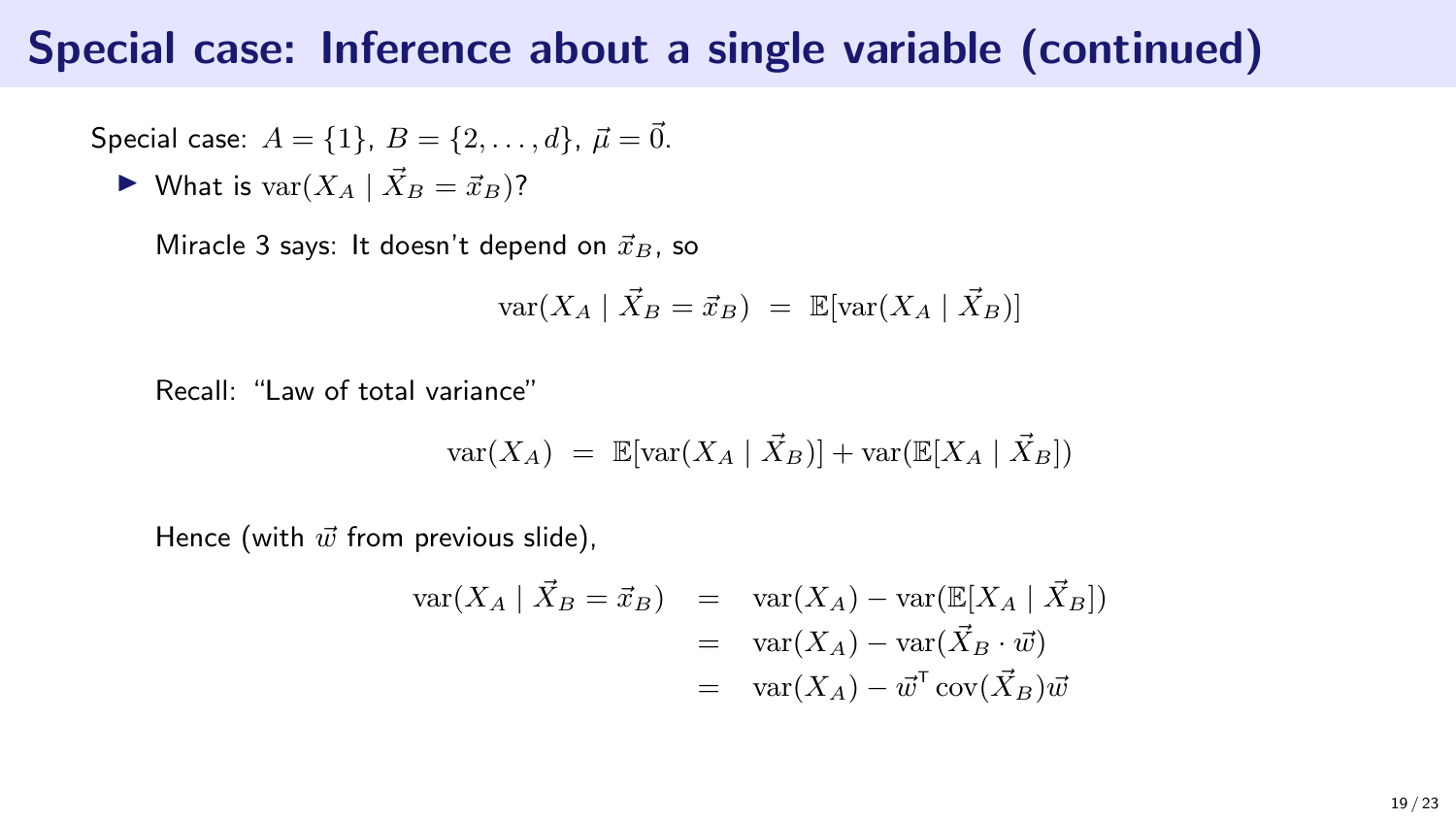Special case: 
$$
A = \{1\}, B = \{2, ..., d\}, \vec{\mu} = \vec{0}.
$$

$$
\blacktriangleright \text{ What is } \text{var}(X_A \mid \vec{X}_B = \vec{x}_B)?
$$

Miracle 3 says: It doesn't depend on  $\vec{x}_B$ , so

$$
\text{var}(X_A \mid \vec{X}_B = \vec{x}_B) = \mathbb{E}[\text{var}(X_A \mid \vec{X}_B)]
$$

Recall: "Law of total variance"

$$
var(X_A) = \mathbb{E}[var(X_A | \vec{X}_B)] + var(\mathbb{E}[X_A | \vec{X}_B])
$$

$$
\begin{array}{rcl}\n\text{var}(X_A \mid \vec{X}_B = \vec{x}_B) & = & \text{var}(X_A) - \text{var}(\mathbb{E}[X_A \mid \vec{X}_B]) \\
& = & \text{var}(X_A) - \text{var}(\vec{X}_B \cdot \vec{w}) \\
& = & \text{var}(X_A) - \vec{w}^T \text{cov}(\vec{X}_B) \vec{w} \\
& = & \sum_{A, A} - \sum_{A, B} \sum_{B, B}^{-1} \sum_{B, A}\n\end{array}
$$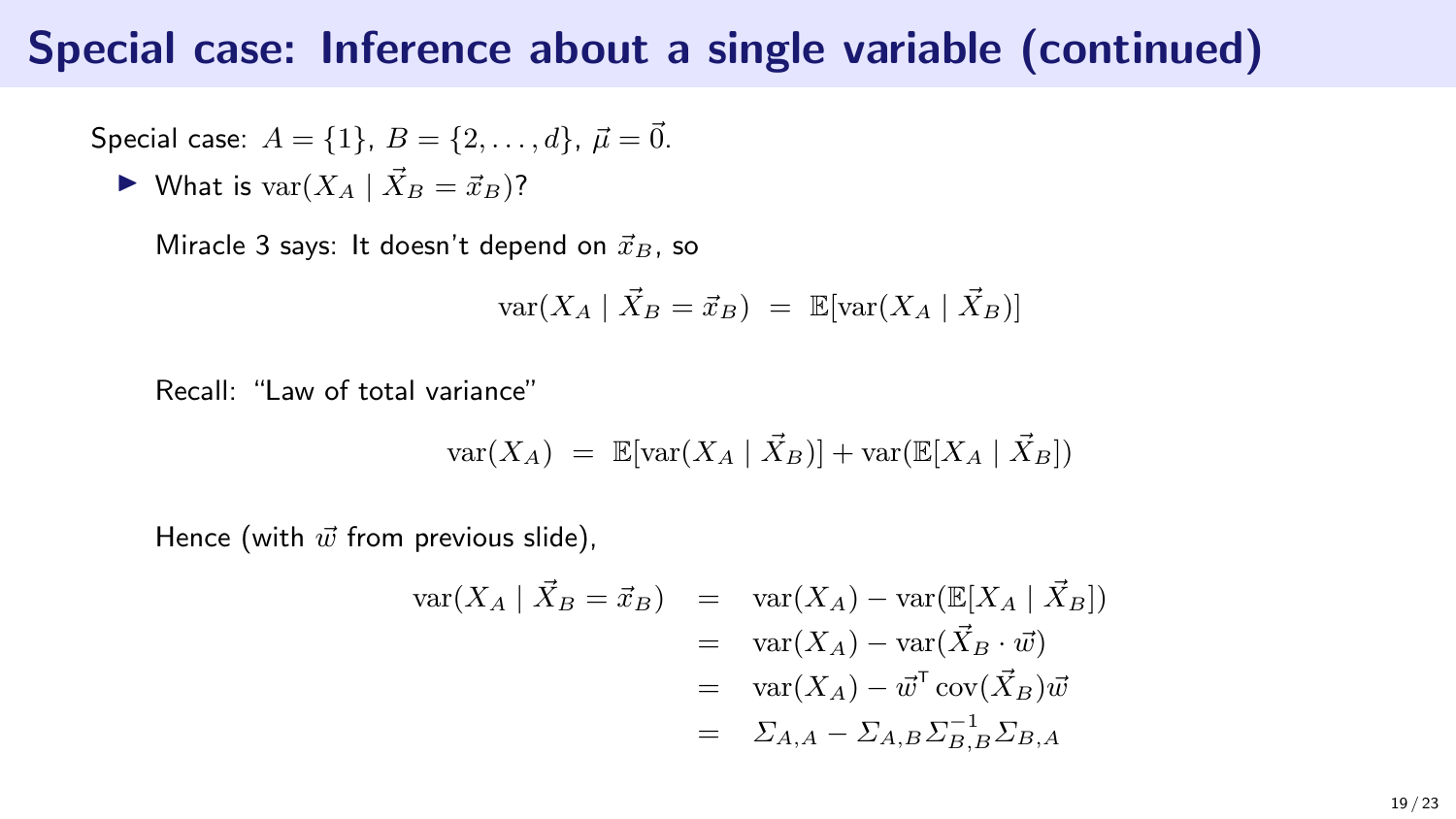Special case: 
$$
A = \{1\}, B = \{2, ..., d\}, \vec{\mu} = \vec{0}.
$$

Conclusion:

$$
(X_A | \vec{X}_B = \vec{x}_B) \sim \mathcal{N}\left(\Sigma_{A,B}\Sigma_{B,B}^{-1}\vec{x}_B, \ \Sigma_{A,A} - \Sigma_{A,B}\Sigma_{B,B}^{-1}\Sigma_{B,A}\right)
$$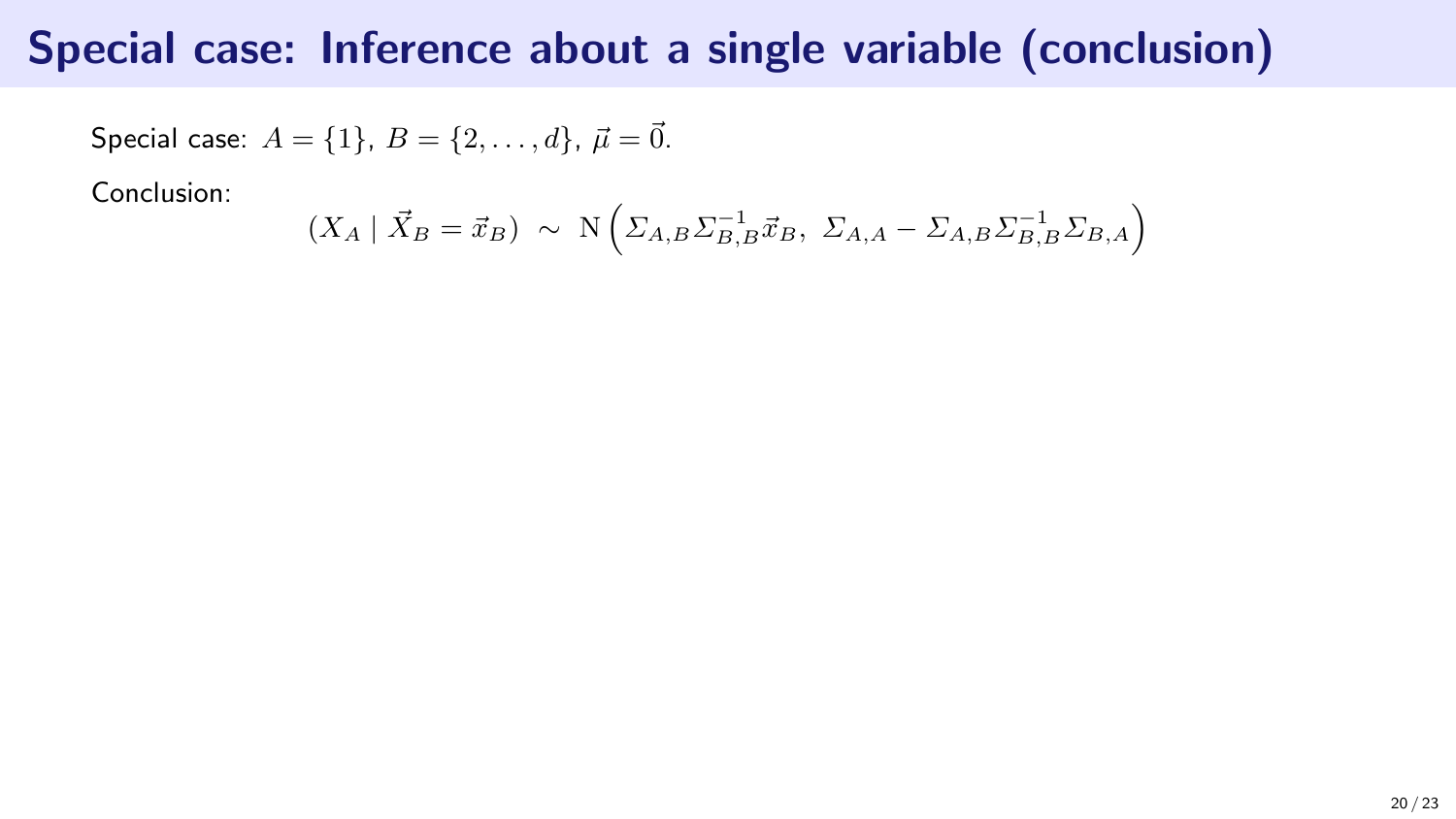Special case: 
$$
A = \{1\}, B = \{2, ..., d\}, \vec{\mu} = \vec{0}.
$$

Conclusion:

$$
(X_A | \overrightarrow{X}_B = \overrightarrow{x}_B) \sim \mathcal{N} \left( \Sigma_{A,B} \Sigma_{B,B}^{-1} \overrightarrow{x}_B, \ \Sigma_{A,A} - \Sigma_{A,B} \Sigma_{B,B}^{-1} \Sigma_{B,A} \right)
$$

Generalization to arbitrary A and B is similar (and allowing  $\vec{\mu} \neq \vec{0}$ ):

$$
(\vec{X}_A \mid \vec{X}_B = \vec{x}_B) \sim \mathcal{N}\left(\vec{\mu}_A + \Sigma_{A,B}\Sigma_{B,B}^{-1}(\vec{x}_B - \vec{\mu}_B), \ \Sigma_{A,A} - \Sigma_{A,B}\Sigma_{B,B}^{-1}\Sigma_{B,A}\right)
$$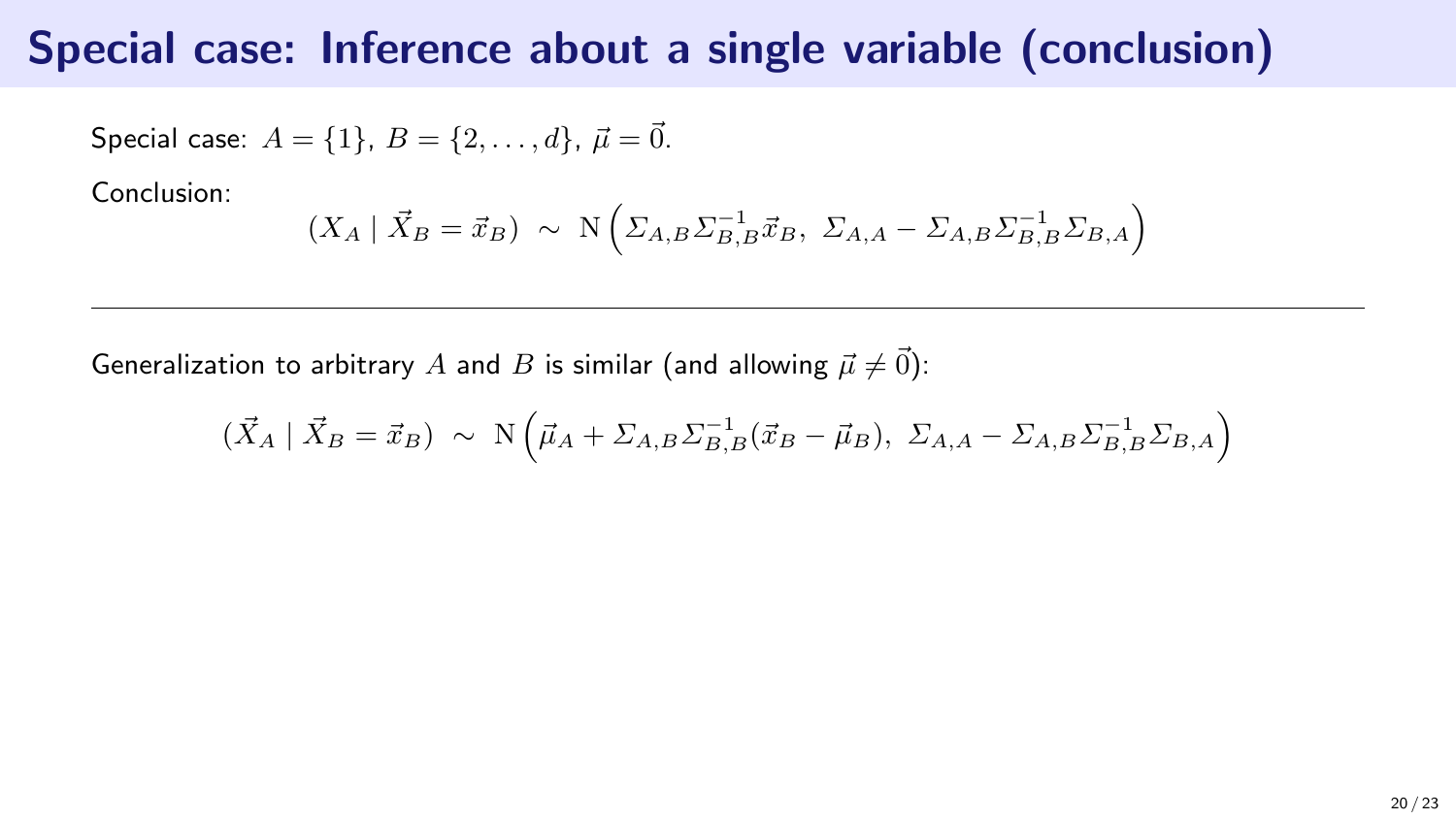IID sample from a multivariate Gaussian distribution in  $\mathbb{R}^d$  $\vec{X}_1, \vec{X}_2, \ldots, \vec{X}_n \sim_{\text{iid}} N(\vec{\mu}, \Sigma)$ 

▶ Parameters:  $\vec{\mu} \in \mathbb{R}^d$  and  $\Sigma \in \mathbb{R}^{d \times d}$ 

 $\blacktriangleright$  Maximum likelihood estimation:

Given data  $\vec{x}_1, \vec{x}_2, \ldots, \vec{x}_n \in \mathbb{R}^d$ , MLE for  $\vec{\mu}$  and  $\Sigma$  are

$$
\vec{\mu}_{\text{mle}} := \frac{1}{n} \sum_{i=1}^{n} \vec{x}_i, \qquad \Sigma_{\text{mle}} := \frac{1}{n} \sum_{i=1}^{n} (\vec{x}_i - \vec{\mu}_{\text{mle}}) (\vec{x}_i - \vec{\mu}_{\text{mle}})^{\mathsf{T}}
$$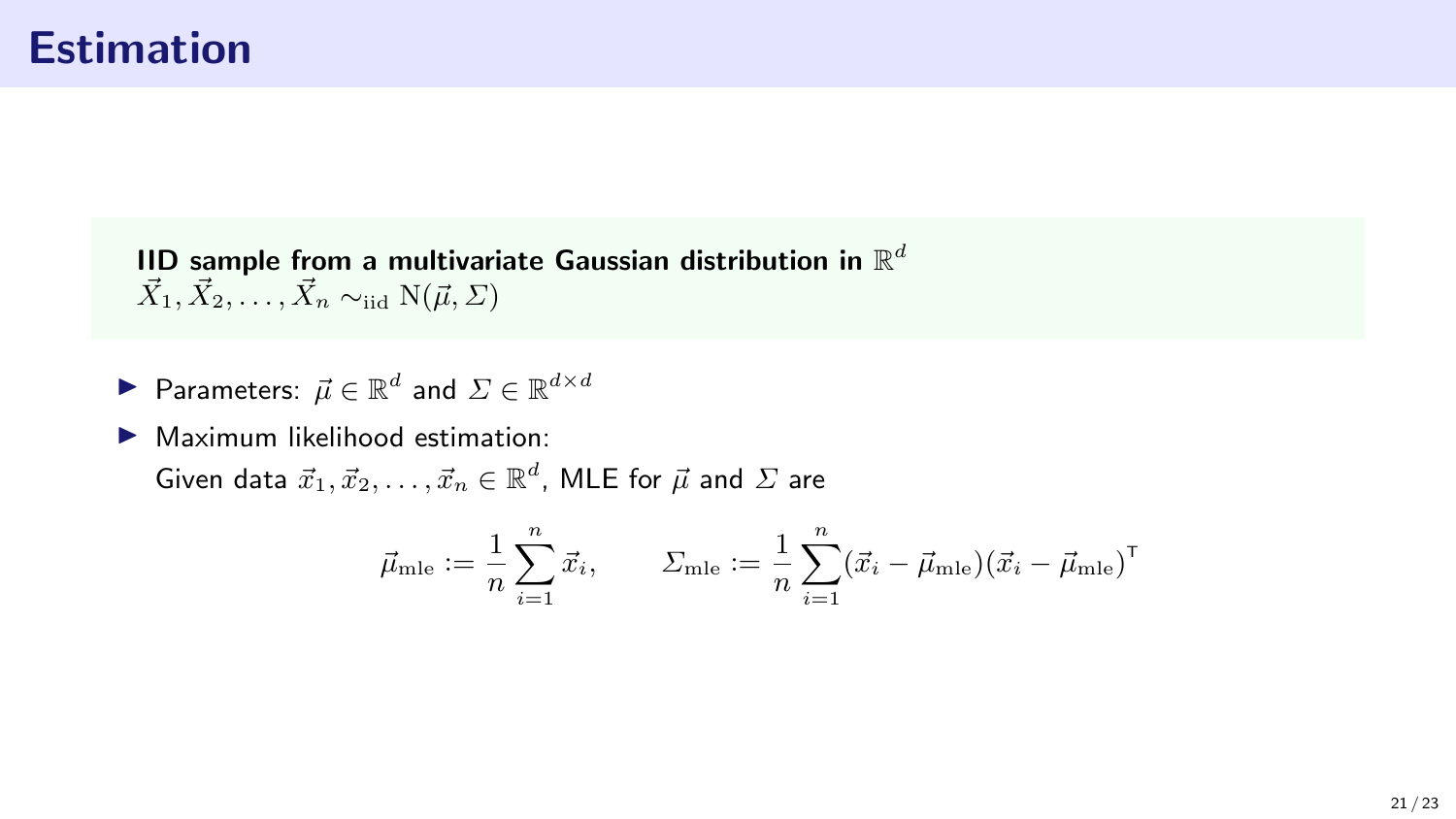$\vec{X} = (X_1, X_2, X_3) = (SAT Score, HS GPA, College GPA)$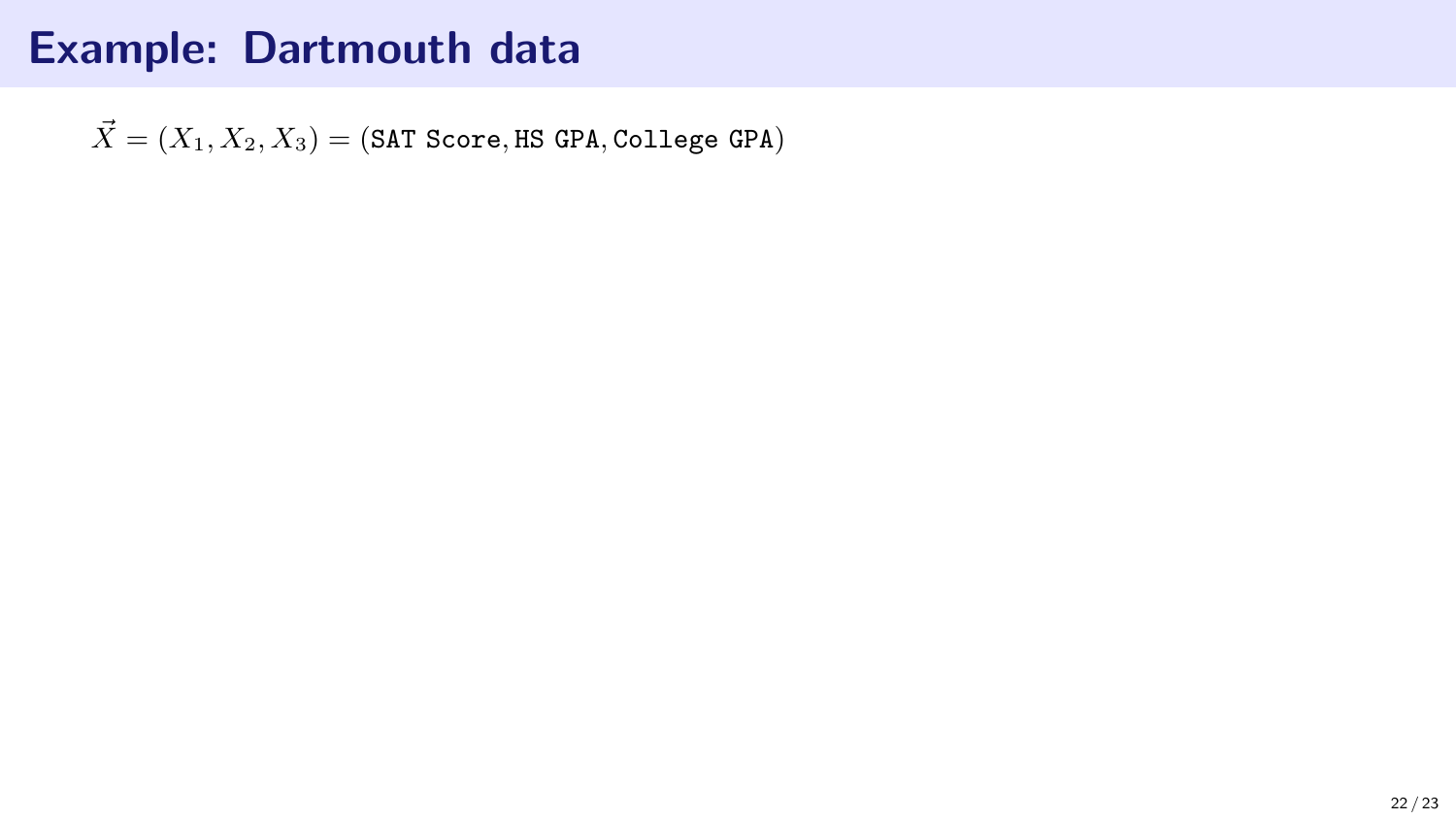$\vec{X} = (X_1, X_2, X_3) = (SAT Score, HS GPA, College GPA)$ 

(Sample) mean and covariance:

$$
\vec{\mu} = \begin{bmatrix} 1028.59 \\ 3.18324 \\ 2.46031 \end{bmatrix}, \qquad \Sigma = \begin{bmatrix} 20602.8 & 34.2707 & 51.6484 \\ 34.2707 & 0.30857 & 0.226406 \\ 51.6484 & 0.226406 & 0.556484 \end{bmatrix}
$$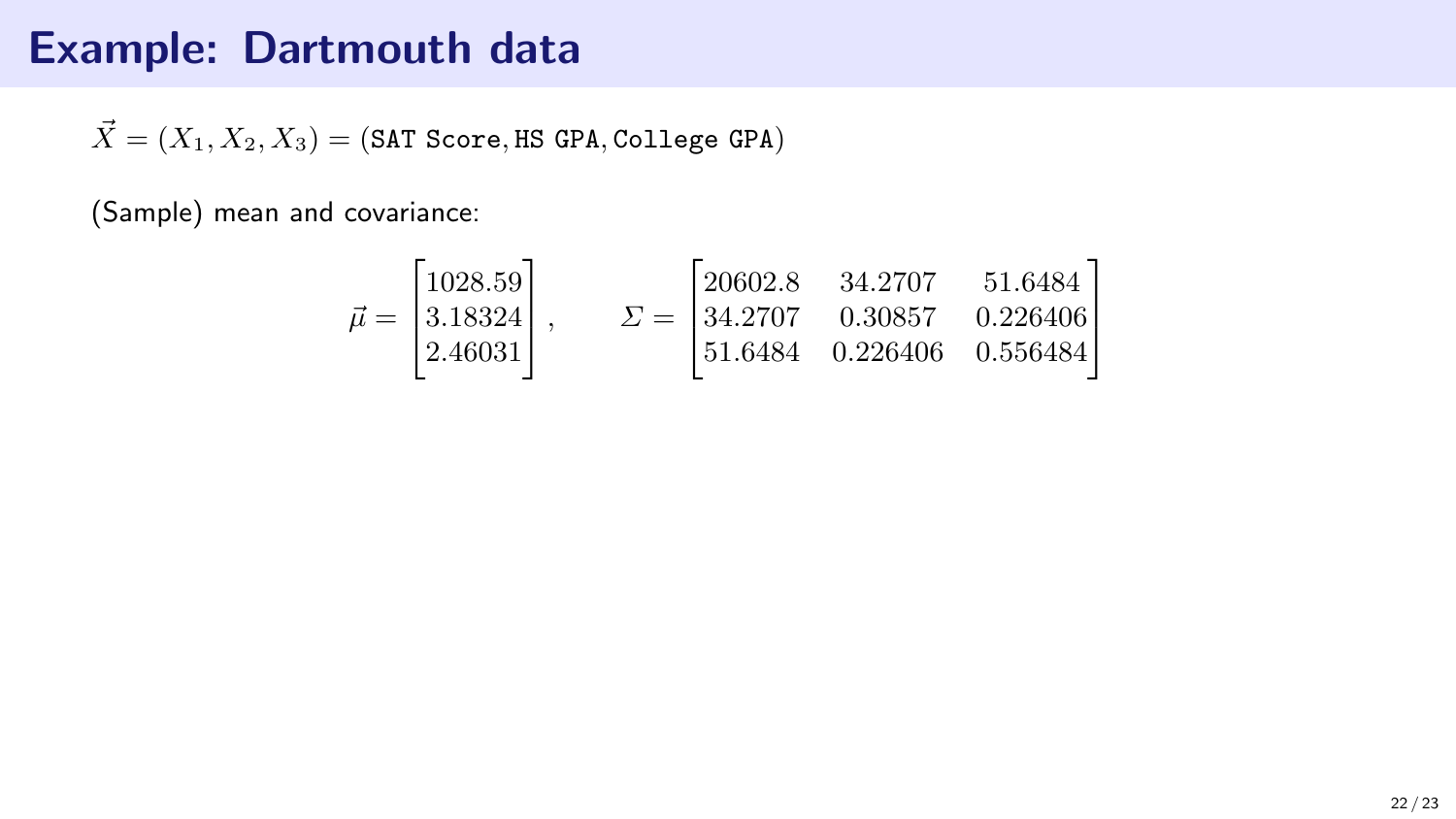$\vec{X} = (X_1, X_2, X_3) = (SAT Score, HS GPA, College GPA)$ 

(Sample) mean and covariance:

$$
\vec{\mu} = \begin{bmatrix} 1028.59 \\ 3.18324 \\ 2.46031 \end{bmatrix}, \qquad \Sigma = \begin{bmatrix} 20602.8 & 34.2707 & 51.6484 \\ 34.2707 & 0.30857 & 0.226406 \\ 51.6484 & 0.226406 & 0.556484 \end{bmatrix}
$$

If we pretend  $\vec{X} \sim N(\vec{\mu}, \Sigma)$ ,

$$
\left(\begin{bmatrix}\texttt{HS GPA} \\ \texttt{College GPA}\end{bmatrix} \mid \texttt{SAT Score} = 1600\right) \sim \texttt{N}\left(\begin{bmatrix}4.1337\\3.8928\end{bmatrix}, \begin{bmatrix}0.2516 & 0.1405\\0.1405 & 0.4270\end{bmatrix}\right)
$$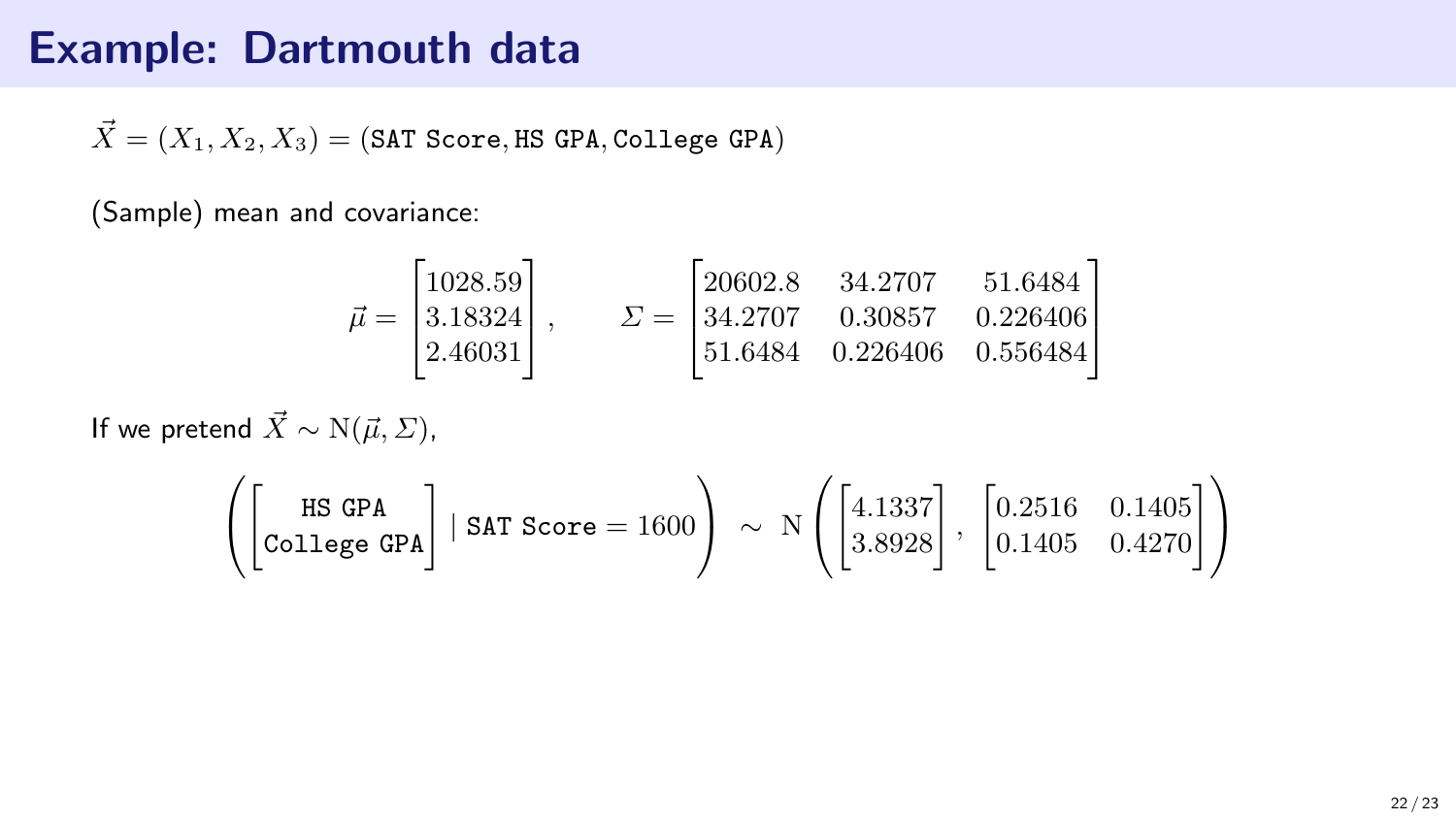$\vec{X} = (X_1, X_2, X_3) = (SAT Score, HS GPA, College GPA)$ 

(Sample) mean and covariance:

$$
\vec{\mu} = \begin{bmatrix} 1028.59 \\ 3.18324 \\ 2.46031 \end{bmatrix}, \qquad \Sigma = \begin{bmatrix} 20602.8 & 34.2707 & 51.6484 \\ 34.2707 & 0.30857 & 0.226406 \\ 51.6484 & 0.226406 & 0.556484 \end{bmatrix}
$$

If we pretend  $\vec{X} \sim N(\vec{\mu}, \Sigma)$ ,

$$
\left(\begin{bmatrix}\texttt{HS GPA} \\ \texttt{College GPA}\end{bmatrix} \mid \texttt{SAT Score} = 1600\right) \sim \texttt{N}\left(\begin{bmatrix}4.1337\\3.8928\end{bmatrix}, \begin{bmatrix}0.2516 & 0.1405\\0.1405 & 0.4270\end{bmatrix}\right)
$$

Conditional correlation matrix

$$
\begin{bmatrix} 1.0000 & 0.4287 \\ 0.4287 & 1.0000 \end{bmatrix}
$$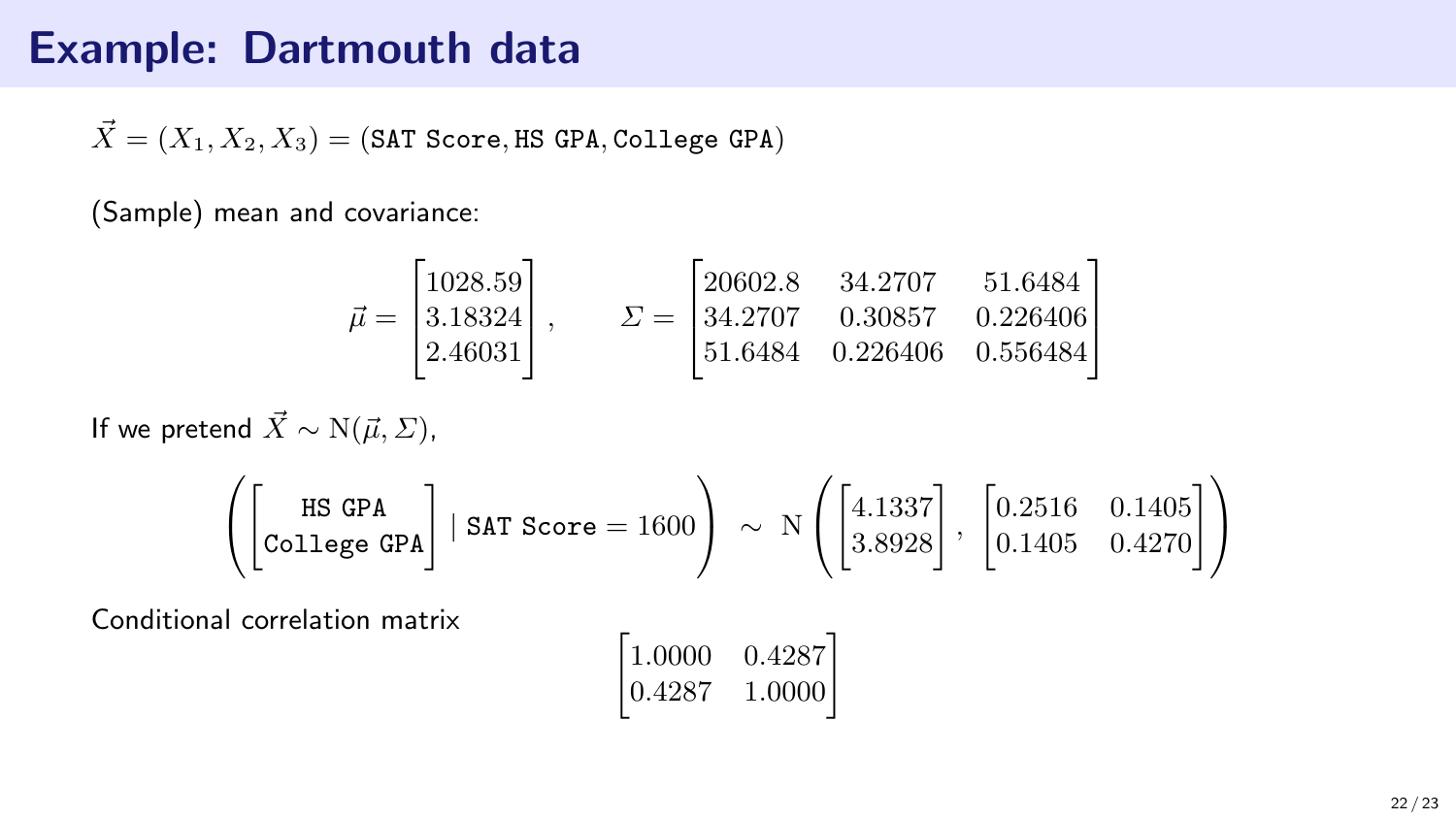$\vec{X} = (X_1, X_2, X_3) = (SAT Score, HS GPA, College GPA)$ 

(Sample) mean and covariance:

$$
\vec{\mu} = \begin{bmatrix} 1028.59 \\ 3.18324 \\ 2.46031 \end{bmatrix}, \qquad \Sigma = \begin{bmatrix} 20602.8 & 34.2707 & 51.6484 \\ 34.2707 & 0.30857 & 0.226406 \\ 51.6484 & 0.226406 & 0.556484 \end{bmatrix}
$$

If we pretend  $\vec{X} \sim N(\vec{\mu}, \Sigma)$ ,

$$
\left(\begin{bmatrix}\texttt{HS GPA} \\ \texttt{College GPA}\end{bmatrix} \mid \texttt{SAT Score} = 1600\right) \sim \texttt{N}\left(\begin{bmatrix}4.1337\\3.8928\end{bmatrix}, \begin{bmatrix}0.2516 & 0.1405\\0.1405 & 0.4270\end{bmatrix}\right)
$$

Conditional correlation matrix

$$
\begin{bmatrix} 1.0000 & 0.4287 \\ 0.4287 & 1.0000 \end{bmatrix}
$$

(But, of course, the Gaussian distribution is not reasonable here)